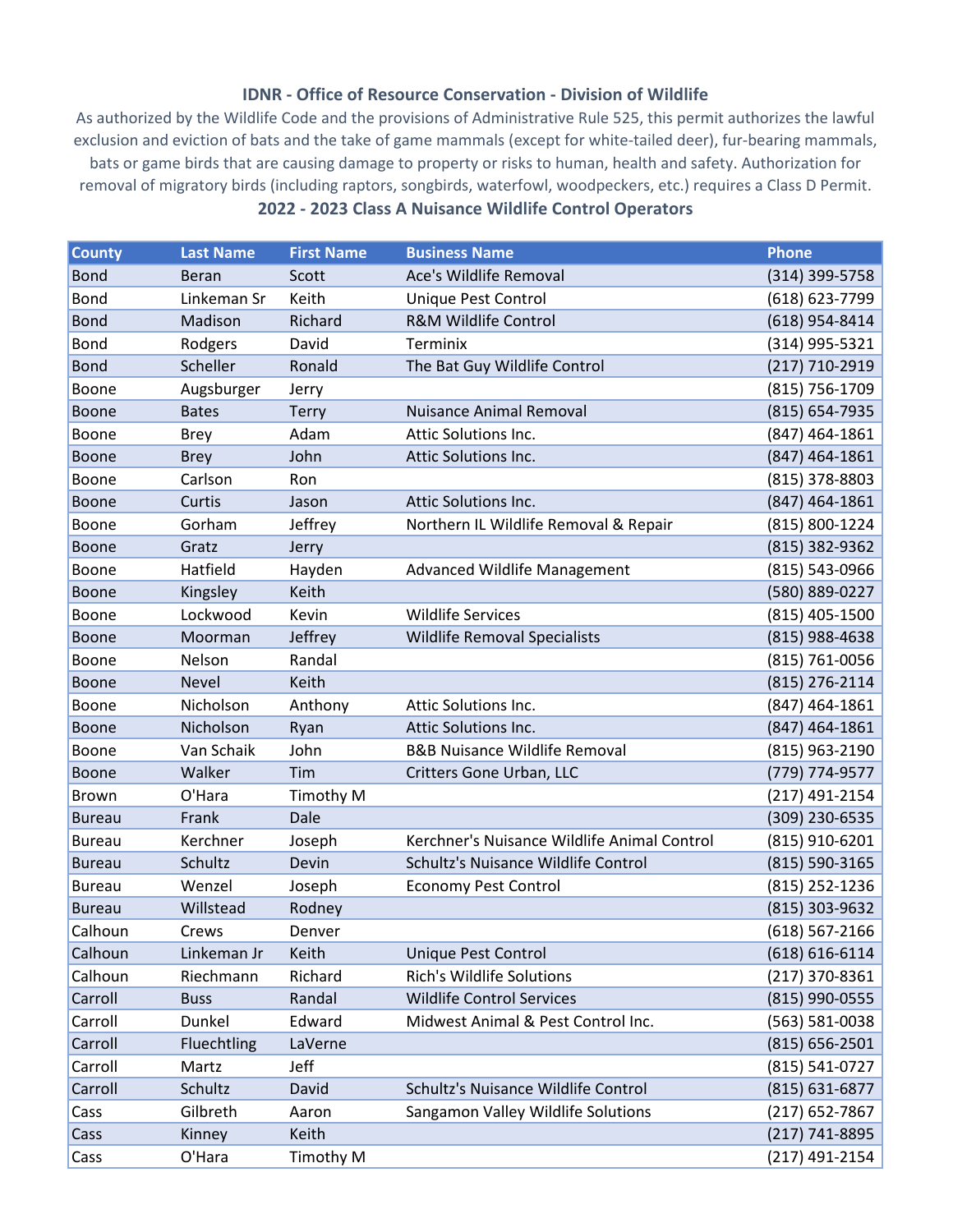| Cass      | Siebert         | <b>Blake</b>  | Siebert's Wildlife Control               | $(217)$ 415-1818 |
|-----------|-----------------|---------------|------------------------------------------|------------------|
| Cass      | Turner          | Cameron       | <b>Orkin Pest Control</b>                | (217) 883-0328   |
| Cass      | Vogel           | Ryan          |                                          | (217) 891-9337   |
| Champaign | <b>Banes</b>    | Michael       |                                          | (765) 532-5997   |
| Champaign | Beckman         | Jarad         | Anything Wild Animal Control             | (217) 355-2997   |
| Champaign | Beckman         | Stephen       | Anything Wild Animal Control             | (217) 355-2997   |
| Champaign | Dixon           | Michael       |                                          | $(217)$ 202-3582 |
| Champaign | Fricano         | Nicholas      | <b>Orkin Pest Control</b>                | (217) 303-9670   |
| Champaign | Hockersmith     | Lee           | Lee's Nuisance Removal                   | $(217)$ 469-8860 |
| Champaign | Hoewing         | Philip        | Orkin                                    | (217) 356-6458   |
| Champaign | Larson          | Lee           |                                          | (217) 762-2895   |
| Champaign | Primus          | Daniel        | C.R.N.A.C Wildlife & Pest Mgmt.          | (812) 291-0155   |
| Champaign | <b>Sanders</b>  | Anthony       | Orkin                                    | (309) 750-0962   |
| Champaign | Schell          | Wesley        |                                          | (217) 377-3532   |
| Christian | Carr            | John          | <b>Carr's Outdoor Services</b>           | (217) 823-0510   |
| Christian | Elliott         | Darren        | Terminix                                 | (217) 720-1739   |
| Christian | Walker          | Cody          | Catch It Wildlife Control                | $(217)$ 201-4871 |
| Clark     | Downey          | Jeff          |                                          | (217) 232-2590   |
| Clark     | Powell          | Michael       | <b>Plunketts Pest Control</b>            | (800) 793-8169   |
| Clark     | Wendt           | Robert        |                                          | $(317)$ 326-4670 |
| Clay      | Gottfried       | Craig         |                                          | $(618)$ 599-0322 |
| Clay      | Spitzner        | Charles       | Spitzner Nuisance Wildlife Control       | (618) 839-0281   |
| Clinton   | <b>Belcher</b>  | David         |                                          | (618) 339-5869   |
| Clinton   | Beran           | Michael       | <b>Wildlife Command Center</b>           | (314) 399-8272   |
| Clinton   | Heidel          | <b>Brad</b>   | Heidel's Wildlife Control Service        | $(618)$ 485-2014 |
| Clinton   | Reynolds        | Timothy       | Metro-East Wildlife Control              | $(618)$ 301-0625 |
| Clinton   | Whitlock        | Daniel        | <b>Bel-O Pest Solutions</b>              | (618) 235-8778   |
| Coles     | <b>Boeser</b>   | Ron           | <b>Nuisance Animal Control</b>           | (217) 895-2628   |
| Coles     | Downey          | Jeff          |                                          | (217) 232-2590   |
| Coles     | Hoewing         | Philip        | Orkin                                    | (217) 356-6458   |
| Coles     | <b>McGinnis</b> | Jordan        | <b>McGinnis Wildlife Control</b>         | (618) 367-1625   |
| Coles     | Miller          | Mark          |                                          | $(217)$ 413-9029 |
| Cook      | Allen           | Kenneth       | ABC Humane Wildlife Control & Prevention | (847) 870-7175   |
| Cook      | Angotti         | Vince         | <b>Guardian Pest Control</b>             | (219) 924-6900   |
| Cook      | Appleberg       | Jeffrey       | Animal Trackers Wildlife Co.             | (847) 884-1057   |
| Cook      | Aumiller        | Chris         | Aumiller's Inc. The Capture Co.          | (312) 860-2215   |
| Cook      | <b>Banks</b>    | <b>Billie</b> | Have A Heart Wildlife                    | (708) 870-1776   |
| Cook      | <b>Barabe</b>   | Emily         | ABC Humane Wildlife Control & Prevention | (847) 870-7175   |
| Cook      | Baumhardt       | Amanda        | ABC Humane Wildlife Control & Prevention | (847) 870-7175   |
| Cook      | <b>Beelow</b>   | John          | ABC Humane Wildlife Control & Prevention | (847) 870-7175   |
| Cook      | Benko           | Charles       | <b>Guardian Pest Control</b>             | $(219)$ 924-6900 |
| Cook      | Benson          | David         | Smithereen                               | (847) 561-8547   |
| Cook      | <b>Bermea</b>   | Arturo        | ABC Humane Wildlife Control & Prevention | (708) 699-2789   |
| Cook      | Bernadin        | Arthur        | ABC Humane Wildlife Control & Prevention | (773) 495-7016   |
| Cook      | Blackwell       | Rich          | Veteran Wildlife Control LLC             | (708) 785-1314   |
| Cook      | <b>Boukas</b>   | Daniel        | ABC Humane Wildlife Control & Prevention | (847) 870-7175   |
| Cook      | <b>Braman</b>   | Eric          |                                          | (847) 209-5747   |
| Cook      | <b>Brancato</b> | Vito          | ABC Humane Wildlife Control & Prevention | (847) 870-7175   |
| Cook      | <b>Bray</b>     | Veronica      | Critter Getters, Inc.                    | (847) 951-5815   |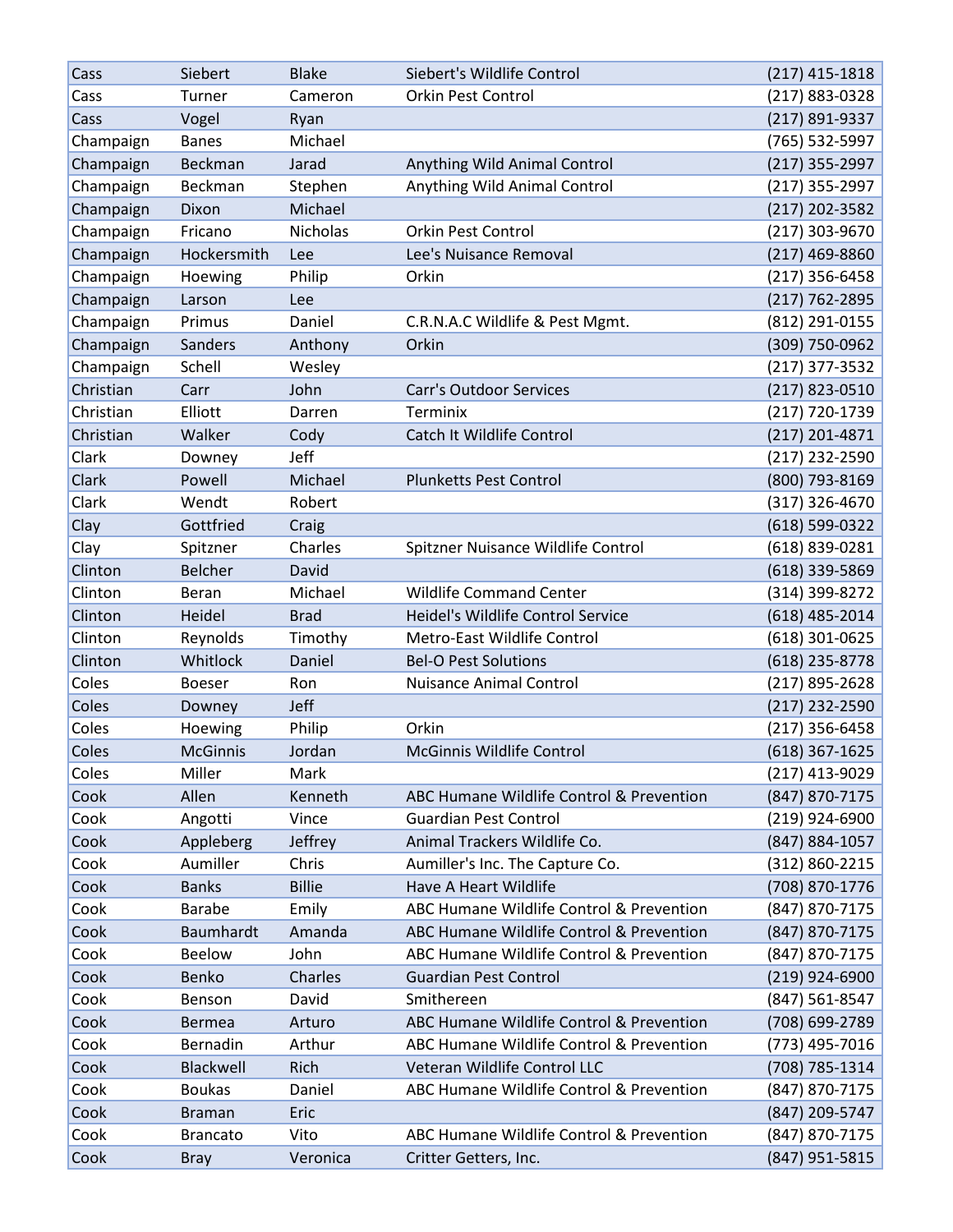| Cook | <b>Brezinski</b>    | Matthew         | MB1 Maintenace & Building Solutions      | (630) 337-7550   |
|------|---------------------|-----------------|------------------------------------------|------------------|
| Cook | <b>Burgess</b>      | Carl            | Landmark Pest Management                 | (630) 415-5991   |
| Cook | <b>Burrow</b>       | Daniel          | <b>Anderson Pest Solutions</b>           | (630) 834-4400   |
| Cook | Calandra            | Sam Joseph      | Any Illinois Wildlife Removal            | (815) 344-4084   |
| Cook | Carmona             | Frank           | ABC Humane Wildlife Control & Prevention | (847) 870-7175   |
| Cook | Carroll             | James           | ABC Humane Wildlife Control & Prevention | (847) 870-7175   |
| Cook | Casselle            | Ben             | Animals R Us                             | (785) 272-3354   |
| Cook | Cavender            | Larry           | <b>Rose Pest Solutions</b>               | (224) 619-5688   |
| Cook | Ceisel              | <b>Nicholas</b> | County Wildlife Control, Inc.            | (847) 949-5655   |
| Cook | Chiste              | Patrick         | ABC Humane Wildlife Control & Prevention | (847) 870-7175   |
| Cook | Cicci               | Christopher     | ABC Humane Wildlife Control & Prevention | (847) 870-7175   |
| Cook | Cirigliano          | Joseph          | Quick Kill Exterminating Co.             | (847) 724-1511   |
| Cook | Coffey              | Darien          | ABC Humane Wildlife Control & Prevention | (224) 828-0161   |
| Cook | Colgan              | Joseph          | <b>Guardian Pest Control</b>             | $(219)$ 924-6900 |
| Cook | Comanse             | Nathan          | <b>Guardian Pest Control</b>             | $(219)$ 924-6900 |
| Cook | Congelosi           | Leonard         | Ampest Exterminating & Wildlife Control  | (630) 543-3100   |
| Cook | Connor              | Rory            | ABC Humane Wildlife Control & Prevention | (708) 334-4290   |
| Cook | Cosentino           | <b>Brandon</b>  | <b>Guardian Pest Control</b>             | (219) 924-6900   |
| Cook | Crowell             | <b>Brian</b>    | ABC Humane Wildlife Control & Prevention | (847) 870-7175   |
| Cook | Cummings            | Robert          | Critter Detectives, Inc.                 | (630) 916-7678   |
| Cook | Currey              | John            | ABC Humane Wildlife Control & Prevention | (847) 239-2722   |
| Cook | Dabrowa             | Daniel          | <b>Guardian Pest Control</b>             | (219) 924-6900   |
| Cook | Dayland             | Nickolas        | ABC Humane Wildlife Control & Prevention | (507) 993-4668   |
| Cook | Deem                | Zachary         | ABC Humane Wildlife Control & Prevention | (847) 870-7175   |
| Cook | Diamond             | Michael         | ABC Humane Wildlife Control & Prevention | (847) 870-7175   |
| Cook | Domich              | <b>Bradley</b>  | Smithereen                               | (224) 201-5865   |
| Cook | Doyle               | <b>Brian</b>    |                                          | (847) 722-4586   |
| Cook | Dunaj               | Piotr           | ABC Humane Wildlife Control & Prevention | (847) 870-7175   |
| Cook | Engelmann           | Jeffrey         | ABC Humane Wildlife Control & Prevention | (847) 870-7175   |
| Cook | Enhelder            | Karl            | ABC Humane Wildlife Control & Prevention | (847) 870-7175   |
| Cook | Fein                | Michael         | <b>Guardian Pest Control</b>             | (219) 924-6900   |
| Cook | Ferris              | Colin           | ABC Humane Wildlife Control & Prevention | (847) 870-7175   |
| Cook | Frederick           | David           |                                          | (847) 668-6604   |
| Cook | <b>Frohling III</b> | Norman Dean     | ABC Humane Wildlife Control & Prevention | (847) 870-7175   |
| Cook | Fullington          | Steve           | Animal Control Specialists, Inc.         | (847) 827-7800   |
| Cook | Fyffe               | Rebecca         | ABC Humane Wildlife Control & Prevention | (847) 870-7175   |
| Cook | Geisler             | Michael         | <b>Guardian Pest Control</b>             | (219) 924-6900   |
| Cook | Glasby              | Mike            | Illinois Wildlife Services, Inc.         | (847) 394-9800   |
| Cook | Gomez               | Samuel          | <b>Effective Pest Solutions</b>          | (773) 949-0876   |
| Cook | Gorecki             | Jennifer        | ABC Humane Wildlife Control & Prevention | (847) 870-7175   |
| Cook | Graves              | Myron           | Urban Wildlife Response, Inc.            | (312) 659-1022   |
| Cook | Griffith            | Christopher     | <b>Guardian Pest Control</b>             | (219) 924-6900   |
| Cook | Groen               | Josh            | Groen's Wildlife Services, LLC           | (219) 678-2816   |
| Cook | Gutierrez           | Adam            | ABC Humane Wildlife Control & Prevention | (224) 623-1077   |
| Cook | Hagan               | John            | Animal Control Specialists, Inc.         | (847) 827-7800   |
| Cook | Harding             | Alan            | When Nature Calls Inc.                   | $(847)$ 477-6066 |
| Cook | Healy               | John            | ABC Humane Wildlife Control & Prevention | (224) 213-0184   |
| Cook | Heaney              | Melinda         | ABC Humane Wildlife Control & Prevention | (847) 870-7175   |
| Cook | Hegranes            | Alec            | ABC Humane Wildlife Control & Prevention | (847) 870-7175   |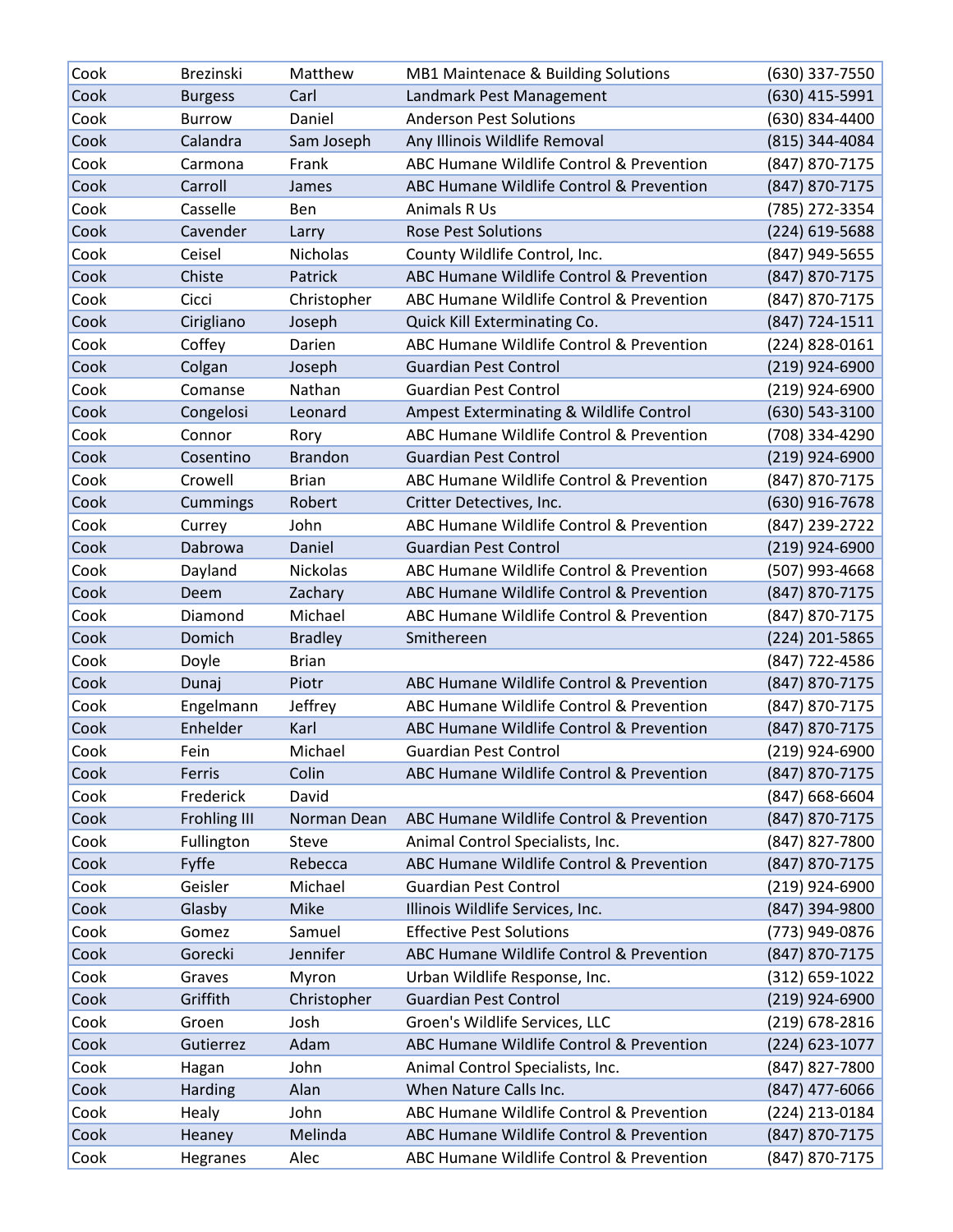| Cook | Held               | Norm            | Animal Control Specialists, Inc.          | (847) 827-7800   |
|------|--------------------|-----------------|-------------------------------------------|------------------|
| Cook | Held               | Norman          | Animal Control Specialists, Inc.          | (847) 827-7800   |
| Cook | Hemsworth          | Jahmel          | ABC Humane Wildlife Control & Prevention  | (847) 870-7175   |
| Cook | Henriksson         | Miles           | Animal Control Specialists, Inc.          | (847) 827-7800   |
| Cook | Hester             | <b>Travis</b>   | ABC Humane Wildlife Control & Prevention  | (847) 870-7175   |
| Cook | Hirtz              | James           | Quick Kill Exterminating Co.              | (847) 724-1511   |
| Cook | Hoberg             | James           |                                           | (847) 489-9163   |
| Cook | Hoffman            | Al              |                                           | (847) 524-2723   |
| Cook | Holden             | Ty              | Wildlife Police, Inc.                     | (630) 789-9453   |
| Cook | <b>Holland III</b> | Teaford         | Mice Hunters Inc.                         | (847) 946-1584   |
| Cook | Howard             | <b>Nicholas</b> | <b>Critter Control</b>                    | (405) 343-7451   |
| Cook | Jeske              | Robert          | ABC Humane Wildlife Control & Prevention  | (847) 870-7175   |
| Cook | Johnson            | Anthony         | ABC Humane Wildlife Control & Prevention  | (847) 870-7175   |
| Cook | Joyce              | Michael         | ABC Humane Wildlife Control & Prevention  | (847) 870-7175   |
| Cook | Kamarauskas        | Joseph          | Nuisance Wildlife Control, Inc.           | (815) 836-8380   |
| Cook | Karolewski         | Michael         | Animal Control Specialists, Inc.          | (847) 827-7800   |
| Cook | Karst              | John            | ABC Humane Wildlife Control & Prevention  | (847) 870-7175   |
| Cook | Kendall            | Ashley          | Anderson Humane                           | 847-697-2880     |
| Cook | Kiely              | Michael         |                                           | (847) 913-6546   |
| Cook | Kilgore            | Kyle            | Wildlife Removal & Exclusion Experts Inc. | (630) 343-0960   |
| Cook | Knox               | Jake            | Back to the Forest, LLC                   | (847) 769-8553   |
| Cook | Korzec             | Dylan           | ABC Humane Wildlife Control & Prevention  | (847) 870-7175   |
| Cook | Kozai              | Corbin          | ABC Humane Wildlife Control & Prevention  | (847) 870-7175   |
| Cook | Krom               | Steve           | Northwest Suburban Animal Control Inc     | (847) 934-1900   |
| Cook | Krummel            | <b>Neil</b>     | <b>Anderson Pest Solutions</b>            | (630) 913-4723   |
| Cook | <b>Kubillus</b>    | Sandra          | Integrated Lakes Management, Inc.         | (847) 244-6662   |
| Cook | Kulosa             | <b>Brandon</b>  | Animal Trackers Wildlife Co.              | (847) 884-1057   |
| Cook | Kunz               | Mary            | ABC Humane Wildlife Control & Prevention  | (847) 870-7175   |
| Cook | Lang               | George          | Smithereen Pest Management                | (847) 668-0828   |
| Cook | Lauesen            | Robert          | <b>Bobcat Trapping &amp; Building</b>     | (630) 640-7242   |
| Cook | Leith              | Jason           | Always Nature's Way Wildlife Removal      | (224) 588-1832   |
| Cook | Lekas              | George          |                                           | (630) 816-9937   |
| Cook | Logan              | Greg            | Wildlife & Waterfowl Solutions LLC        | (847) 626-5862   |
| cook | Lojdl              | Phil            | ABC Humane Wildlife Control & Prevention  | (847) 870-7175   |
| Cook | Losik              | Anna            | ABC Humane Wildlife Control & Prevention  | (847) 870-7175   |
| Cook | Losik              | <b>Brandon</b>  | ABC Humane Wildlife Control & Prevention  | (847) 870-7175   |
| Cook | Lundsteen          | <b>Brad</b>     | Suburban Wildlife Control                 | (630) 443-4500   |
| Cook | Lundsteen          | Kathleen        | Suburban Wildlife Control                 | (630) 443-4500   |
| Cook | Marchewka          | Mike            |                                           | $(815)$ 353-2491 |
| Cook | McBride            | Tom             | DuPage Kane Wildlife Removal              | (630) 202-0403   |
| Cook | Meade              | Glenn           | Quick Kill Exterminating Co.              | (847) 724-1511   |
| Cook | Menini             | Frank           | Frank's Nuisance Animal Control           | (847) 909-7790   |
| Cook | Miltz              | Anthony         | Animal Trackers Wildlife Co.              | (847) 884-1057   |
| Cook | Munch              | David           | <b>Coyote Management Solutions</b>        | (815) 751-1531   |
| Cook | Murphy             | James           | ABC Humane Wildlife Control & Prevention  | (847) 870-7175   |
| Cook | Murzyn             | Scott           | Quick Kill Exterminating Co.              | 847-724-1511     |
| Cook | <b>Myers</b>       | Andrew          | Quick Kill Exterminating Co.              | (847) 724-1511   |
| Cook | Neace              | Richard         | Quick Kill Exterminating Co.              | (847) 724-1511   |
| Cook | Novinger           | Andrew          | Grizz Pest Management, Inc.               | (708) 800-8680   |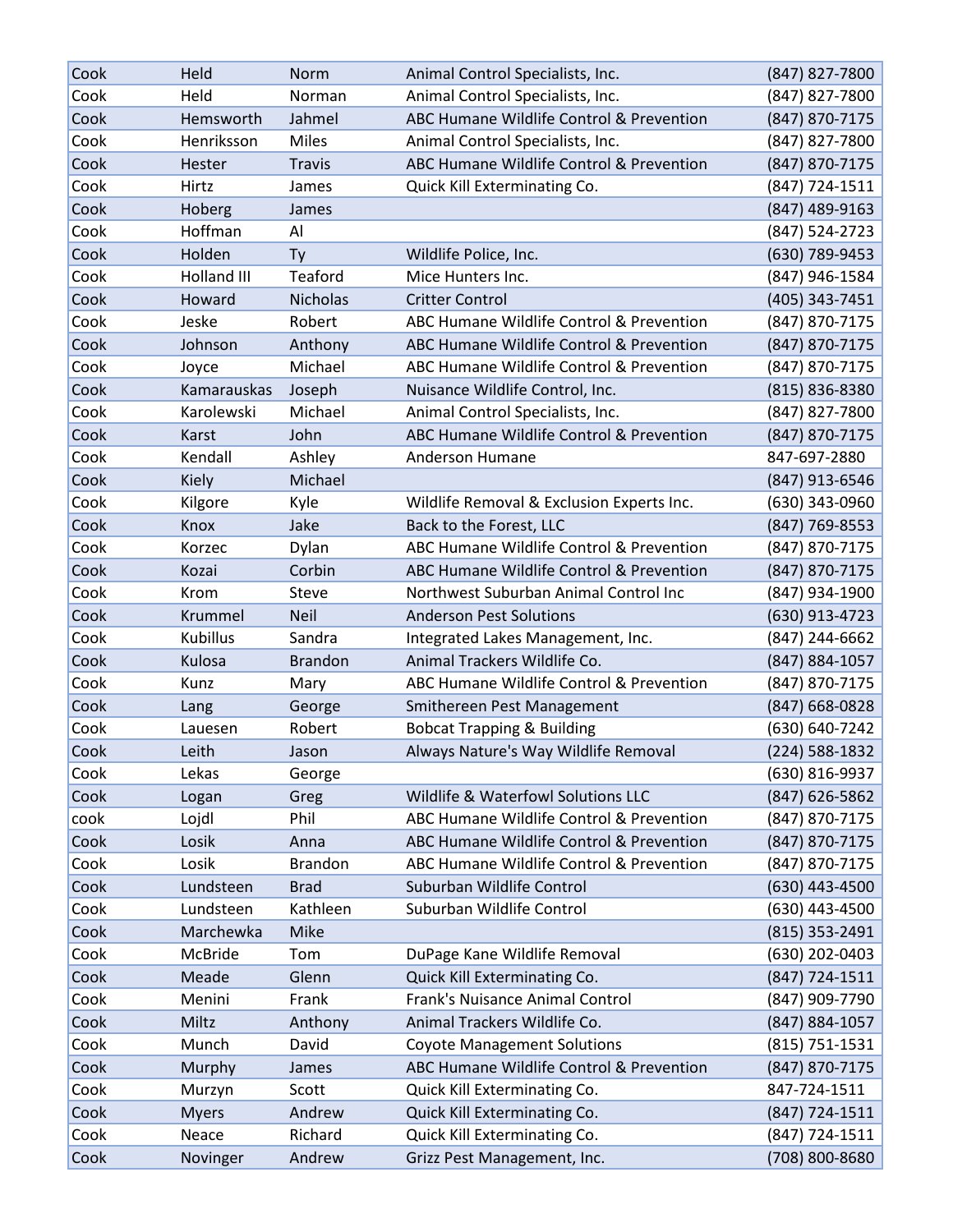| Cook | Ocasio       | Lou             | Critter Detectives, Inc.                 | (630) 916-7678   |
|------|--------------|-----------------|------------------------------------------|------------------|
| Cook | O'Hara       | Shawn           | A-1 Pest Control Inc.                    | (847) 774-2944   |
| Cook | Pacella      | Christopher     | Mr. Critter                              | (630) 880-8287   |
| Cook | Pacella      | <b>Nicholas</b> | All Animal Removal                       | (630) 891-0428   |
| Cook | Payne        | Johnathon       | Quick Kill Exterminating Co.             | (847) 724-1511   |
| Cook | Payne        | Mark            | Quick Kill Exterminating Co.             | (847) 724-1511   |
| Cook | Payne        | Timothy         | Quick Kill Exterminating Co.             | (847) 724-1511   |
| Cook | Peek         | Joshua          | ABC Humane Wildlife Control & Prevention | (847) 870-7175   |
| Cook | Peifer       | Daniel          | Ampest Exterminating & Wildlife Control  | (630) 543-3100   |
| Cook | Peifer       | Joseph          | Ampest Exterminating & Wildlife Control  | (630) 543-3100   |
| Cook | Perkins      | Elise           | ABC Humane Wildlife Control & Prevention | (847) 870-7175   |
| Cook | Peterson     | Tim             | All Wildlife Animal Eviction, Inc.       | (815) 529-6248   |
| Cook | Petrek       | Dan             | Orkin                                    | (779) 701-8306   |
| Cook | Phelan       | Elena           | Critter Getters, Inc.                    | (847) 207-8851   |
| Cook | Phillips     | Douglas         | All Wildlife Animal Eviction, Inc.       | (847) 276-7176   |
| Cook | Plascencia   | Salvador        |                                          | (224) 423-8455   |
| Cook | Pocius       | Rolandas        | ABC Humane Wildlife Control & Prevention | (847) 870-7175   |
| Cook | Posey        | Zach            | Professional Wildlife Removal LLC        | (563) 370-2734   |
| Cook | Potoniec     | Michael         | ABC Humane Wildlife Control & Prevention | (847) 363-0576   |
| Cook | Ragains      | Clark           | ABC Humane Wildlife Control & Prevention | (847) 870-7175   |
| Cook | Rajk         | Jeremy          | ABC Humane Wildlife Control & Prevention | (847) 870-7175   |
| Cook | Randle       | Jeremy          | ABC Humane Wildlife Control & Prevention | (847) 870-7175   |
| Cook | Razny        | Richard         | ABC Humane Wildlife Control & Prevention | (847) 870-7175   |
| Cook | Reddoch      | Matthew         | Quick Kill Exterminating Co.             | (847) 724-1511   |
| Cook | Reibel       | Lauren          | ABC Humane Wildlife Control & Prevention | (847) 870-7175   |
| Cook | Reiter       | <b>Brad</b>     |                                          | (847) 815-8968   |
| Cook | Rice         | Sean            |                                          | (630) 453-1725   |
| Cook | <b>Risa</b>  | <b>Nick</b>     | <b>Trapper Nick Wildlife Control</b>     | (708) 218-0535   |
| Cook | Roach        | Antonio         | ABC Humane Wildlife Control & Prevention | (847) 870-7175   |
| Cook | Rodriguez    | William         | ABC Humane Wildlife Control & Prevention | (847) 870-7175   |
| Cook | Romano       | R. Mark         | R-Mark Wildlife Mgmt.                    | (630) 476-1198   |
| Cook | Rosenberger  | Benjamin        | ABC Humane Wildlife Control & Prevention | (847) 870-7175   |
| Cook | Rudolph, Jr. | John            |                                          | (815) 529-0636   |
| Cook | Ryan         | Christopher     | Integrated Lakes Management, Inc.        | (847) 244-6662   |
| Cook | Sadalski     | Peter           | ABC Humane Wildlife Control & Prevention | (847) 722-9829   |
| Cook | Savage       | <b>Brandon</b>  | <b>Savage Pest Solutions</b>             | (773) 614-1185   |
| Cook | Schell       | Jason           | Track 'n Trap                            | (815) 304-5370   |
| Cook | Scheun       | <b>Nicholas</b> |                                          | (224) 243-0226   |
| Cook | Schomer      | Ryan            | All Wildlife Animal Eviction, Inc.       | (847) 917-5874   |
| Cook | Schomer      | Thomas          | All Wildlife Animal Eviction, Inc.       | (815) 814-2708   |
| Cook | Schultz      | Robert          | ABC Humane Wildlife Control & Prevention | (847) 870-7175   |
| Cook | Seierstad    | Tom             | Animal Encounters Wildlife Control       | $(630)$ 355-4001 |
| Cook | Sherwood     | Rylan           | ABC Humane Wildlife Control & Prevention | (847) 870-7175   |
| Cook | Slager       | Jeff            |                                          | $(219)$ 306-1263 |
| Cook | Sluis        | Kevin           | <b>Guardian Pest Control</b>             | $(219)$ 924-6900 |
| Cook | Smith        | Katlyn          | ABC Humane Wildlife Control & Prevention | (847) 870-7175   |
| Cook | Spooner      | Calvin          | ABC Humane Wildlife Control & Prevention | (847) 870-7175   |
| Cook | Starai       | Jason           | All Wildlife Animal Eviction, Inc.       | (815) 788-0679   |
| Cook | Starai       | Thomas          | All Wildlife Animal Eviction, Inc.       | (815) 788-0679   |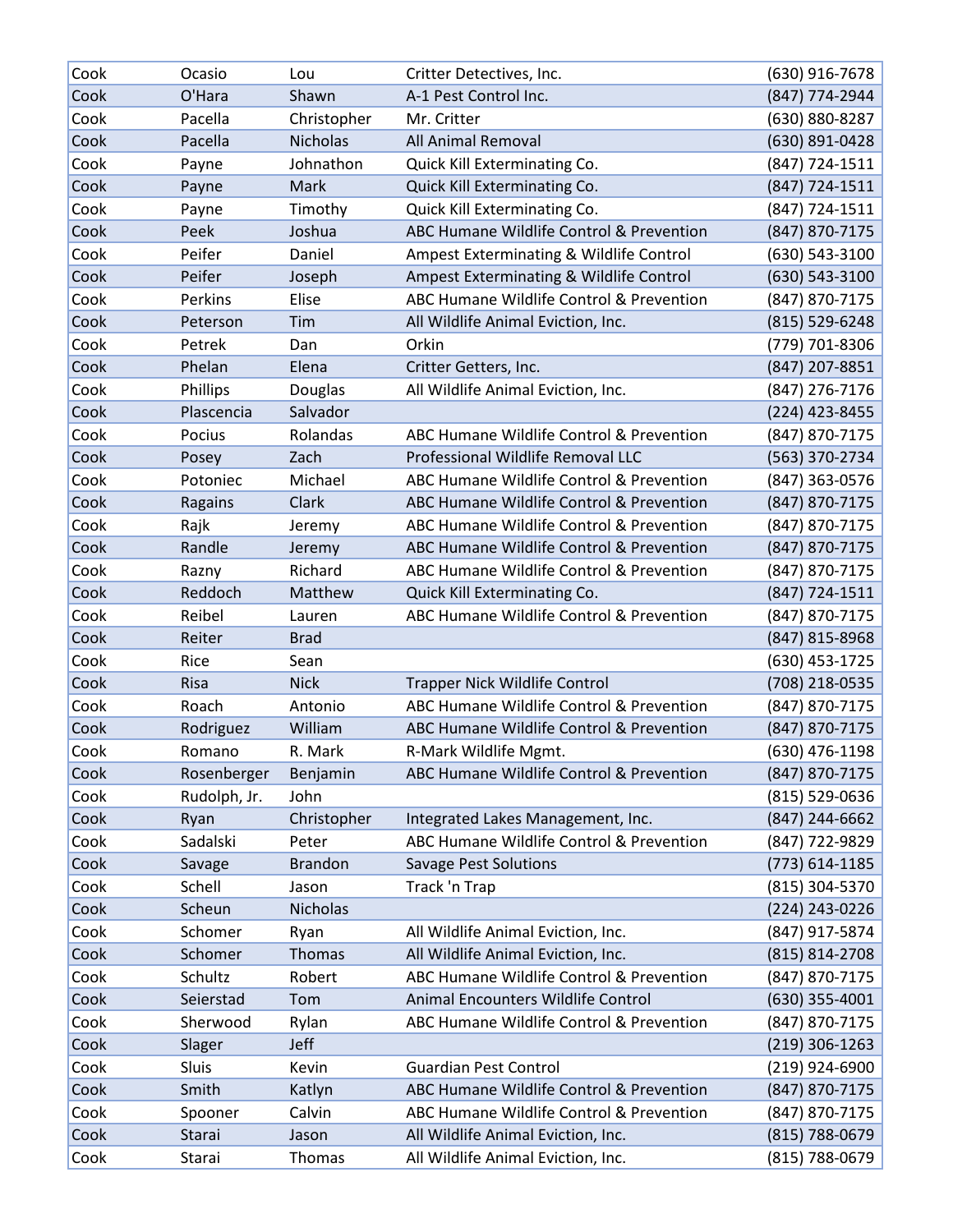| Cook          | Stencel         | Matthew     | ABC Humane Wildlife Control & Prevention | (847) 870-7175   |
|---------------|-----------------|-------------|------------------------------------------|------------------|
| Cook          | Stephas         | Tyler       | ABC Humane Wildlife Control & Prevention | (847) 870-7175   |
| Cook          | Stoneski        | Tyler       | ABC Humane Wildlife Control & Prevention | (847) 870-7175   |
| Cook          | Strain          | Steven      | <b>Guardian Pest Control</b>             | (219) 924-6900   |
| Cook          | Strand          | Colin       | ABC Humane Wildlife Control & Prevention | (847) 471-1426   |
| Cook          | Stronk          | Steve       | Steve's Wildlife Removal                 | (708) 672-9362   |
| Cook          | <b>Stropus</b>  | Ed          | <b>T&amp;C Trapping</b>                  | (815) 467-4039   |
| Cook          | Szysko          | Andi        | ABC Humane Wildlife Control & Prevention | (847) 870-7175   |
| Cook          | <b>Tamas</b>    | Frank       | ABC Humane Wildlife Control & Prevention | (847) 870-7175   |
| Cook          | Taplett         | Trevor      | ABC Humane Wildlife Control & Prevention | (847) 870-7175   |
| Cook          | Taylor          | Michael     | <b>Guardian Pest Control</b>             | $(219)$ 924-6900 |
| Cook          | Teafoe          | Jeffrey     | Ampest Exterminating & Wildlife Control  | (630) 543-3100   |
| Cook          | Thode           | Daniel      | ABC Humane Wildlife Control & Prevention | $(847)$ 361-6151 |
| Cook          | Urbanski        | Adam        | ABC Humane Wildlife Control & Prevention | (847) 471-0581   |
| Cook          | Van Laan        | Andrew      | <b>Varment Guard</b>                     | $(219)$ 464-7966 |
| Cook          | Vermillion      | John        | On Target Wildlife                       | (630) 330-4032   |
| Cook          | Watson          | Ryan        | ABC Humane Wildlife Control & Prevention | (312) 636-9078   |
| Cook          | Wegner          | Joseph      | ABC Humane Wildlife Control & Prevention | (847) 870-7175   |
| Cook          | Wehrle          | Zack        | ABC Humane Wildlife Control & Prevention | (847) 870-7175   |
| Cook          | Welch           | Carl        | <b>Guardian Pest Control</b>             | (219) 924-6900   |
| Cook          | White           | Andrew      | ABC Humane Wildlife Control & Prevention | (847) 870-7175   |
| Cook          | Wilczek         | Michael     | Quick Kill Exterminating Co.             | (847) 724-1511   |
| Cook          | Wilki           | Carl        | Carl's Wildlife Control                  | (630) 632-1149   |
| Cook          | Witt            | Ronald      | <b>Orkin Pest Control</b>                | (847) 439-7840   |
| Cook          | Wojcinski       | Carmen      | Critter Detectives, Inc.                 | (630) 916-7678   |
| Cook          | Wojcinski       | Thomas      | Critter Detectives, Inc.                 | (630) 916-7678   |
| Cook          | Wolf            | Robert      | Ampest Exterminating & Wildlife Control  | (630) 543-3100   |
| Cook          | Wright Jr       | Freddie     | <b>Master Trapper</b>                    | (312) 437-6999   |
| Cook          | York            | Sean        | ABC Humane Wildlife Control & Prevention | (847) 870-7175   |
| Cook          | Yunke           | Josh        | Prime Time Wildlife Removal LLC          | (708) 323-5969   |
| Cook          | Zoromski        | James       | ABC Humane Wildlife Control & Prevention | (847) 870-7175   |
| Crawford      | <b>Bruce</b>    | Steven      |                                          | (618) 838-5458   |
| Crawford      | Powell          | Michael     | <b>Plunketts Pest Control</b>            | (800) 793-8169   |
| Cumberland    | <b>Boeser</b>   | Ron         | <b>Nuisance Animal Control</b>           | (217) 895-2628   |
| Cumberland    | Downey          | Jeff        |                                          | (217) 232-2590   |
| Cumberland    | <b>McGinnis</b> | Jordan      | McGinnis Wildlife Control                | (618) 367-1625   |
| DeKalb        | Augsburger      | Jerry       |                                          | (815) 756-1709   |
| DeKalb        | Bend            | Reece       |                                          | (815) 739-4793   |
| <b>DeKalb</b> | Brezinski       | Matthew     | MB1 Maintenace & Building Solutions      | (630) 337-7550   |
| DeKalb        | Erickson        | Lisa        | On Target ADC                            | (815) 286-3073   |
| DeKalb        | Erickson        | Robert      | On Target ADC                            | (815) 286-3073   |
| DeKalb        | Gorham          | Jeffrey     | Northern IL Wildlife Removal & Repair    | (815) 800-1224   |
| DeKalb        | Groen           | Josh        | Groen's Wildlife Services, LLC           | (219) 678-2816   |
| DeKalb        | Hatfield        | Hayden      | Advanced Wildlife Management             | (815) 543-0966   |
| DeKalb        | King Jr         | Patrick     | On Target East LLC                       | (630) 951-9397   |
| DeKalb        | Lepperd         | David       |                                          | (815) 562-5426   |
| DeKalb        | Lundsteen       | <b>Brad</b> | Suburban Wildlife Control                | (630) 443-4500   |
| DeKalb        | Lundsteen       | Kathleen    | Suburban Wildlife Control                | (630) 443-4500   |
| DeKalb        | Munch           | David       | <b>Coyote Management Solutions</b>       | (815) 751-1531   |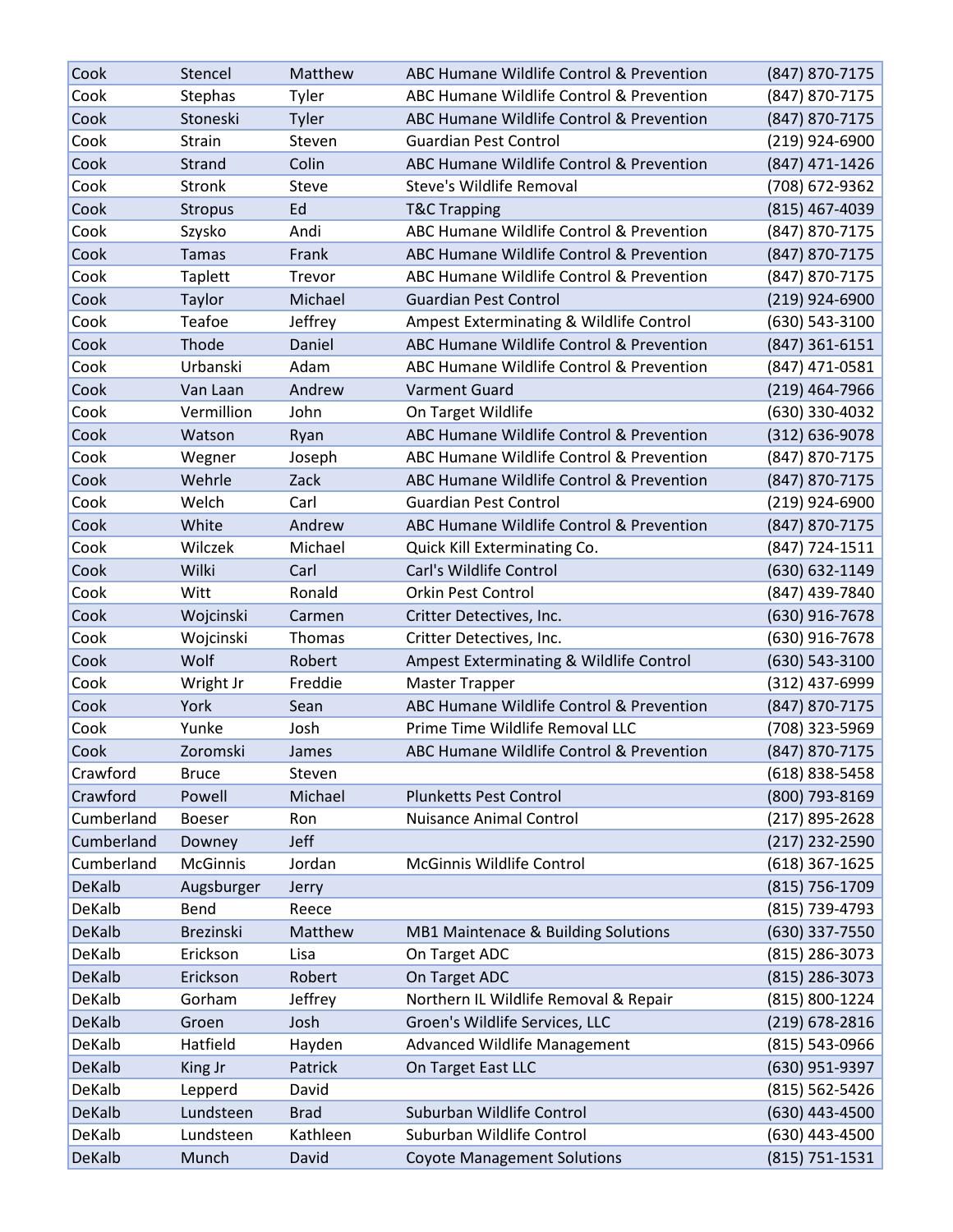| DeKalb        | Needham         | <b>Barton</b> |                                          | (630) 772-9019     |
|---------------|-----------------|---------------|------------------------------------------|--------------------|
| <b>DeKalb</b> | Nelson          | Randal        |                                          | $(815) 761 - 0056$ |
| DeKalb        | Nevel           | Keith         |                                          | (815) 276-2114     |
| <b>DeKalb</b> | Powers          | Robert        | On Target ADC                            | (815) 286-3073     |
| DeKalb        | Sabourin        | Paul          | On Target ADC                            | (815) 286-3073     |
| <b>DeKalb</b> | Seierstad       | Tom           | Animal Encounters Wildlife Control       | $(630)$ 355-4001   |
| <b>DeWitt</b> | <b>Burns</b>    | Richard       | <b>Orkin Pest Control</b>                | (309) 706-7333     |
| Dewitt        | Coleman         | John          | J-NAC                                    | (217) 963-2520     |
| Dewitt        | Dixon           | Michael       |                                          | (217) 202-3582     |
| Dewitt        | Roe             | Jamie         | <b>Nothing Tame</b>                      | (217) 620-6345     |
| Dewitt        | Schieler        | Chad          |                                          | (309) 275-9239     |
| Dewitt        | Stuepfert       | Kevin         |                                          | (309) 824-2503     |
| Douglas       | Miller          | Mark          |                                          | (217) 413-9029     |
| <b>DuPage</b> | Allen           | Kenneth       | ABC Humane Wildlife Control & Prevention | (847) 870-7175     |
| <b>DuPage</b> | Appleberg       | Jeffrey       | Animal Trackers Wildlife Co.             | (847) 884-1057     |
| <b>DuPage</b> | Aumiller        | Chris         | Aumiller's Inc. The Capture Co.          | (312) 860-2215     |
| <b>DuPage</b> | <b>Ballou</b>   | James         | Trapperman.net                           | (815) 630-1333     |
| <b>DuPage</b> | Baumhardt       | Amanda        | ABC Humane Wildlife Control & Prevention | (847) 870-7175     |
| DuPage        | <b>Beelow</b>   | John          | ABC Humane Wildlife Control & Prevention | (847) 870-7175     |
| <b>DuPage</b> | Benson          | David         | Smithereen                               | (847) 561-8547     |
| DuPage        | <b>Bermea</b>   | Arturo        | ABC Humane Wildlife Control & Prevention | (708) 699-2789     |
| <b>DuPage</b> | Bernadin        | Arthur        | ABC Humane Wildlife Control & Prevention | (773) 495-7016     |
| DuPage        | <b>Brancato</b> | Vito          | ABC Humane Wildlife Control & Prevention | (847) 870-7175     |
| <b>DuPage</b> | <b>Brey</b>     | Adam          | Attic Solutions Inc.                     | (847) 464-1861     |
| DuPage        | <b>Brey</b>     | John          | Attic Solutions Inc.                     | (847) 464-1861     |
| <b>DuPage</b> | <b>Burgess</b>  | Carl          | Landmark Pest Management                 | (630) 415-5991     |
| <b>DuPage</b> | Calandra        | Sam Joseph    | Any Illinois Wildlife Removal            | (815) 344-4084     |
| <b>DuPage</b> | Carmona         | Frank         | ABC Humane Wildlife Control & Prevention | (847) 870-7175     |
| DuPage        | Chinchilla      | Jonathan      |                                          | (630) 822-5389     |
| <b>DuPage</b> | Chiste          | Patrick       | ABC Humane Wildlife Control & Prevention | (847) 870-7175     |
| <b>DuPage</b> | Cicci           | Christopher   | ABC Humane Wildlife Control & Prevention | (847) 870-7175     |
| <b>DuPage</b> | Coffey          | Darien        | ABC Humane Wildlife Control & Prevention | $(224)$ 828-0161   |
| <b>DuPage</b> | Colgan          | Joseph        | <b>Guardian Pest Control</b>             | (219) 924-6900     |
| <b>DuPage</b> | Congelosi       | Leonard       | Ampest Exterminating & Wildlife Control  | (630) 543-3100     |
| DuPage        | Connor          | Rory          | ABC Humane Wildlife Control & Prevention | (708) 334-4290     |
| <b>DuPage</b> | Crowell         | <b>Brian</b>  | ABC Humane Wildlife Control & Prevention | (847) 870-7175     |
| DuPage        | Cummings        | Robert        | Critter Detectives, Inc.                 | (630) 916-7678     |
| <b>DuPage</b> | Currey          | John          | ABC Humane Wildlife Control & Prevention | (847) 239-2722     |
| <b>DuPage</b> | Curtis          | Jason         | Attic Solutions Inc.                     | (847) 464-1861     |
| <b>DuPage</b> | Dabrowa         | Daniel        | <b>Guardian Pest Control</b>             | $(219)$ 924-6900   |
| DuPage        | Dayland         | Nickolas      | ABC Humane Wildlife Control & Prevention | (507) 993-4668     |
| <b>DuPage</b> | Dean III        | Carl          |                                          | (630) 815-6307     |
| <b>DuPage</b> | Deem            | Zachary       | ABC Humane Wildlife Control & Prevention | (847) 870-7175     |
| <b>DuPage</b> | Diamond         | Michael       | ABC Humane Wildlife Control & Prevention | (847) 870-7175     |
| <b>DuPage</b> | Doyle           | <b>Brian</b>  |                                          | (847) 722-4586     |
| <b>DuPage</b> | Dunaj           | Piotr         | ABC Humane Wildlife Control & Prevention | (847) 870-7175     |
| DuPage        | Engelmann       | Jeffrey       | ABC Humane Wildlife Control & Prevention | (847) 870-7175     |
| <b>DuPage</b> | Enhelder        | Karl          | ABC Humane Wildlife Control & Prevention | (847) 870-7175     |
| DuPage        | Erickson        | Lisa          | On Target ADC                            | (815) 286-3073     |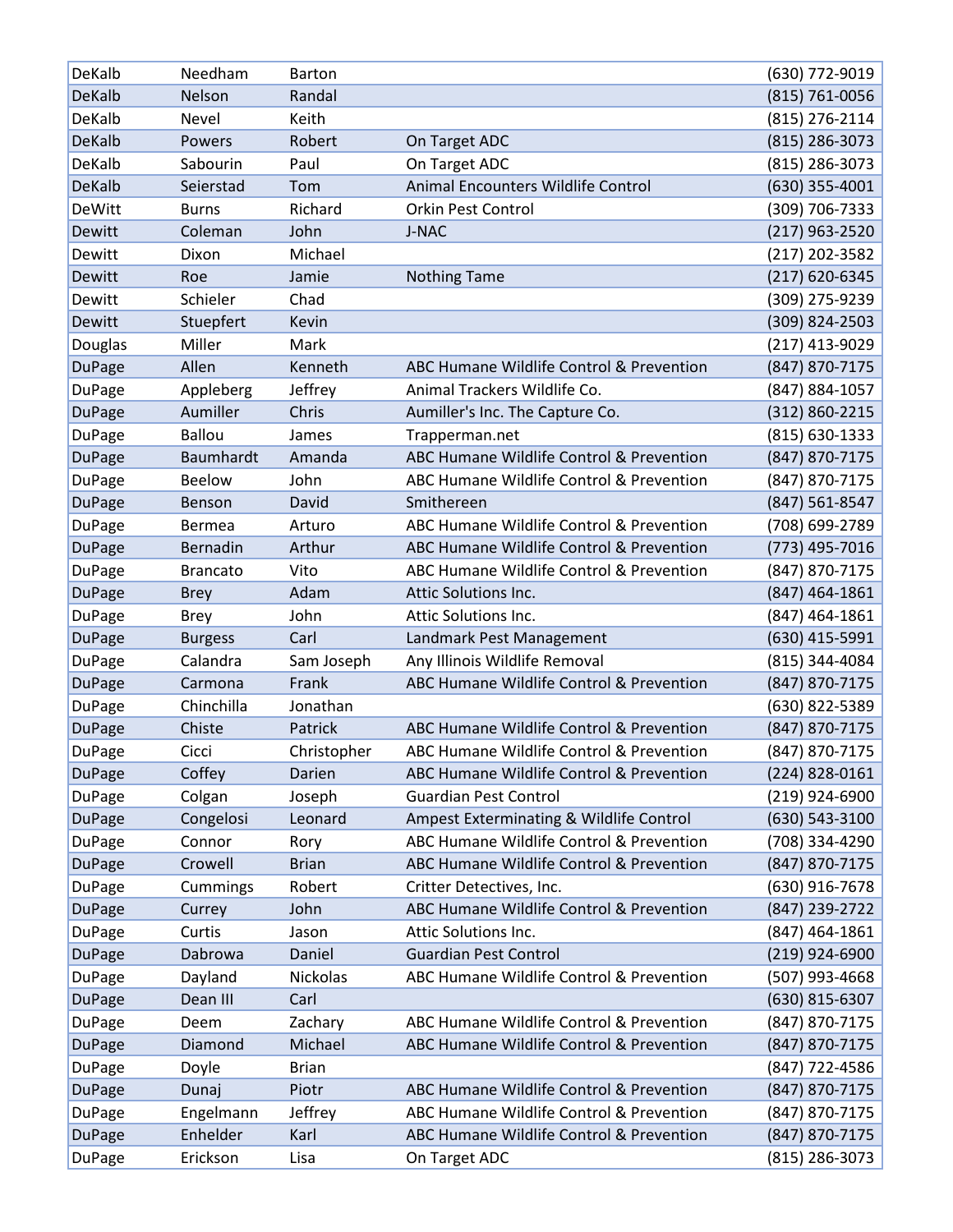| <b>DuPage</b> | Erickson     | Robert          | On Target ADC                             | $(815)$ 286-3073   |
|---------------|--------------|-----------------|-------------------------------------------|--------------------|
| DuPage        | Ernst        | Robert          |                                           | (847) 997-5215     |
| <b>DuPage</b> | Ferris       | Colin           | ABC Humane Wildlife Control & Prevention  | (847) 870-7175     |
| DuPage        | Frederick    | David           |                                           | (847) 668-6604     |
| <b>DuPage</b> | Frohling III | Norman Dean     | ABC Humane Wildlife Control & Prevention  | (847) 870-7175     |
| <b>DuPage</b> | Fullington   | Steve           | Animal Control Specialists, Inc.          | (847) 827-7800     |
| <b>DuPage</b> | Fyffe        | Rebecca         | ABC Humane Wildlife Control & Prevention  | (847) 870-7175     |
| <b>DuPage</b> | Gomez        | Samuel          | <b>Effective Pest Solutions</b>           | (773) 949-0876     |
| <b>DuPage</b> | Gorecki      | Jennifer        | ABC Humane Wildlife Control & Prevention  | (847) 870-7175     |
| DuPage        | Graff        | <b>Bob</b>      | Terminix                                  | (630) 407-4946     |
| <b>DuPage</b> | Graves       | Myron           | Urban Wildlife Response, Inc.             | $(312) 659 - 1022$ |
| DuPage        | Griffith     | Christopher     | <b>Guardian Pest Control</b>              | (219) 924-6900     |
| <b>DuPage</b> | Gutierrez    | Adam            | ABC Humane Wildlife Control & Prevention  | (224) 623-1077     |
| DuPage        | Hagan        | John            | Animal Control Specialists, Inc.          | (847) 827-7800     |
| <b>DuPage</b> | Harding      | Alan            | When Nature Calls Inc.                    | (847) 477-6066     |
| DuPage        | Healy        | John            | ABC Humane Wildlife Control & Prevention  | (224) 213-0184     |
| <b>DuPage</b> | Heaney       | Melinda         | ABC Humane Wildlife Control & Prevention  | (847) 870-7175     |
| <b>DuPage</b> | Hedmark      | Grant           | <b>Grant Hedmark Enterprises</b>          | (630) 202-8145     |
| <b>DuPage</b> | Hegranes     | Alec            | ABC Humane Wildlife Control & Prevention  | (847) 870-7175     |
| DuPage        | Held         | Norm            | Animal Control Specialists, Inc.          | (847) 827-7800     |
| <b>DuPage</b> | Held         | Norman          | Animal Control Specialists, Inc.          | (847) 827-7800     |
| DuPage        | Hemsworth    | Jahmel          | ABC Humane Wildlife Control & Prevention  | (847) 870-7175     |
| <b>DuPage</b> | Henriksson   | <b>Miles</b>    | Animal Control Specialists, Inc.          | (847) 827-7800     |
| DuPage        | Hester       | <b>Travis</b>   | ABC Humane Wildlife Control & Prevention  | (847) 870-7175     |
| <b>DuPage</b> | Hirtz        | James           | Quick Kill Exterminating Co.              | (847) 724-1511     |
| DuPage        | Hoffman      | Al              |                                           | (847) 524-2723     |
| <b>DuPage</b> | Holden       | <b>Ty</b>       | Wildlife Police, Inc.                     | (630) 789-9453     |
| DuPage        | Holland III  | Teaford         | Mice Hunters Inc.                         | (847) 946-1584     |
| <b>DuPage</b> | Howard       | <b>Nicholas</b> | <b>Critter Control</b>                    | (405) 343-7451     |
| <b>DuPage</b> | Jeske        | Robert          | ABC Humane Wildlife Control & Prevention  | (847) 870-7175     |
| <b>DuPage</b> | Johnson      | Anthony         | ABC Humane Wildlife Control & Prevention  | (847) 870-7175     |
| <b>DuPage</b> | Joyce        | Michael         | ABC Humane Wildlife Control & Prevention  | (847) 870-7175     |
| <b>DuPage</b> | Kamarauskas  | Joseph          | Nuisance Wildlife Control, Inc.           | (815) 836-8380     |
| DuPage        | Karolewski   | Michael         | Animal Control Specialists, Inc.          | (847) 827-7800     |
| <b>DuPage</b> | Karst        | John            | ABC Humane Wildlife Control & Prevention  | (847) 870-7175     |
| <b>DuPage</b> | Kendall      | Ashley          | Anderson Humane                           | 847-697-2880       |
| <b>DuPage</b> | Kiely        | Michael         |                                           | (847) 913-6546     |
| DuPage        | Kilgore      | Kyle            | Wildlife Removal & Exclusion Experts Inc. | (630) 343-0960     |
| <b>DuPage</b> | King Jr      | Patrick         | On Target East LLC                        | (630) 951-9397     |
| DuPage        | Klann        | Ron             |                                           | (630) 915-7566     |
| <b>DuPage</b> | Knox         | Jake            | Back to the Forest, LLC                   | (847) 769-8553     |
| <b>DuPage</b> | Korzec       | Dylan           | ABC Humane Wildlife Control & Prevention  | (847) 870-7175     |
| <b>DuPage</b> | Kozai        | Corbin          | ABC Humane Wildlife Control & Prevention  | (847) 870-7175     |
| <b>DuPage</b> | Kulosa       | <b>Brandon</b>  | Animal Trackers Wildlife Co.              | (847) 884-1057     |
| <b>DuPage</b> | Kunz         | Mary            | ABC Humane Wildlife Control & Prevention  | (847) 870-7175     |
| <b>DuPage</b> | Landry       | Jerome          |                                           | (630) 416-9920     |
| <b>DuPage</b> | Landry       | Patrick         | All Nuisance Trapping Co.                 | (630) 554-9262     |
| DuPage        | Lang         | George          | Smithereen Pest Management                | (847) 668-0828     |
| <b>DuPage</b> | Lauesen      | Robert          | <b>Bobcat Trapping &amp; Building</b>     | (630) 640-7242     |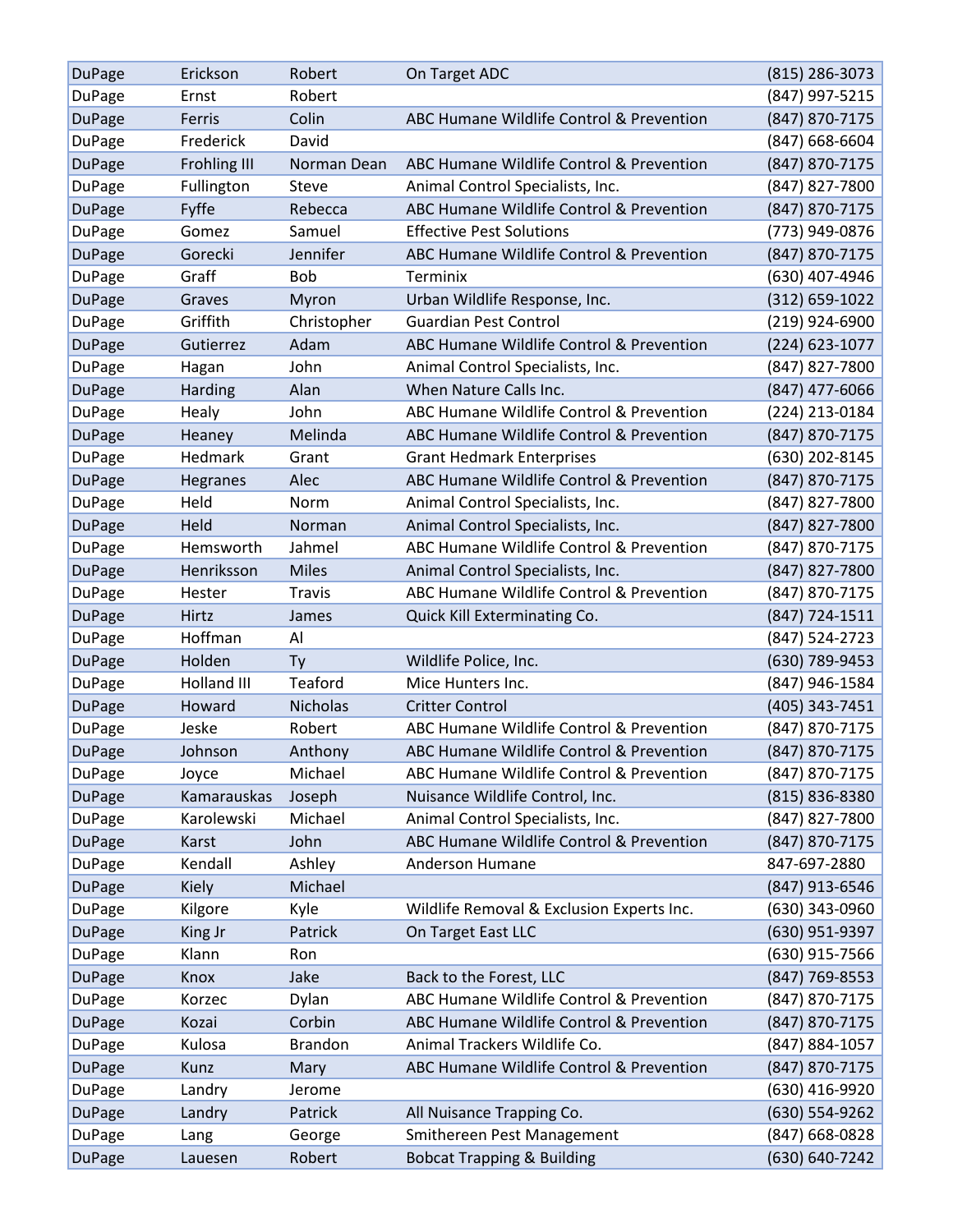| DuPage        | Lekas       | George          |                                          | (630) 816-9937   |
|---------------|-------------|-----------------|------------------------------------------|------------------|
| <b>DuPage</b> | Lojdl       | Phil            | ABC Humane Wildlife Control & Prevention | (847) 870-7175   |
| <b>DuPage</b> | Losik       | Anna            | ABC Humane Wildlife Control & Prevention | (847) 870-7175   |
| <b>DuPage</b> | Losik       | <b>Brandon</b>  | ABC Humane Wildlife Control & Prevention | (847) 870-7175   |
| DuPage        | Lundsteen   | <b>Brad</b>     | Suburban Wildlife Control                | (630) 443-4500   |
| <b>DuPage</b> | Lundsteen   | Kathleen        | Suburban Wildlife Control                | (630) 443-4500   |
| DuPage        | McBride     | Tom             | DuPage Kane Wildlife Removal             | (630) 202-0403   |
| <b>DuPage</b> | Meade       | Glenn           | Quick Kill Exterminating Co.             | (847) 724-1511   |
| DuPage        | Menini      | Frank           | Frank's Nuisance Animal Control          | (847) 909-7790   |
| <b>DuPage</b> | Miltz       | Anthony         | Animal Trackers Wildlife Co.             | (847) 884-1057   |
| <b>DuPage</b> | Mitchell    | Ed              | <b>Anderson Pest Solutions</b>           | (630) 834-4400   |
| <b>DuPage</b> | Munch       | David           | <b>Coyote Management Solutions</b>       | (815) 751-1531   |
| DuPage        | Murphy      | James           | ABC Humane Wildlife Control & Prevention | (847) 870-7175   |
| <b>DuPage</b> | Nicholson   | Anthony         | Attic Solutions Inc.                     | $(847)$ 464-1861 |
| <b>DuPage</b> | Nicholson   | Ryan            | Attic Solutions Inc.                     | (847) 464-1861   |
| <b>DuPage</b> | Novinger    | Andrew          | Grizz Pest Management, Inc.              | (708) 800-8680   |
| DuPage        | Ocasio      | Lou             | Critter Detectives, Inc.                 | (630) 916-7678   |
| <b>DuPage</b> | Pacella     | Christopher     | Mr. Critter                              | (630) 880-8287   |
| <b>DuPage</b> | Pacella     | <b>Nicholas</b> | All Animal Removal                       | (630) 891-0428   |
| <b>DuPage</b> | Paulsen     | William         |                                          | (847) 542-1708   |
| DuPage        | Peek        | Joshua          | ABC Humane Wildlife Control & Prevention | (847) 870-7175   |
| <b>DuPage</b> | Peifer      | Daniel          | Ampest Exterminating & Wildlife Control  | (630) 543-3100   |
| DuPage        | Peifer      | Joseph          | Ampest Exterminating & Wildlife Control  | (630) 543-3100   |
| <b>DuPage</b> | Perkins     | Elise           | ABC Humane Wildlife Control & Prevention | (847) 870-7175   |
| <b>DuPage</b> | Pettinelli  | Timothy         | Prairie State Wildlife                   | (630) 687-3414   |
| <b>DuPage</b> | Plascencia  | Salvador        |                                          | (224) 423-8455   |
| <b>DuPage</b> | Pocius      | Rolandas        | ABC Humane Wildlife Control & Prevention | (847) 870-7175   |
| <b>DuPage</b> | Posey       | Zach            | Professional Wildlife Removal LLC        | (563) 370-2734   |
| DuPage        | Potoniec    | Michael         | ABC Humane Wildlife Control & Prevention | (847) 363-0576   |
| <b>DuPage</b> | Powers      | Robert          | On Target ADC                            | (815) 286-3073   |
| DuPage        | Ragains     | Clark           | ABC Humane Wildlife Control & Prevention | (847) 870-7175   |
| <b>DuPage</b> | Rajk        | Jeremy          | ABC Humane Wildlife Control & Prevention | (847) 870-7175   |
| <b>DuPage</b> | Randle      | Jeremy          | ABC Humane Wildlife Control & Prevention | (847) 870-7175   |
| <b>DuPage</b> | Razny       | Richard         | ABC Humane Wildlife Control & Prevention | (847) 870-7175   |
| <b>DuPage</b> | Reibel      | Lauren          | ABC Humane Wildlife Control & Prevention | (847) 870-7175   |
| <b>DuPage</b> | Reiter      | <b>Brad</b>     |                                          | (847) 815-8968   |
| DuPage        | Roach       | Antonio         | ABC Humane Wildlife Control & Prevention | (847) 870-7175   |
| <b>DuPage</b> | Rodriguez   | William         | ABC Humane Wildlife Control & Prevention | (847) 870-7175   |
| <b>DuPage</b> | Romano      | R. Mark         | R-Mark Wildlife Mgmt.                    | (630) 476-1198   |
| <b>DuPage</b> | Rosenberger | Benjamin        | ABC Humane Wildlife Control & Prevention | (847) 870-7175   |
| <b>DuPage</b> | Sabourin    | Paul            | On Target ADC                            | (815) 286-3073   |
| <b>DuPage</b> | Sadalski    | Peter           | ABC Humane Wildlife Control & Prevention | (847) 722-9829   |
| <b>DuPage</b> | Schell      | Jason           | Track 'n Trap                            | (815) 304-5370   |
| <b>DuPage</b> | Scheun      | <b>Nicholas</b> |                                          | (224) 243-0226   |
| DuPage        | Schultz     | Robert          | ABC Humane Wildlife Control & Prevention | (847) 870-7175   |
| <b>DuPage</b> | Schweisthal | Daniel          | The Varmint Sheriff                      | (630) 450-4325   |
| DuPage        | Seierstad   | Tom             | Animal Encounters Wildlife Control       | (630) 355-4001   |
| <b>DuPage</b> | Sherwood    | Rylan           | ABC Humane Wildlife Control & Prevention | (847) 870-7175   |
| DuPage        | Smith       | Katlyn          | ABC Humane Wildlife Control & Prevention | (847) 870-7175   |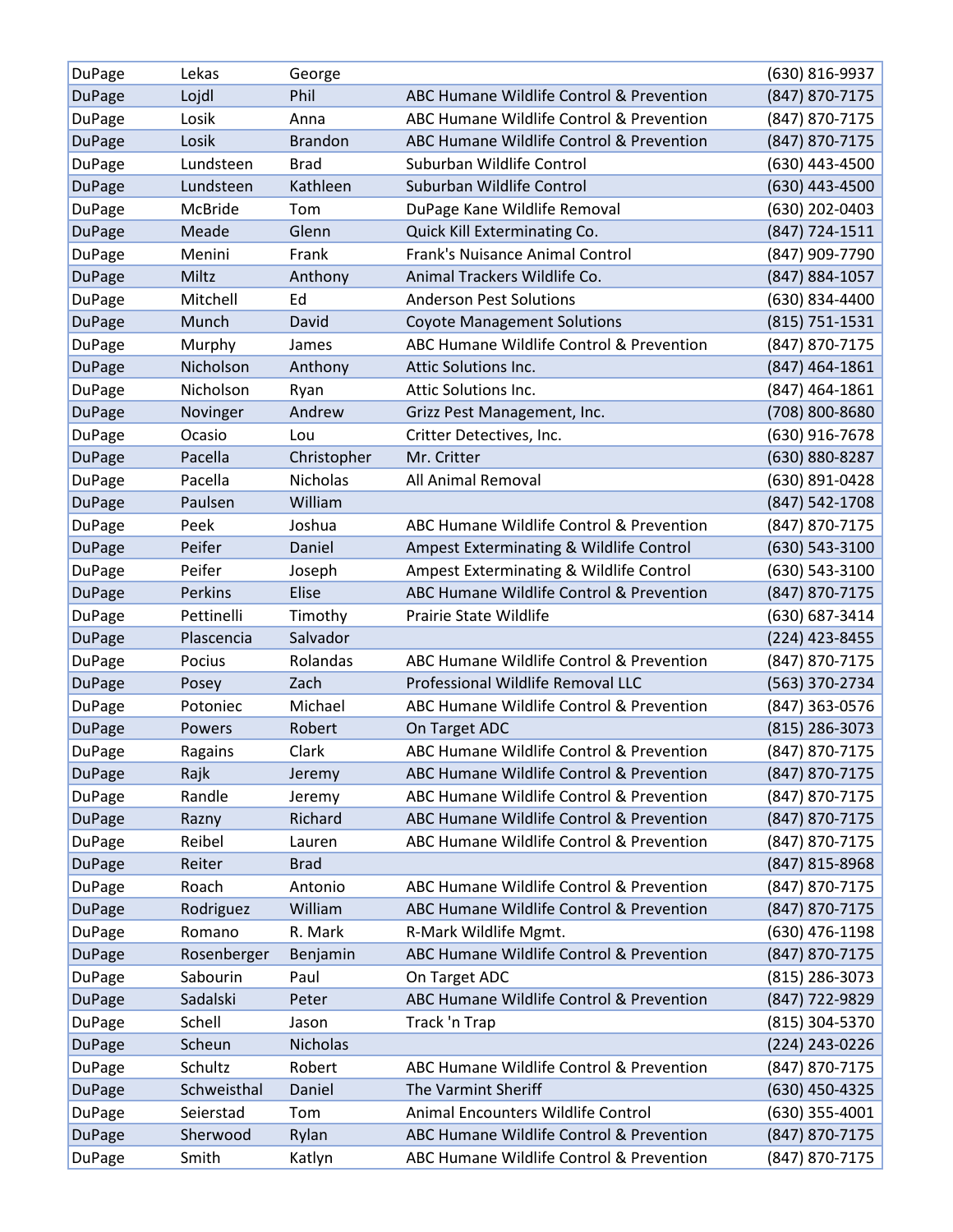| <b>DuPage</b> | Spooner         | Calvin          | ABC Humane Wildlife Control & Prevention | (847) 870-7175     |
|---------------|-----------------|-----------------|------------------------------------------|--------------------|
| <b>DuPage</b> | Starai          | John            |                                          | (630) 546-8122     |
| <b>DuPage</b> | Starai          | Thomas          | All Wildlife Animal Eviction, Inc.       | (815) 788-0679     |
| <b>DuPage</b> | Stencel         | Matthew         | ABC Humane Wildlife Control & Prevention | (847) 870-7175     |
| <b>DuPage</b> | Stephas         | Tyler           | ABC Humane Wildlife Control & Prevention | (847) 870-7175     |
| <b>DuPage</b> | Stoneski        | Tyler           | ABC Humane Wildlife Control & Prevention | (847) 870-7175     |
| <b>DuPage</b> | Strand          | Colin           | ABC Humane Wildlife Control & Prevention | (847) 471-1426     |
| <b>DuPage</b> | Stropus         | Ed              | <b>T&amp;C Trapping</b>                  | (815) 467-4039     |
| <b>DuPage</b> | Szysko          | Andi            | ABC Humane Wildlife Control & Prevention | (847) 870-7175     |
| DuPage        | <b>Tamas</b>    | Frank           | ABC Humane Wildlife Control & Prevention | (847) 870-7175     |
| <b>DuPage</b> | Taplett         | Trevor          | ABC Humane Wildlife Control & Prevention | (847) 870-7175     |
| <b>DuPage</b> | Taylor          | Michael         | <b>Guardian Pest Control</b>             | (219) 924-6900     |
| <b>DuPage</b> | Teafoe          | Jeffrey         | Ampest Exterminating & Wildlife Control  | (630) 543-3100     |
| <b>DuPage</b> | Thode           | Daniel          | ABC Humane Wildlife Control & Prevention | (847) 361-6151     |
| <b>DuPage</b> | Urbanski        | Adam            | ABC Humane Wildlife Control & Prevention | (847) 471-0581     |
| DuPage        | Van Laan        | Andrew          | <b>Varment Guard</b>                     | $(219)$ 464-7966   |
| <b>DuPage</b> | Vermillion      | John            | On Target Wildlife                       | (630) 330-4032     |
| <b>DuPage</b> | Watson          | Ryan            | ABC Humane Wildlife Control & Prevention | (312) 636-9078     |
| <b>DuPage</b> | Wegner          | Joseph          | ABC Humane Wildlife Control & Prevention | (847) 870-7175     |
| <b>DuPage</b> | Wehrle          | Zack            | ABC Humane Wildlife Control & Prevention | (847) 870-7175     |
| <b>DuPage</b> | White           | Andrew          | ABC Humane Wildlife Control & Prevention | (847) 870-7175     |
| <b>DuPage</b> | Wilki           | Carl            | Carl's Wildlife Control                  | (630) 632-1149     |
| <b>DuPage</b> | Witt            | Ronald          | <b>Orkin Pest Control</b>                | (847) 439-7840     |
| <b>DuPage</b> | Wojcinski       | Carmen          | Critter Detectives, Inc.                 | (630) 916-7678     |
| <b>DuPage</b> | Wojcinski       | Thomas          | Critter Detectives, Inc.                 | (630) 916-7678     |
| DuPage        | Yeater          | Randy           | Randy's Nuisance Wildlife                | (630) 546-8001     |
| <b>DuPage</b> | York            | Sean            | ABC Humane Wildlife Control & Prevention | (847) 870-7175     |
| DuPage        | Zoromski        | James           | ABC Humane Wildlife Control & Prevention | (847) 870-7175     |
| Edgar         | Fricano         | <b>Nicholas</b> | <b>Orkin Pest Control</b>                | (217) 303-9670     |
| Edgar         | Powell          | Michael         | <b>Plunketts Pest Control</b>            | (800) 793-8169     |
| Edgar         | Sherer          | <b>Bart</b>     |                                          | (217) 251-4570     |
| Edgar         | Wendt           | Robert          |                                          | (317) 326-4670     |
| Edgar         | Wilson          | Greg            |                                          | $(217)$ 251-9370   |
| Edwards       | Young           | Richard         | <b>Skillet Fork Furs</b>                 | $(618) 599 - 3093$ |
| Effingham     | <b>McGinnis</b> | Jordan          | McGinnis Wildlife Control                | $(618)$ 367-1625   |
| Fayette       | Belcher         | David           |                                          | (618) 339-5869     |
| Fayette       | Scheller        | Judy            | The Bat Guy Wildlife Control             | (217) 710-4939     |
| Ford          | Beckman         | Jarad           | Anything Wild Animal Control             | (217) 355-2997     |
| Ford          | Beckman         | Stephen         | Anything Wild Animal Control             | $(217)$ 355-2997   |
| Ford          | Fricano         | Nicholas        | Orkin Pest Control                       | (217) 303-9670     |
| Ford          | Gullquist       | Bill            | Nuisance Wildlife Removal                | (815) 216-7417     |
| Ford          | Ropp            | Darren          |                                          | (815) 848-3424     |
| Ford          | Sanders         | Anthony         | Orkin                                    | (309) 750-0962     |
| Franklin      | Haney           | Eric            | Terminix                                 | (618) 927-8901     |
| Franklin      | Harrell         | Scott           | Critter Removal Inc.                     | (847) 875-0077     |
| Franklin      | Johns           | Chris           | Orkin                                    | (618) 942-3531     |
| Franklin      | Perry           | James           | Terminix Int. Co.                        | $(618)$ 927-8903   |
| Franklin      | Price           | Michael         | Terminix                                 | (618) 663-8224     |
| Fulton        | Crum            | Vernon          | Swegle Creek Wildlife Nuisance Control   | (309) 337-5987     |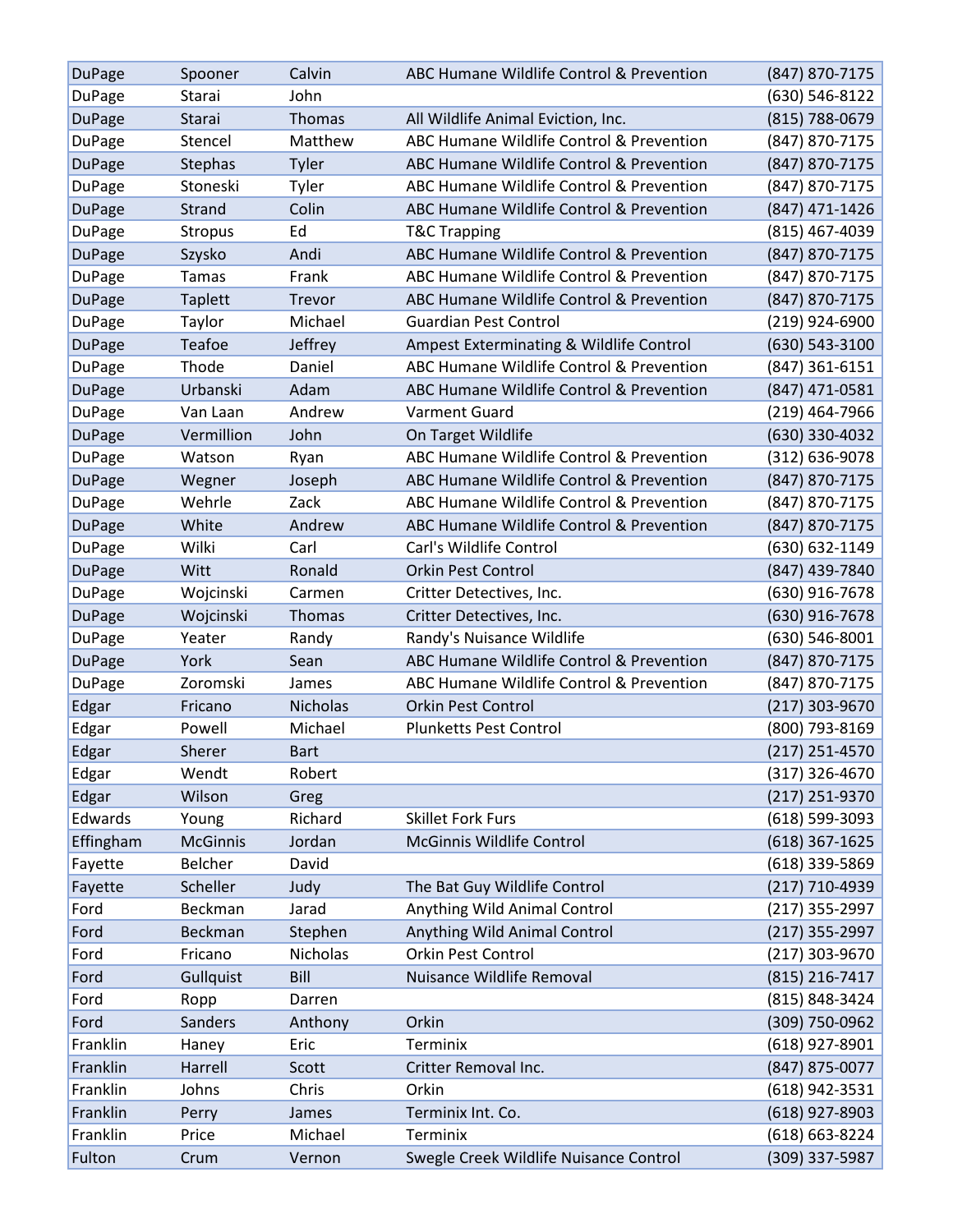| Fulton          | Isbell          | Gary            | Nuisance Wildlife Removal                | (309) 678-2763     |
|-----------------|-----------------|-----------------|------------------------------------------|--------------------|
| Fulton          | Isbell          | Randy           |                                          | (309) 370-0866     |
| Fulton          | Sickmeyer       | Timothy         | Crit'r Git'r Nuisance Wildlife Control   | (309) 363-9001     |
| Gallatin        | York            | Jacob           | <b>North Fork Trapping</b>               | $(618)$ 926-0667   |
| Green           | Crews           | Denver          |                                          | $(618) 567 - 2166$ |
| Greene          | Linkeman Jr     | Keith           | Unique Pest Control                      | $(618) 616 - 6114$ |
| Greene          | Linkeman Sr     | Keith           | Unique Pest Control                      | (618) 623-7799     |
| Greene          | Riechmann       | Richard         | <b>Rich's Wildlife Solutions</b>         | (217) 370-8361     |
| Grundy          | <b>Ballou</b>   | James           | Trapperman.net                           | (815) 630-1333     |
| Grundy          | <b>Brault</b>   | Daniel          | All Seasons Wild Animal Control          | (815) 471-6155     |
| Grundy          | Denham          | Michael         | <b>Wildlife Control Specialty</b>        | (815) 795-0996     |
| Grundy          | Landry          | Jerome          |                                          | (630) 416-9920     |
| Grundy          | Petrek          | Dan             | Orkin                                    | (779) 701-8306     |
| Grundy          | Russell         | Terry           | <b>Russell's Nuisance Control</b>        | (815) 735-8505     |
| Grundy          | Russow          | Larry           |                                          | (815) 674-6914     |
| Grundy          | Stronk          | Steve           | Steve's Wildlife Removal                 | (708) 672-9362     |
| Grundy          | Stropus         | Ed              | <b>T&amp;C Trapping</b>                  | (815) 467-4039     |
| Grundy          | Wolf            | Robert          | Ampest Exterminating & Wildlife Control  | (630) 543-3100     |
| Hamilton        | York            | Jacob           | North Fork Trapping                      | (618) 926-0667     |
| Hamilton        | Young           | Richard         | <b>Skillet Fork Furs</b>                 | $(618) 599 - 3093$ |
| Hancock         | McKee           | Marte           | McKee Enterprises Animal Control Service | (309) 313-1961     |
| Hancock         | Ruebush         | Jordan          | Ruebush Wildlife Control                 | (309) 333-2535     |
| Henderson       | McKee           | Marte           | McKee Enterprises Animal Control Service | (309) 313-1961     |
| Henderson       | Ruebush         | Jordan          | Ruebush Wildlife Control                 | (309) 333-2535     |
| Henry           | <b>Bethell</b>  | James           | <b>Bethell's Wildlife Control</b>        | (309) 334-2759     |
| Henry           | <b>Bethell</b>  | Mark            | M. Bethell Wildlife Control              | (309) 299-4911     |
| Henry           | <b>Borkhart</b> | Jesse           | River Valley Wildlife Specialists LLC    | (563) 200-8203     |
| Henry           | Christman       | Bill            | <b>Urban Coyote Solutions</b>            | (309) 721-6970     |
| Henry           | Feehan          | <b>Bryan</b>    | Feehan's Wildlife Services LLC           | 309-781-0760       |
| Henry           | Frank           | Dale            |                                          | (309) 230-6535     |
| Henry           | Harkness        | Jason           | QC Wildlife Control LLC                  | (563) 343-9454     |
| Henry           | <b>McManus</b>  | Chevy           | Guardian Wildlife Control                | (309) 756-8731     |
| Henry           | Melton          | Jeffrey         | Melton Wildlife Control                  | (815) 499-8836     |
| Henry           | Minnaert        | William         | <b>Ornery One Animal Control</b>         | (309) 945-3212     |
| Henry           | Pont            | Alexander       |                                          | (309) 749-8484     |
| <b>Iroquois</b> | Anderson        | James           | Nuisance Wild Animal Control             | (815) 953-4529     |
| Iroquois        | <b>Banes</b>    | Michael         |                                          | (765) 532-5997     |
| <b>Iroquois</b> | <b>Brault</b>   | Daniel          | All Seasons Wild Animal Control          | (815) 471-6155     |
| Iroquois        | Conner          | Steve           |                                          | (219) 226-8972     |
| <b>Iroquois</b> | Fricano         | <b>Nicholas</b> | Orkin Pest Control                       | (217) 303-9670     |
| Iroquois        | Gullquist       | Bill            | Nuisance Wildlife Removal                | (815) 216-7417     |
| <b>Iroquois</b> | Slager          | Jeff            |                                          | $(219)$ 306-1263   |
| Jackson         | <b>Brantley</b> | Thomas          | Southern IL Nuisance Wildlife Mgmt.      | (618) 201-3731     |
| Jackson         | Caldwell        | Thomas          |                                          | (217) 994-3449     |
| Jackson         | Easton          | David           | Easton's Wildlife & Mole Control         | (618) 924-0912     |
| Jackson         | Haney           | Eric            | <b>Terminix</b>                          | $(618)$ 927-8901   |
| Jackson         | Harrell         | Scott           | Critter Removal Inc.                     | (847) 875-0077     |
| Jackson         | Johns           | Chris           | Orkin                                    | (618) 942-3531     |
| Jackson         | Perry           | James           | Terminix Int. Co.                        | (618) 927-8903     |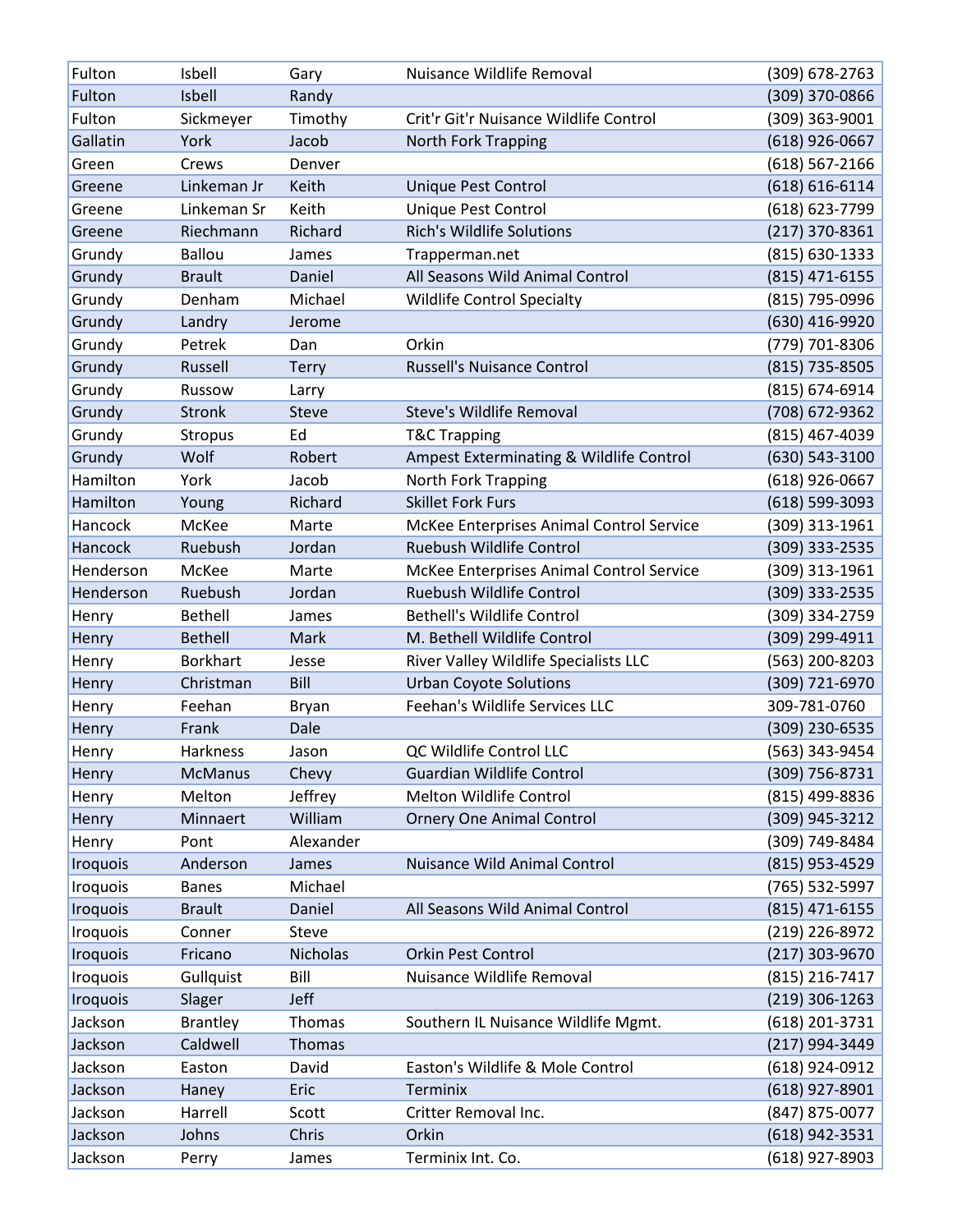| Jackson          | Price           | Michael        | Terminix                                 | $(618) 663 - 8224$ |
|------------------|-----------------|----------------|------------------------------------------|--------------------|
| Jackson          | Rogers          | Conel          |                                          | (618) 201-8972     |
| Jasper           | <b>Bruce</b>    | Steven         |                                          | $(618)$ 838-5458   |
| Jefferson        | Haney           | Eric           | Terminix                                 | (618) 927-8901     |
| Jefferson        | Heidel          | <b>Brad</b>    | Heidel's Wildlife Control Service        | $(618)$ 485-2014   |
| Jefferson        | Perry           | James          | Terminix Int. Co.                        | (618) 927-8903     |
| Jefferson        | Price           | Michael        | Terminix                                 | (618) 663-8224     |
| Jersey           | Beran           | Scott          | Ace's Wildlife Removal                   | (314) 399-5758     |
| Jersey           | Feldman         | Joshua         | JF Wildlife Control LLC                  | $(618) 781 - 7263$ |
| Jersey           | Huch            | Scott          | <b>Nestrel Wildlife</b>                  | $(314) 602 - 1612$ |
| Jersey           | Linkeman Jr     | Keith          | Unique Pest Control                      | $(618) 616 - 6114$ |
| Jersey           | Linkeman Sr     | Keith          | Unique Pest Control                      | (618) 623-7799     |
| Jersey           | Madison         | Richard        | <b>R&amp;M Wildlife Control</b>          | (618) 954-8414     |
| Jersey           | Magnuson        | Adam           | <b>Critter Control</b>                   | $(314)$ 956-8051   |
| Jersey           | Riechmann       | Richard        | <b>Rich's Wildlife Solutions</b>         | $(217)$ 370-8361   |
| <b>JoDaviess</b> | <b>Buss</b>     | Randal         | <b>Wildlife Control Services</b>         | (815) 990-0555     |
| JoDaviess        | <b>Dunkel</b>   | Edward         | Midwest Animal & Pest Control Inc.       | (563) 581-0038     |
| Johnson          | Caldwell        | Thomas         |                                          | (217) 994-3449     |
| Johnson          | Henry           | Chris          |                                          | (618) 534-8840     |
| Johnson          | Wassmann        | Benjamin       |                                          | (618) 638-0499     |
| Kane             | Appleberg       | Jeffrey        | Animal Trackers Wildlife Co.             | (847) 884-1057     |
| Kane             | Augsburger      | Jerry          |                                          | (815) 756-1709     |
| Kane             | <b>Beelow</b>   | John           | ABC Humane Wildlife Control & Prevention | (847) 870-7175     |
| Kane             | <b>Boukas</b>   | Daniel         | ABC Humane Wildlife Control & Prevention | (847) 870-7175     |
| Kane             | <b>Braman</b>   | Eric           |                                          | (847) 209-5747     |
| Kane             | <b>Brancato</b> | Vito           | ABC Humane Wildlife Control & Prevention | (847) 870-7175     |
| Kane             | <b>Bray</b>     | Veronica       | Critter Getters, Inc.                    | (847) 951-5815     |
| Kane             | <b>Brey</b>     | Adam           | Attic Solutions Inc.                     | (847) 464-1861     |
| Kane             | <b>Brey</b>     | John           | Attic Solutions Inc.                     | $(847)$ 464-1861   |
| Kane             | Brezinski       | Matthew        | MB1 Maintenace & Building Solutions      | (630) 337-7550     |
| Kane             | Carroll         | James          | ABC Humane Wildlife Control & Prevention | (847) 870-7175     |
| Kane             | Chinchilla      | Jonathan       |                                          | (630) 822-5389     |
| Kane             | Chiste          | Patrick        | ABC Humane Wildlife Control & Prevention | (847) 870-7175     |
| Kane             | Curtis          | Jason          | Attic Solutions Inc.                     | $(847)$ 464-1861   |
| Kane             | Dean III        | Carl           |                                          | (630) 815-6307     |
| Kane             | Domich          | <b>Bradley</b> | Smithereen                               | (224) 201-5865     |
| Kane             | Doyle           | <b>Brian</b>   |                                          | (847) 722-4586     |
| Kane             | Engelmann       | Jeffrey        | ABC Humane Wildlife Control & Prevention | (847) 870-7175     |
| Kane             | Erickson        | Lisa           | On Target ADC                            | $(815)$ 286-3073   |
| Kane             | Erickson        | Robert         | On Target ADC                            | (815) 286-3073     |
| Kane             | Ernst           | Robert         |                                          | (847) 997-5215     |
| Kane             | Graff           | Bob            | Terminix                                 | (630) 407-4946     |
| Kane             | Harrell         | Scott          | Critter Removal Inc.                     | (847) 875-0077     |
| Kane             | Heaney          | Melinda        | ABC Humane Wildlife Control & Prevention | (847) 870-7175     |
| Kane             | Hedmark         | Grant          | <b>Grant Hedmark Enterprises</b>         | (630) 202-8145     |
| Kane             | Heiser          | Marty          | Heiser Removal                           | (815) 994-1538     |
| Kane             | Hoberg          | James          |                                          | (847) 489-9163     |
| Kane             | Howard          | Nicholas       | <b>Critter Control</b>                   | (405) 343-7451     |
| Kane             | Jeske           | Robert         | ABC Humane Wildlife Control & Prevention | (847) 870-7175     |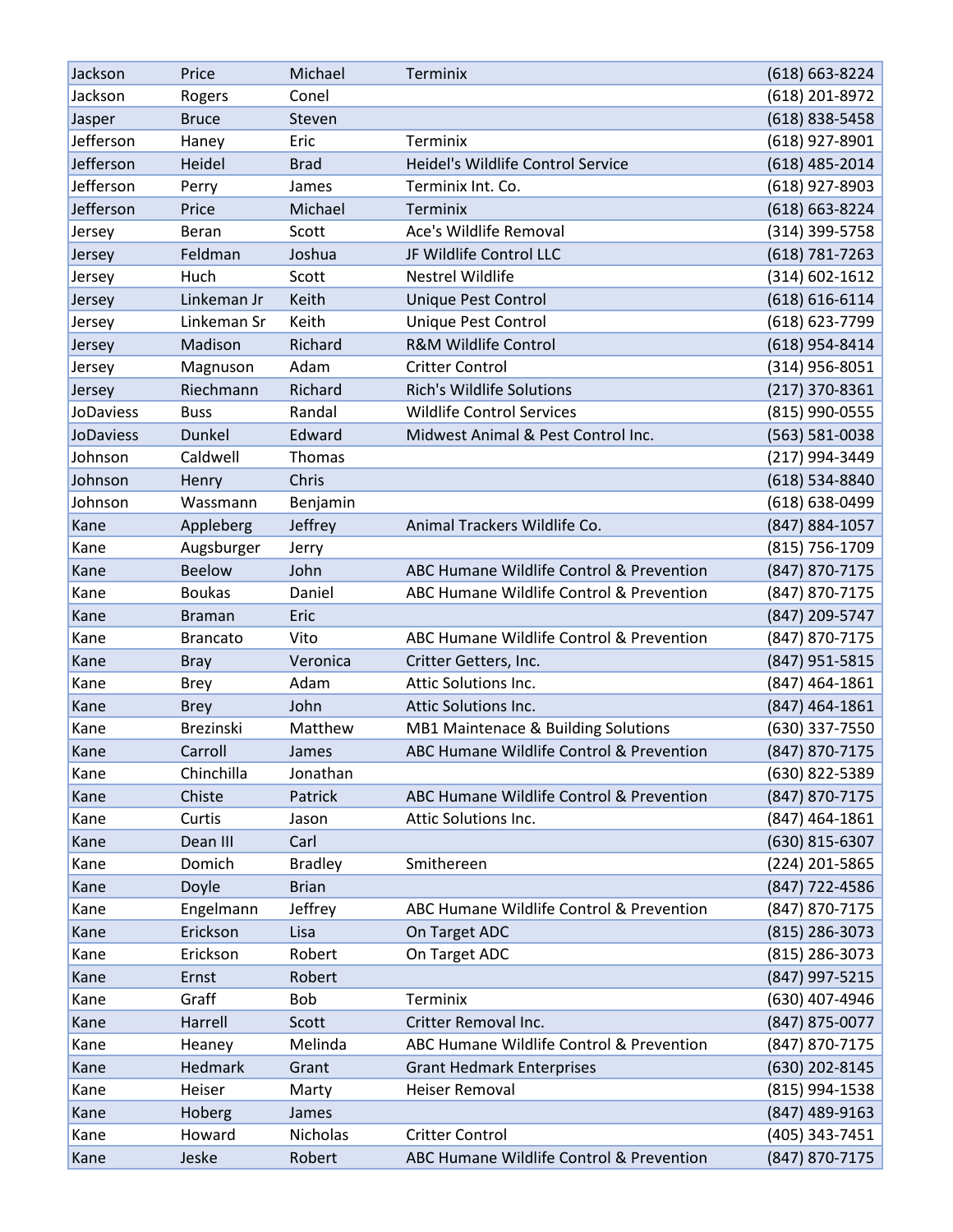| Kane | Johnson         | Anthony        | ABC Humane Wildlife Control & Prevention  | (847) 870-7175   |
|------|-----------------|----------------|-------------------------------------------|------------------|
| Kane | Kamarauskas     | Joseph         | Nuisance Wildlife Control, Inc.           | (815) 836-8380   |
| Kane | Kendall         | Ashley         | Anderson Humane                           | 847-697-2880     |
| Kane | <b>Kiely</b>    | Michael        |                                           | (847) 913-6546   |
| Kane | Kilgore         | Kyle           | Wildlife Removal & Exclusion Experts Inc. | (630) 343-0960   |
| Kane | King Jr         | Patrick        | On Target East LLC                        | (630) 951-9397   |
| Kane | Klann           | Ron            |                                           | (630) 915-7566   |
| Kane | Krummel         | <b>Neil</b>    | <b>Anderson Pest Solutions</b>            | (630) 913-4723   |
| Kane | <b>Kubillus</b> | Sandra         | Integrated Lakes Management, Inc.         | (847) 244-6662   |
| Kane | Kulosa          | <b>Brandon</b> | Animal Trackers Wildlife Co.              | (847) 884-1057   |
| Kane | Kunz            | Mary           | ABC Humane Wildlife Control & Prevention  | (847) 870-7175   |
| Kane | Landry          | Jerome         |                                           | (630) 416-9920   |
| Kane | Landry          | Patrick        | All Nuisance Trapping Co.                 | (630) 554-9262   |
| Kane | Lauesen         | Robert         | <b>Bobcat Trapping &amp; Building</b>     | (630) 640-7242   |
| Kane | Lekas           | George         |                                           | (630) 816-9937   |
| Kane | Losik           | Anna           | ABC Humane Wildlife Control & Prevention  | (847) 870-7175   |
| Kane | Losik           | <b>Brandon</b> | ABC Humane Wildlife Control & Prevention  | (847) 870-7175   |
| Kane | Lundsteen       | <b>Brad</b>    | Suburban Wildlife Control                 | (630) 443-4500   |
| Kane | Lundsteen       | Kathleen       | Suburban Wildlife Control                 | (630) 443-4500   |
| Kane | Marchewka       | Mike           |                                           | (815) 353-2491   |
| Kane | <b>McBride</b>  | Tom            | DuPage Kane Wildlife Removal              | (630) 202-0403   |
| Kane | Meade           | Glenn          | Quick Kill Exterminating Co.              | (847) 724-1511   |
| Kane | Menini          | Frank          | Frank's Nuisance Animal Control           | (847) 909-7790   |
| Kane | Miltz           | Anthony        | Animal Trackers Wildlife Co.              | (847) 884-1057   |
| Kane | Munch           | David          | <b>Coyote Management Solutions</b>        | (815) 751-1531   |
| Kane | Needham         | <b>Barton</b>  |                                           | (630) 772-9019   |
| Kane | Nelson          | Randal         |                                           | (815) 761-0056   |
| Kane | Nicholson       | Anthony        | Attic Solutions Inc.                      | $(847)$ 464-1861 |
| Kane | Nicholson       | Ryan           | Attic Solutions Inc.                      | (847) 464-1861   |
| Kane | Paulsen         | William        |                                           | (847) 542-1708   |
| Kane | Peifer          | Daniel         | Ampest Exterminating & Wildlife Control   | (630) 543-3100   |
| Kane | Peterson        | Tim            | All Wildlife Animal Eviction, Inc.        | (815) 529-6248   |
| Kane | Pettinelli      | Timothy        | Prairie State Wildlife                    | (630) 687-3414   |
| Kane | Phelan          | Elena          | Critter Getters, Inc.                     | (847) 207-8851   |
| Kane | Phillips        | Douglas        | All Wildlife Animal Eviction, Inc.        | (847) 276-7176   |
| Kane | Plascencia      | Salvador       |                                           | (224) 423-8455   |
| Kane | Pocius          | Rolandas       | ABC Humane Wildlife Control & Prevention  | (847) 870-7175   |
| Kane | Powers          | Robert         | On Target ADC                             | $(815)$ 286-3073 |
| Kane | Ragains         | Clark          | ABC Humane Wildlife Control & Prevention  | (847) 870-7175   |
| Kane | Reibel          | Lauren         | ABC Humane Wildlife Control & Prevention  | (847) 870-7175   |
| Kane | Roach           | Antonio        | ABC Humane Wildlife Control & Prevention  | (847) 870-7175   |
| Kane | Rodriguez       | William        | ABC Humane Wildlife Control & Prevention  | (847) 870-7175   |
| Kane | Romano          | R. Mark        | R-Mark Wildlife Mgmt.                     | (630) 476-1198   |
| Kane | Rosenberger     | Benjamin       | ABC Humane Wildlife Control & Prevention  | (847) 870-7175   |
| Kane | Rudolph, Jr.    | John           |                                           | (815) 529-0636   |
| Kane | Ryan            | Christopher    | Integrated Lakes Management, Inc.         | (847) 244-6662   |
| Kane | Sabourin        | Paul           | On Target ADC                             | (815) 286-3073   |
| Kane | Schomer         | Thomas         | All Wildlife Animal Eviction, Inc.        | (815) 814-2708   |
| Kane | Schweisthal     | Daniel         | The Varmint Sheriff                       | (630) 450-4325   |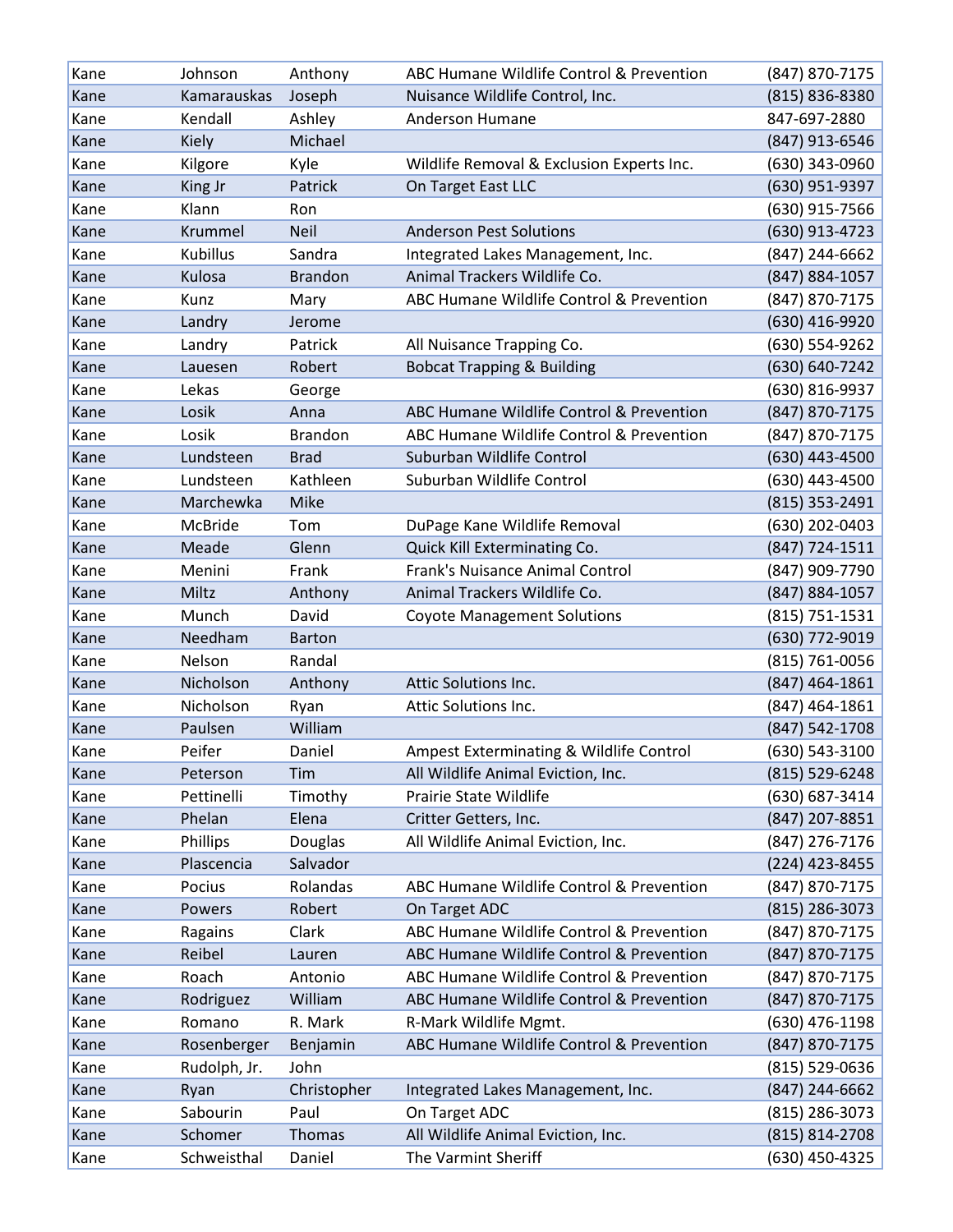| Kane     | Seierstad      | Tom            | Animal Encounters Wildlife Control       | $(630)$ 355-4001   |
|----------|----------------|----------------|------------------------------------------|--------------------|
| Kane     | Starai         | Jason          | All Wildlife Animal Eviction, Inc.       | (815) 788-0679     |
| Kane     | Starai         | John           |                                          | (630) 546-8122     |
| Kane     | Teafoe         | Jeffrey        | Ampest Exterminating & Wildlife Control  | (630) 543-3100     |
| Kane     | Van Laan       | Andrew         | <b>Varment Guard</b>                     | (219) 464-7966     |
| Kane     | Vermillion     | John           | On Target Wildlife                       | (630) 330-4032     |
| Kane     | Wilki          | Carl           | Carl's Wildlife Control                  | (630) 632-1149     |
| Kane     | Wolf           | Robert         | Ampest Exterminating & Wildlife Control  | (630) 543-3100     |
| Kane     | Yunke          | Josh           | Prime Time Wildlife Removal LLC          | (708) 323-5969     |
| Kankakee | Anderson       | James          | Nuisance Wild Animal Control             | (815) 953-4529     |
| Kankakee | <b>Banes</b>   | Michael        |                                          | (765) 532-5997     |
| Kankakee | <b>Banks</b>   | <b>Billie</b>  | Have A Heart Wildlife                    | (708) 870-1776     |
| Kankakee | <b>Brault</b>  | Daniel         | All Seasons Wild Animal Control          | $(815)$ 471-6155   |
| Kankakee | Colgan         | Joseph         | <b>Guardian Pest Control</b>             | (219) 924-6900     |
| Kankakee | Conner         | <b>Steve</b>   |                                          | (219) 226-8972     |
| Kankakee | Dabrowa        | Daniel         | <b>Guardian Pest Control</b>             | (219) 924-6900     |
| Kankakee | Graves         | Myron          | Urban Wildlife Response, Inc.            | $(312) 659 - 1022$ |
| Kankakee | Griffith       | Christopher    | <b>Guardian Pest Control</b>             | (219) 924-6900     |
| Kankakee | Groen          | Josh           | Groen's Wildlife Services, LLC           | (219) 678-2816     |
| Kankakee | Gullquist      | Bill           | Nuisance Wildlife Removal                | (815) 216-7417     |
| Kankakee | Risa           | <b>Nick</b>    | <b>Trapper Nick Wildlife Control</b>     | (708) 218-0535     |
| Kankakee | Schell         | Jason          | Track 'n Trap                            | (815) 304-5370     |
| Kankakee | Slager         | Jeff           |                                          | $(219)$ 306-1263   |
| Kankakee | Taylor         | Michael        | <b>Guardian Pest Control</b>             | (219) 924-6900     |
| Kendall  | <b>Ballou</b>  | James          | Trapperman.net                           | $(815) 630 - 1333$ |
| Kendall  | Heiser         | Marty          | <b>Heiser Removal</b>                    | (815) 994-1538     |
| Kendall  | Kendall        | Ashley         | Anderson Humane                          | 847-697-2880       |
| Kendall  | Klann          | Ron            |                                          | (630) 915-7566     |
| Kendall  | Landry         | Patrick        | All Nuisance Trapping Co.                | (630) 554-9262     |
| Kendall  | Lekas          | George         |                                          | (630) 816-9937     |
| Kendall  | Petrek         | Dan            | Orkin                                    | (779) 701-8306     |
| Kendall  | Pettinelli     | Timothy        | Prairie State Wildlife                   | (630) 687-3414     |
| Kendall  | Posey          | Zach           | Professional Wildlife Removal LLC        | (563) 370-2734     |
| Kendall  | Romano         | R. Mark        | R-Mark Wildlife Mgmt.                    | (630) 476-1198     |
| Kendall  | Russell        | <b>Terry</b>   | <b>Russell's Nuisance Control</b>        | (815) 735-8505     |
| Kendall  | Schweisthal    | Daniel         | The Varmint Sheriff                      | (630) 450-4325     |
| Knox     | <b>Bethell</b> | James          | <b>Bethell's Wildlife Control</b>        | (309) 334-2759     |
| Knox     | <b>Bethell</b> | Mark           | M. Bethell Wildlife Control              | (309) 299-4911     |
| Knox     | Crum           | Vernon         | Swegle Creek Wildlife Nuisance Control   | (309) 337-5987     |
| Knox     | Pont           | Alexander      |                                          | (309) 749-8484     |
| Lake     | Allen          | Kenneth        | ABC Humane Wildlife Control & Prevention | (847) 870-7175     |
| Lake     | Angotti        | Vince          | <b>Guardian Pest Control</b>             | (219) 924-6900     |
| Lake     | Appleberg      | <b>Jeffrey</b> | Animal Trackers Wildlife Co.             | (847) 884-1057     |
| Lake     | Aumiller       | Chris          | Aumiller's Inc. The Capture Co.          | (312) 860-2215     |
| Lake     | <b>Barabe</b>  | Emily          | ABC Humane Wildlife Control & Prevention | (847) 870-7175     |
| Lake     | <b>Batt</b>    | Jon            | <b>Nevernest Pest Control</b>            | (815) 814-7741     |
| Lake     | Baumhardt      | Amanda         | ABC Humane Wildlife Control & Prevention | (847) 870-7175     |
| Lake     | Benko          | Charles        | <b>Guardian Pest Control</b>             | (219) 924-6900     |
| Lake     | Benson         | David          | Smithereen                               | (847) 561-8547     |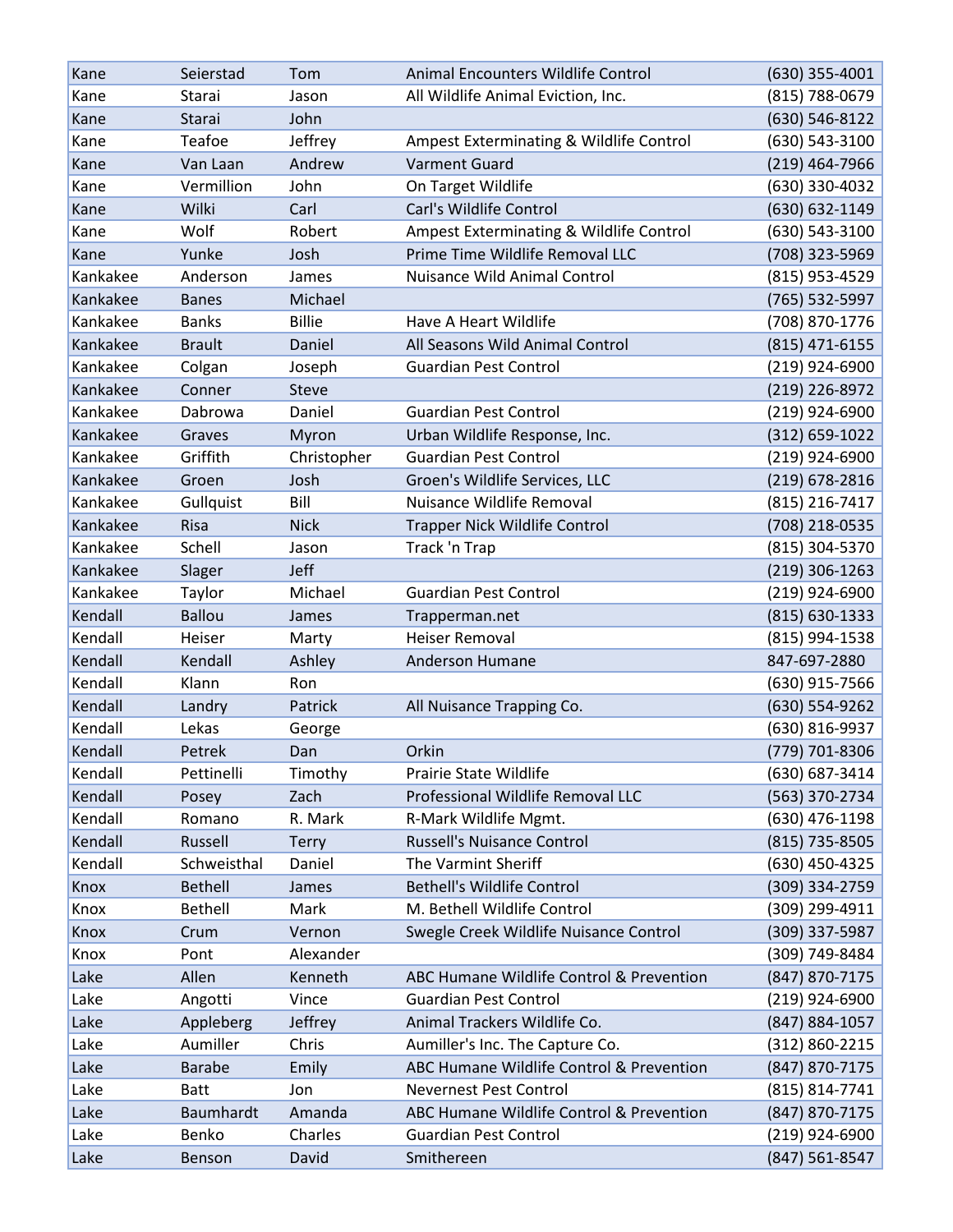| Lake | <b>Bermea</b>       | Arturo          | ABC Humane Wildlife Control & Prevention | (708) 699-2789   |
|------|---------------------|-----------------|------------------------------------------|------------------|
| Lake | Bernadin            | Arthur          | ABC Humane Wildlife Control & Prevention | (773) 495-7016   |
| Lake | <b>Boukas</b>       | Daniel          | ABC Humane Wildlife Control & Prevention | (847) 870-7175   |
| Lake | <b>Braman</b>       | Eric            |                                          | (847) 209-5747   |
| Lake | <b>Brancato</b>     | Vito            | ABC Humane Wildlife Control & Prevention | (847) 870-7175   |
| Lake | <b>Burgess</b>      | Carl            | Landmark Pest Management                 | (630) 415-5991   |
| Lake | <b>Burrow</b>       | Daniel          | <b>Anderson Pest Solutions</b>           | (630) 834-4400   |
| Lake | Calandra            | Sam Joseph      | Any Illinois Wildlife Removal            | (815) 344-4084   |
| Lake | Carmona             | Frank           | ABC Humane Wildlife Control & Prevention | (847) 870-7175   |
| Lake | Carroll             | James           | ABC Humane Wildlife Control & Prevention | (847) 870-7175   |
| Lake | Casselle            | Ben             | Animals R Us                             | (785) 272-3354   |
| Lake | Ceisel              | <b>Nicholas</b> | County Wildlife Control, Inc.            | (847) 949-5655   |
| Lake | Chinchilla          | Jonathan        |                                          | (630) 822-5389   |
| Lake | Chiste              | Patrick         | ABC Humane Wildlife Control & Prevention | (847) 870-7175   |
| Lake | Cicci               | Christopher     | ABC Humane Wildlife Control & Prevention | (847) 870-7175   |
| Lake | Cirigliano          | Joseph          | Quick Kill Exterminating Co.             | (847) 724-1511   |
| Lake | Cobb                | Mark            | <b>MPS Wildlife</b>                      | (847) 867-1113   |
| Lake | Coffey              | Darien          | ABC Humane Wildlife Control & Prevention | (224) 828-0161   |
| Lake | Comanse             | Nathan          | <b>Guardian Pest Control</b>             | (219) 924-6900   |
| Lake | Congelosi           | Leonard         | Ampest Exterminating & Wildlife Control  | (630) 543-3100   |
| Lake | Connor              | Rory            | ABC Humane Wildlife Control & Prevention | (708) 334-4290   |
| Lake | Cosentino           | <b>Brandon</b>  | <b>Guardian Pest Control</b>             | (219) 924-6900   |
| Lake | Crowell             | <b>Brian</b>    | ABC Humane Wildlife Control & Prevention | (847) 870-7175   |
| Lake | Cummings            | Robert          | Critter Detectives, Inc.                 | (630) 916-7678   |
| Lake | Currey              | John            | ABC Humane Wildlife Control & Prevention | (847) 239-2722   |
| Lake | Danler              | Perry           | Erosion Control Consulting, Inc.         | (815) 970-4089   |
| Lake | Dayland             | Nickolas        | ABC Humane Wildlife Control & Prevention | (507) 993-4668   |
| Lake | Deem                | Zachary         | ABC Humane Wildlife Control & Prevention | (847) 870-7175   |
| Lake | Diamond             | Michael         | ABC Humane Wildlife Control & Prevention | (847) 870-7175   |
| Lake | Domich              | <b>Bradley</b>  | Smithereen                               | (224) 201-5865   |
| Lake | Doyle               | <b>Brian</b>    |                                          | (847) 722-4586   |
| Lake | Dunaj               | Piotr           | ABC Humane Wildlife Control & Prevention | (847) 870-7175   |
| Lake | Dynek               | Elizabeth       | JD's Wildlife Services                   | (847) 769-9905   |
| Lake | <b>Dynek</b>        | John            | JD's Wildlife Services                   | (847) 769-9905   |
| Lake | Engelmann           | Jeffrey         | ABC Humane Wildlife Control & Prevention | (847) 870-7175   |
| Lake | Enhelder            | Karl            | ABC Humane Wildlife Control & Prevention | (847) 870-7175   |
| Lake | Fein                | Michael         | <b>Guardian Pest Control</b>             | (219) 924-6900   |
| Lake | Frederick           | David           |                                          | (847) 668-6604   |
| Lake | <b>Frohling III</b> | Norman Dean     | ABC Humane Wildlife Control & Prevention | (847) 870-7175   |
| Lake | Fullington          | <b>Steve</b>    | Animal Control Specialists, Inc.         | (847) 827-7800   |
| Lake | Fyffe               | Rebecca         | ABC Humane Wildlife Control & Prevention | (847) 870-7175   |
| Lake | Geisler             | Michael         | <b>Guardian Pest Control</b>             | $(219)$ 924-6900 |
| Lake | Glasby              | Mike            | Illinois Wildlife Services, Inc.         | (847) 394-9800   |
| Lake | Gomez               | Samuel          | <b>Effective Pest Solutions</b>          | (773) 949-0876   |
| Lake | Gorecki             | Jennifer        | ABC Humane Wildlife Control & Prevention | (847) 870-7175   |
| Lake | Graff               | <b>Bob</b>      | <b>Terminix</b>                          | (630) 407-4946   |
| Lake | Gutierrez           | Adam            | ABC Humane Wildlife Control & Prevention | (224) 623-1077   |
| Lake | Hagan               | John            | Animal Control Specialists, Inc.         | (847) 827-7800   |
| Lake | Harding             | Alan            | When Nature Calls Inc.                   | (847) 477-6066   |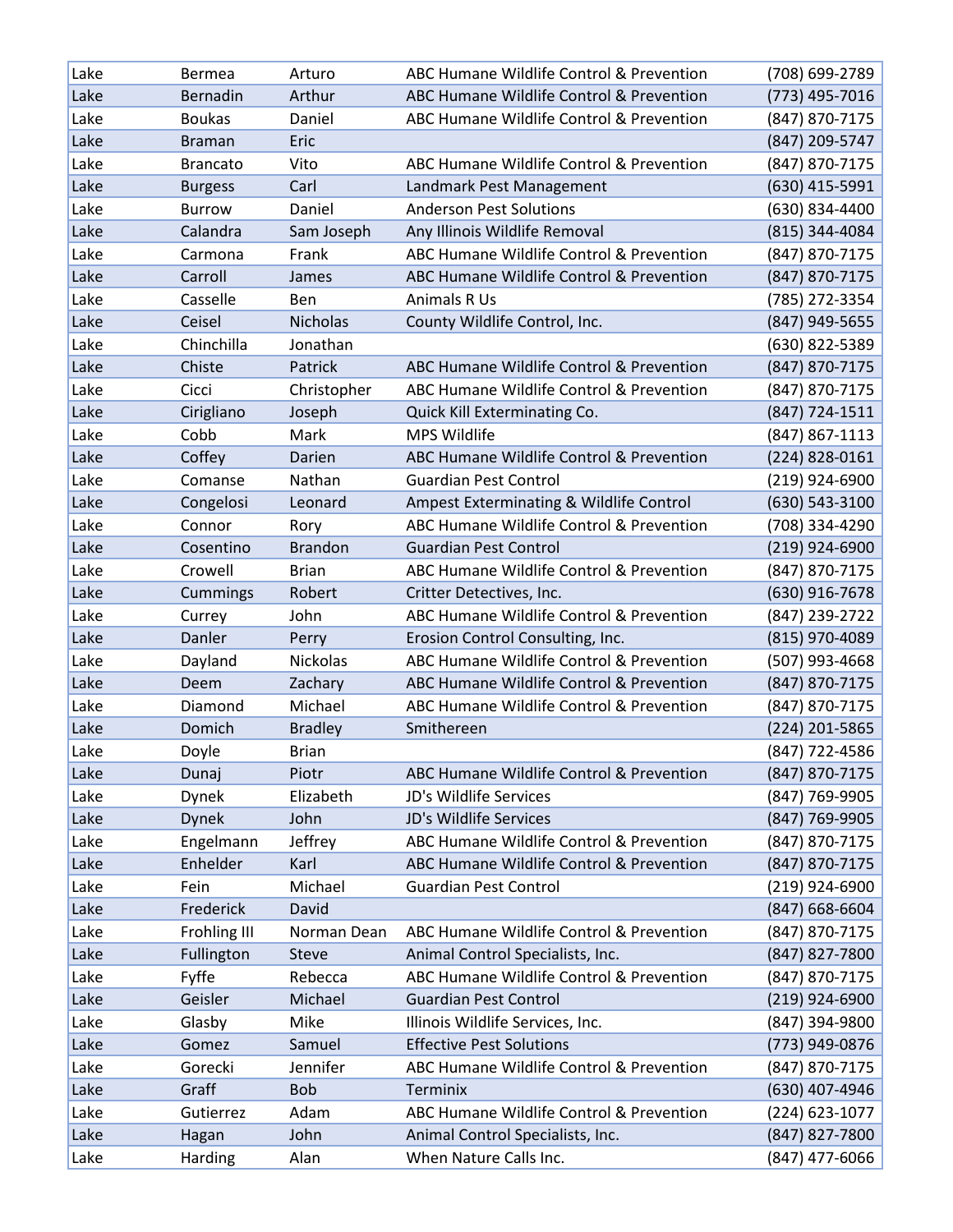| Lake | <b>Healy</b>       | John            | ABC Humane Wildlife Control & Prevention | (224) 213-0184 |
|------|--------------------|-----------------|------------------------------------------|----------------|
| Lake | Heaney             | Melinda         | ABC Humane Wildlife Control & Prevention | (847) 870-7175 |
| Lake | Hegranes           | Alec            | ABC Humane Wildlife Control & Prevention | (847) 870-7175 |
| Lake | Held               | Norm            | Animal Control Specialists, Inc.         | (847) 827-7800 |
| Lake | Held               | Norman          | Animal Control Specialists, Inc.         | (847) 827-7800 |
| Lake | Hemsworth          | Jahmel          | ABC Humane Wildlife Control & Prevention | (847) 870-7175 |
| Lake | Henriksson         | <b>Miles</b>    | Animal Control Specialists, Inc.         | (847) 827-7800 |
| Lake | Hester             | Travis          | ABC Humane Wildlife Control & Prevention | (847) 870-7175 |
| Lake | Hirtz              | James           | Quick Kill Exterminating Co.             | (847) 724-1511 |
| Lake | Hoffman            | Al              |                                          | (847) 524-2723 |
| Lake | <b>Holland III</b> | Teaford         | Mice Hunters Inc.                        | (847) 946-1584 |
| Lake | Howard             | <b>Nicholas</b> | <b>Critter Control</b>                   | (405) 343-7451 |
| Lake | Jeske              | Robert          | ABC Humane Wildlife Control & Prevention | (847) 870-7175 |
| Lake | Jones              | Michael         | North American Wildlife Control          | (815) 790-7767 |
| Lake | Joyce              | Michael         | ABC Humane Wildlife Control & Prevention | (847) 870-7175 |
| Lake | Karolewski         | Michael         | Animal Control Specialists, Inc.         | (847) 827-7800 |
| Lake | Karst              | John            | ABC Humane Wildlife Control & Prevention | (847) 870-7175 |
| Lake | Kiely              | Michael         |                                          | (847) 913-6546 |
| Lake | Knox               | Jake            | Back to the Forest, LLC                  | (847) 769-8553 |
| Lake | Korzec             | Dylan           | ABC Humane Wildlife Control & Prevention | (847) 870-7175 |
| Lake | Kozai              | Corbin          | ABC Humane Wildlife Control & Prevention | (847) 870-7175 |
| Lake | Krom               | Steve           | Northwest Suburban Animal Control Inc    | (847) 934-1900 |
| Lake | Krummel            | <b>Neil</b>     | <b>Anderson Pest Solutions</b>           | (630) 913-4723 |
| Lake | <b>Kubillus</b>    | Sandra          | Integrated Lakes Management, Inc.        | (847) 244-6662 |
| Lake | Kulosa             | <b>Brandon</b>  | Animal Trackers Wildlife Co.             | (847) 884-1057 |
| Lake | Kunz               | Mary            | ABC Humane Wildlife Control & Prevention | (847) 870-7175 |
| Lake | Lang               | George          | Smithereen Pest Management               | (847) 668-0828 |
| Lake | Lauesen            | Robert          | <b>Bobcat Trapping &amp; Building</b>    | (630) 640-7242 |
| Lake | Leith              | Jason           | Always Nature's Way Wildlife Removal     | (224) 588-1832 |
| Lake | Logan              | Greg            | Wildlife & Waterfowl Solutions LLC       | (847) 626-5862 |
| Lake | Lojdl              | Phil            | ABC Humane Wildlife Control & Prevention | (847) 870-7175 |
| Lake | Losik              | Anna            | ABC Humane Wildlife Control & Prevention | (847) 870-7175 |
| Lake | Losik              | <b>Brandon</b>  | ABC Humane Wildlife Control & Prevention | (847) 870-7175 |
| Lake | Mangiarulo         | Ed              | Terminix                                 | (708) 602-7297 |
| Lake | Marchewka          | Mike            |                                          | (815) 353-2491 |
| Lake | Meade              | Glenn           | Quick Kill Exterminating Co.             | (847) 724-1511 |
| Lake | Miltz              | Anthony         | Animal Trackers Wildlife Co.             | (847) 884-1057 |
| Lake | Murphy             | James           | ABC Humane Wildlife Control & Prevention | (847) 870-7175 |
| Lake | Murzyn             | Scott           | Quick Kill Exterminating Co.             | 847-724-1511   |
| Lake | <b>Myers</b>       | Andrew          | Quick Kill Exterminating Co.             | (847) 724-1511 |
| Lake | Neace              | Richard         | Quick Kill Exterminating Co.             | (847) 724-1511 |
| Lake | Ocasio             | Lou             | Critter Detectives, Inc.                 | (630) 916-7678 |
| Lake | O'Hara             | Shawn           | A-1 Pest Control Inc.                    | (847) 774-2944 |
| Lake | Paulsen            | William         |                                          | (847) 542-1708 |
| Lake | Payne              | Johnathon       | Quick Kill Exterminating Co.             | (847) 724-1511 |
| Lake | Payne              | Mark            | Quick Kill Exterminating Co.             | (847) 724-1511 |
| Lake | Payne              | Timothy         | Quick Kill Exterminating Co.             | (847) 724-1511 |
| Lake | Peek               | Joshua          | ABC Humane Wildlife Control & Prevention | (847) 870-7175 |
| Lake | Peifer             | Joseph          | Ampest Exterminating & Wildlife Control  | (630) 543-3100 |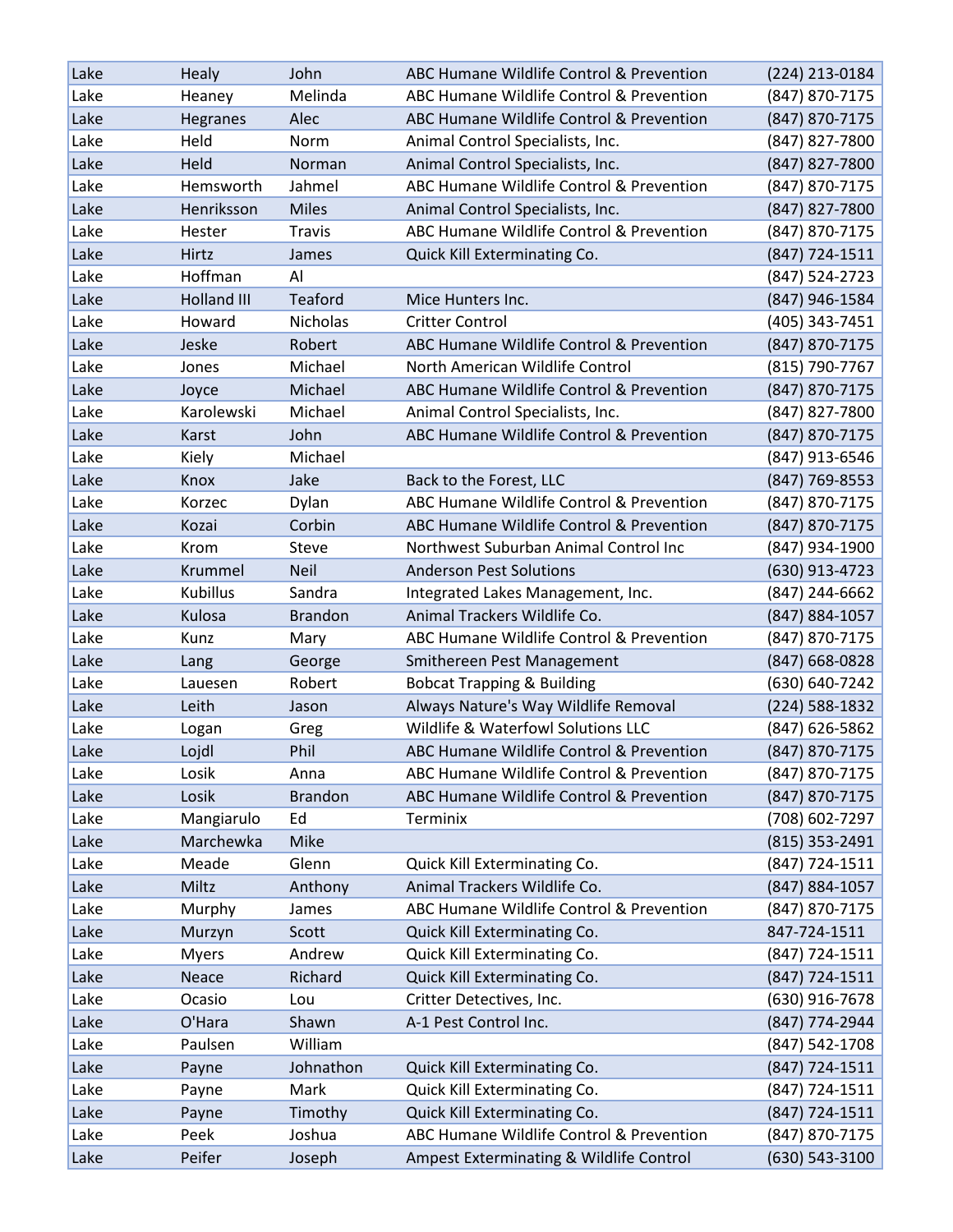| Lake | Perkins        | Elise       | ABC Humane Wildlife Control & Prevention | (847) 870-7175     |
|------|----------------|-------------|------------------------------------------|--------------------|
| Lake | Peterson       | Tim         | All Wildlife Animal Eviction, Inc.       | (815) 529-6248     |
| Lake | Phillips       | Douglas     | All Wildlife Animal Eviction, Inc.       | (847) 276-7176     |
| Lake | Potoniec       | Michael     | ABC Humane Wildlife Control & Prevention | (847) 363-0576     |
| Lake | Ragains        | Clark       | ABC Humane Wildlife Control & Prevention | (847) 870-7175     |
| Lake | Rajk           | Jeremy      | ABC Humane Wildlife Control & Prevention | (847) 870-7175     |
| Lake | Randle         | Jeremy      | ABC Humane Wildlife Control & Prevention | (847) 870-7175     |
| Lake | Razny          | Richard     | ABC Humane Wildlife Control & Prevention | (847) 870-7175     |
| Lake | Reddoch        | Matthew     | Quick Kill Exterminating Co.             | (847) 724-1511     |
| Lake | Reibel         | Lauren      | ABC Humane Wildlife Control & Prevention | (847) 870-7175     |
| Lake | Reiter         | <b>Brad</b> |                                          | (847) 815-8968     |
| Lake | Roach          | Antonio     | ABC Humane Wildlife Control & Prevention | (847) 870-7175     |
| Lake | Rodriguez      | William     | ABC Humane Wildlife Control & Prevention | (847) 870-7175     |
| Lake | Rosenberger    | Benjamin    | ABC Humane Wildlife Control & Prevention | (847) 870-7175     |
| Lake | Rudolph, Jr.   | John        |                                          | (815) 529-0636     |
| Lake | Ryan           | Christopher | Integrated Lakes Management, Inc.        | (847) 244-6662     |
| Lake | Sadalski       | Peter       | ABC Humane Wildlife Control & Prevention | (847) 722-9829     |
| Lake | Scheun         | Nicholas    |                                          | (224) 243-0226     |
| Lake | Schomer        | Ryan        | All Wildlife Animal Eviction, Inc.       | (847) 917-5874     |
| Lake | Schomer        | Thomas      | All Wildlife Animal Eviction, Inc.       | $(815) 814 - 2708$ |
| Lake | Schultz        | Robert      | ABC Humane Wildlife Control & Prevention | (847) 870-7175     |
| Lake | Sherwood       | Rylan       | ABC Humane Wildlife Control & Prevention | (847) 870-7175     |
| Lake | Sluis          | Kevin       | <b>Guardian Pest Control</b>             | (219) 924-6900     |
| Lake | Smith          | Katlyn      | ABC Humane Wildlife Control & Prevention | (847) 870-7175     |
| Lake | Spooner        | Calvin      | ABC Humane Wildlife Control & Prevention | (847) 870-7175     |
| Lake | Starai         | Jason       | All Wildlife Animal Eviction, Inc.       | (815) 788-0679     |
| Lake | Starai         | Thomas      | All Wildlife Animal Eviction, Inc.       | (815) 788-0679     |
| Lake | Stencel        | Matthew     | ABC Humane Wildlife Control & Prevention | (847) 870-7175     |
| Lake | Stephas        | Tyler       | ABC Humane Wildlife Control & Prevention | (847) 870-7175     |
| Lake | Stoneski       | Tyler       | ABC Humane Wildlife Control & Prevention | (847) 870-7175     |
| Lake | Strain         | Steven      | <b>Guardian Pest Control</b>             | (219) 924-6900     |
| Lake | Strand         | Colin       | ABC Humane Wildlife Control & Prevention | (847) 471-1426     |
| Lake | Szysko         | Andi        | ABC Humane Wildlife Control & Prevention | (847) 870-7175     |
| Lake | <b>Tamas</b>   | Frank       | ABC Humane Wildlife Control & Prevention | (847) 870-7175     |
| Lake | <b>Taplett</b> | Trevor      | ABC Humane Wildlife Control & Prevention | (847) 870-7175     |
| Lake | Thode          | Daniel      | ABC Humane Wildlife Control & Prevention | $(847)$ 361-6151   |
| Lake | Urbanski       | Adam        | ABC Humane Wildlife Control & Prevention | (847) 471-0581     |
| Lake | Vermillion     | John        | On Target Wildlife                       | (630) 330-4032     |
| Lake | Watson         | Ryan        | ABC Humane Wildlife Control & Prevention | (312) 636-9078     |
| Lake | Wegner         | Joseph      | ABC Humane Wildlife Control & Prevention | (847) 870-7175     |
| Lake | Wehrle         | Zack        | ABC Humane Wildlife Control & Prevention | (847) 870-7175     |
| Lake | Welch          | Carl        | <b>Guardian Pest Control</b>             | $(219)$ 924-6900   |
| Lake | White          | Andrew      | ABC Humane Wildlife Control & Prevention | (847) 870-7175     |
| Lake | Wilczek        | Michael     | Quick Kill Exterminating Co.             | (847) 724-1511     |
| Lake | Wojcinski      | Carmen      | Critter Detectives, Inc.                 | (630) 916-7678     |
| Lake | Wojcinski      | Thomas      | Critter Detectives, Inc.                 | (630) 916-7678     |
| Lake | York           | Sean        | ABC Humane Wildlife Control & Prevention | (847) 870-7175     |
| Lake | Yunke          | Josh        | Prime Time Wildlife Removal LLC          | (708) 323-5969     |
| Lake | Zoromski       | James       | ABC Humane Wildlife Control & Prevention | (847) 870-7175     |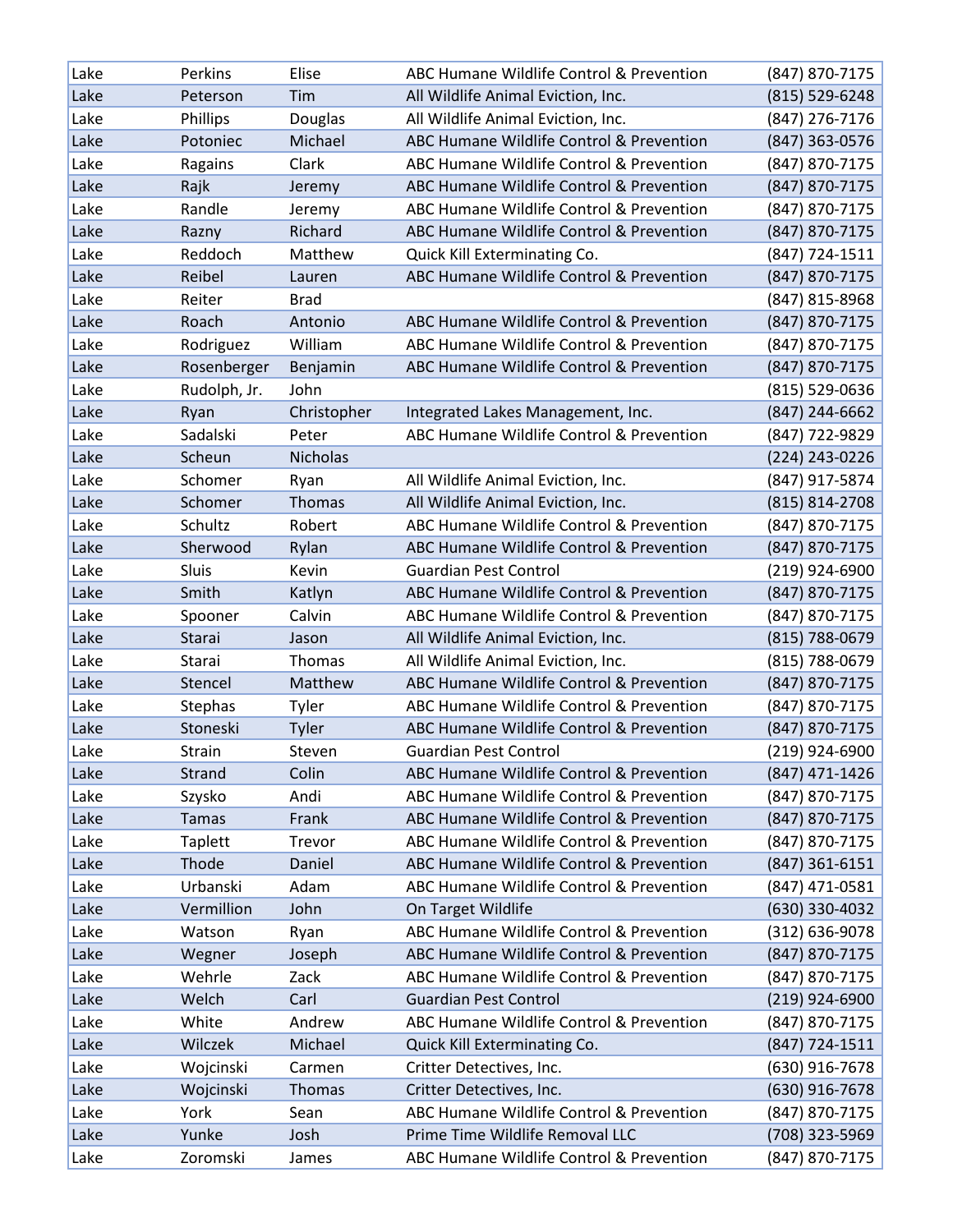| LaSalle    | Albee          | Arthur       | Licensed Wildlife Control LLC               | (815) 857-3989     |
|------------|----------------|--------------|---------------------------------------------|--------------------|
| LaSalle    | Denham         | Michael      | <b>Wildlife Control Specialty</b>           | (815) 795-0996     |
| LaSalle    | Heiser         | Marty        | <b>Heiser Removal</b>                       | (815) 994-1538     |
| LaSalle    | Kerchner       | Joseph       | Kerchner's Nuisance Wildlife Animal Control | (815) 910-6201     |
| LaSalle    | Russell        | <b>Terry</b> | <b>Russell's Nuisance Control</b>           | (815) 735-8505     |
| LaSalle    | Russow         | Larry        |                                             | (815) 674-6914     |
| LaSalle    | Wenzel         | Joseph       | <b>Economy Pest Control</b>                 | (815) 252-1236     |
| Lawrence   | <b>Bruce</b>   | Steven       |                                             | (618) 838-5458     |
| Lawrence   | Powell         | Michael      | <b>Plunketts Pest Control</b>               | (800) 793-8169     |
| Lawrence   | Primus         | Daniel       | C.R.N.A.C Wildlife & Pest Mgmt.             | (812) 291-0155     |
| Lee        | Albee          | Arthur       | Licensed Wildlife Control LLC               | (815) 857-3989     |
| Lee        | Kerchner       | Joseph       | Kerchner's Nuisance Wildlife Animal Control | (815) 910-6201     |
| Lee        | Lepperd        | David        |                                             | (815) 562-5426     |
| Lee        | <b>McManus</b> | Chevy        | <b>Guardian Wildlife Control</b>            | (309) 756-8731     |
| Lee        | Melton         | Jeffrey      | <b>Melton Wildlife Control</b>              | (815) 499-8836     |
| Lee        | Schultz        | David        | Schultz's Nuisance Wildlife Control         | (815) 631-6877     |
| Lee        | Schultz        | Devin        | Schultz's Nuisance Wildlife Control         | (815) 590-3165     |
| Lee        | Willstead      | Rodney       |                                             | (815) 303-9632     |
| Livingston | Lyons          | John         | <b>Advanced Wild Animal Control</b>         | (815) 257-5751     |
| Livingston | Ropp           | Darren       |                                             | (815) 848-3424     |
| Livingston | Russow         | Larry        |                                             | (815) 674-6914     |
| Logan      | <b>Burns</b>   | Richard      | <b>Orkin Pest Control</b>                   | (309) 706-7333     |
| Logan      | Roe            | Jamie        | <b>Nothing Tame</b>                         | (217) 620-6345     |
| Logan      | Sickmeyer      | Timothy      | Crit'r Git'r Nuisance Wildlife Control      | (309) 363-9001     |
| Logan      | Wilham Jr.     | G. Larry     | <b>Booner's Wildlife Control</b>            | $(217)$ 871-2268   |
| Macon      | Carr           | John         | <b>Carr's Outdoor Services</b>              | (217) 823-0510     |
| Macon      | Coleman        | John         | J-NAC                                       | $(217)$ 963-2520   |
| Macon      | Larson         | Lee          |                                             | (217) 762-2895     |
| Macon      | Roe            | Jamie        | <b>Nothing Tame</b>                         | (217) 620-6345     |
| Macon      | Walker         | Cody         | Catch It Wildlife Control                   | (217) 201-4871     |
| Macon      | Wendt          | Robert       |                                             | (317) 326-4670     |
| Macoupin   | <b>Bates</b>   | Frank        | <b>Bates Wildlife Control</b>               | $(217)$ 827-2368   |
| Macoupin   | Dwyer          | Ronald       | <b>Trappers Nuisance Wildlife Control</b>   | (618) 779-6464     |
| Macoupin   | Feldman        | Joshua       | JF Wildlife Control LLC                     | (618) 781-7263     |
| Macoupin   | Scheller       | Judy         | The Bat Guy Wildlife Control                | (217) 710-4939     |
| Macoupin   | Scheller       | Ronald       | The Bat Guy Wildlife Control                | (217) 710-2919     |
| Macoupin   | Scroggins      | John         |                                             | (618) 339-7217     |
| Macoupin   | Thompson       | Jordan       |                                             | $(217)$ 341-2691   |
| Madison    | Beran          | Michael      | <b>Wildlife Command Center</b>              | (314) 399-8272     |
| Madison    | Beran          | Scott        | Ace's Wildlife Removal                      | (314) 399-5758     |
| Madison    | <b>Budde</b>   | Jonathan     | Veteran's Pride Wildlife Control            | (309) 404-8705     |
| Madison    | Crews          | Denver       |                                             | (618) 567-2166     |
| Madison    | Drennen        | Daryl        | Double D Wildlife Control                   | (618) 792-3847     |
| Madison    | Dwyer          | Ronald       | <b>Trappers Nuisance Wildlife Control</b>   | (618) 779-6464     |
| Madison    | Feldman        | Joshua       | JF Wildlife Control LLC                     | $(618) 781 - 7263$ |
| Madison    | Hoglund        | John         | <b>Bel-O Pest Solutions</b>                 | (618) 235-8778     |
| Madison    | Holper         | Jeff         | Holper's Pest & Animal Solutions            | (314) 544-7378     |
| Madison    | Huch           | Scott        | <b>Nestrel Wildlife</b>                     | (314) 602-1612     |
| Madison    | Linkeman Jr    | Keith        | Unique Pest Control                         | $(618) 616 - 6114$ |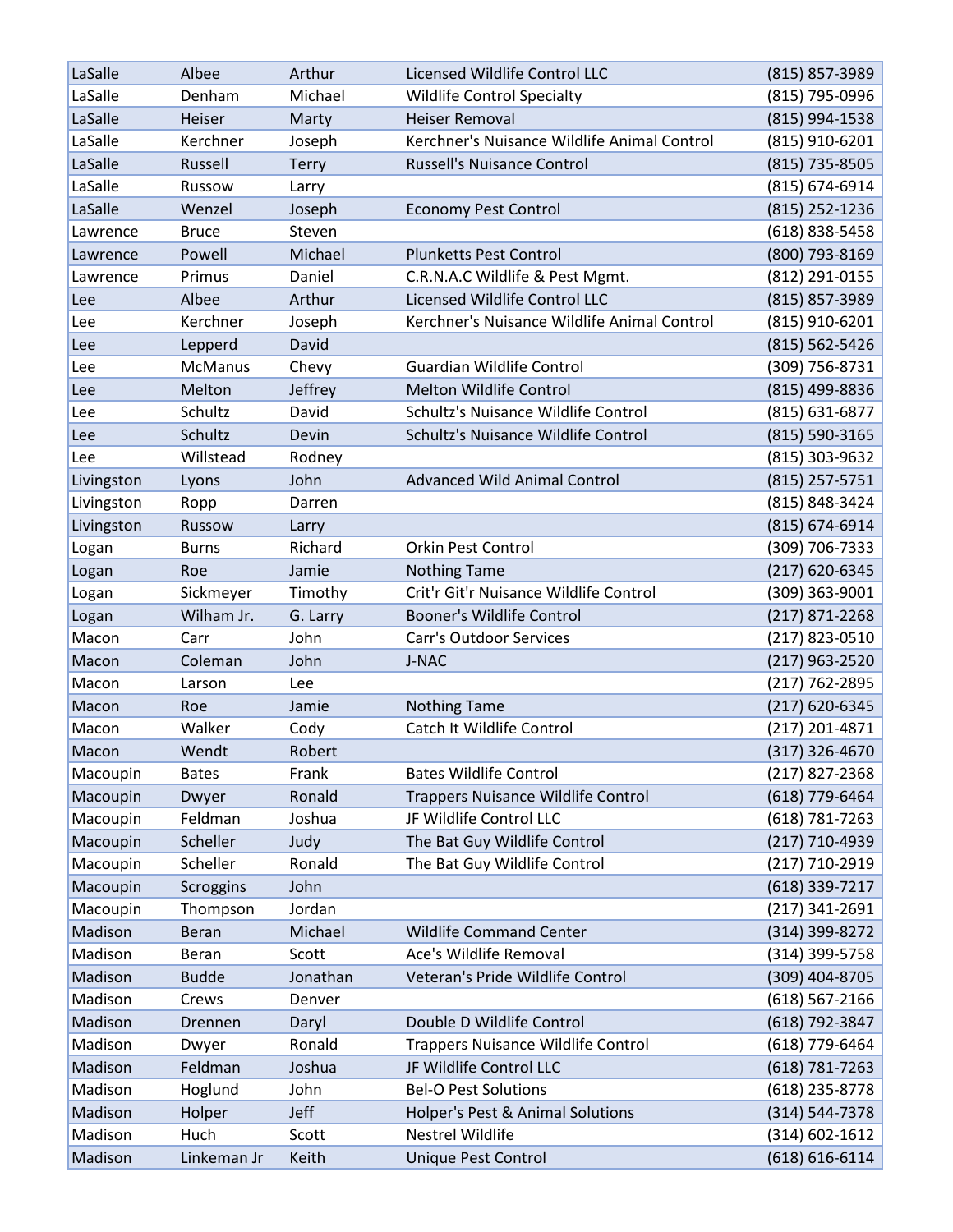| Madison   | Linkeman Sr      | Keith        | Unique Pest Control                      | (618) 623-7799     |
|-----------|------------------|--------------|------------------------------------------|--------------------|
| Madison   | Madison          | Richard      | <b>R&amp;M Wildlife Control</b>          | (618) 954-8414     |
| Madison   | Magnuson         | Adam         | <b>Critter Control</b>                   | $(314)$ 956-8051   |
| Madison   | Motz             | Matthew      | <b>Critter Control</b>                   | (314) 956-8051     |
| Madison   | Reynolds         | Timothy      | Metro-East Wildlife Control              | $(618)$ 301-0625   |
| Madison   | Riechmann        | Richard      | <b>Rich's Wildlife Solutions</b>         | $(217)$ 370-8361   |
| Madison   | Roady            | <b>Bruce</b> | Frontier Wildlife Control                | (618) 795-6046     |
| Madison   | Rodgers          | David        | <b>Terminix</b>                          | (314) 995-5321     |
| Madison   | Schmidt          | Dave         | ALL OUT Wildlife Control, LLC            | (636) 368-5567     |
| Madison   | Scroggins        | John         |                                          | (618) 339-7217     |
| Madison   | Sturgill         | Robert       | Veteran's Pride Wildlife Control         | $(618)$ 977-0503   |
| Madison   | Whitlock         | Daniel       | <b>Bel-O Pest Solutions</b>              | (618) 235-8778     |
| Marion    | <b>Belcher</b>   | David        |                                          | (618) 339-5869     |
| Marion    | Heidel           | <b>Brad</b>  | Heidel's Wildlife Control Service        | $(618)$ 485-2014   |
| Mason     | Gillespie        | Austin       | Central Illinois Wildlife Removal        | (309) 866-3206     |
| Mason     | Joaquin          | Lance        | Illinois State Wildlife Service LLC      | (309) 409-6245     |
| Mason     | O'Hara           | Timothy M    |                                          | $(217)$ 491-2154   |
| Mason     | Sickmeyer        | Timothy      | Crit'r Git'r Nuisance Wildlife Control   | (309) 363-9001     |
| Mason     | Vogel            | Ryan         |                                          | (217) 891-9337     |
| Mason     | Waterfield       | Charles      |                                          | $(217)$ 458-2220   |
| Mason     | Whitley          | Ricky        | Grandpa's & More                         | (309) 353-8947     |
| Massac    | Easton           | David        | Easton's Wildlife & Mole Control         | (618) 924-0912     |
| Massac    | Wassmann         | Benjamin     |                                          | (618) 638-0499     |
| Mc Lean   | Stuepfert        | Kevin        |                                          | (309) 824-2503     |
| McDonough | Clements         | Ozzy         |                                          | $(217)$ 216-0101   |
| McDonough | McKee            | Marte        | McKee Enterprises Animal Control Service | (309) 313-1961     |
| McDonough | Ruebush          | Jordan       | Ruebush Wildlife Control                 | (309) 333-2535     |
| McHenry   | Allen            | Kenneth      | ABC Humane Wildlife Control & Prevention | (847) 870-7175     |
| McHenry   | Aumiller         | Chris        | Aumiller's Inc. The Capture Co.          | (312) 860-2215     |
| McHenry   | <b>Batt</b>      | Jon          | <b>Nevernest Pest Control</b>            | (815) 814-7741     |
| McHenry   | <b>Beelow</b>    | John         | ABC Humane Wildlife Control & Prevention | (847) 870-7175     |
| McHenry   | Benson           | David        | Smithereen                               | (847) 561-8547     |
| McHenry   | <b>Boukas</b>    | Daniel       | ABC Humane Wildlife Control & Prevention | (847) 870-7175     |
| McHenry   | <b>Braman</b>    | Eric         |                                          | (847) 209-5747     |
| McHenry   | <b>Bray</b>      | Veronica     | Critter Getters, Inc.                    | (847) 951-5815     |
| McHenry   | <b>Brey</b>      | Adam         | Attic Solutions Inc.                     | (847) 464-1861     |
| McHenry   | <b>Brey</b>      | John         | Attic Solutions Inc.                     | $(847)$ 464-1861   |
| McHenry   | <b>Brezinski</b> | Matthew      | MB1 Maintenace & Building Solutions      | (630) 337-7550     |
| McHenry   | <b>Burgess</b>   | Carl         | Landmark Pest Management                 | (630) 415-5991     |
| McHenry   | <b>Burrow</b>    | Daniel       | <b>Anderson Pest Solutions</b>           | (630) 834-4400     |
| McHenry   | Calandra         | Sam Joseph   | Any Illinois Wildlife Removal            | (815) 344-4084     |
| McHenry   | Carlson          | Ron          |                                          | (815) 378-8803     |
| McHenry   | Carmona          | Frank        | ABC Humane Wildlife Control & Prevention | (847) 870-7175     |
| McHenry   | Carroll          | James        | ABC Humane Wildlife Control & Prevention | (847) 870-7175     |
| McHenry   | Chinchilla       | Jonathan     |                                          | (630) 822-5389     |
| McHenry   | Cobb             | Mark         | MPS Wildlife                             | $(847) 867 - 1113$ |
| McHenry   | Congelosi        | Leonard      | Ampest Exterminating & Wildlife Control  | (630) 543-3100     |
| McHenry   | Crowell          | <b>Brian</b> | ABC Humane Wildlife Control & Prevention | (847) 870-7175     |
| McHenry   | Curtis           | Jason        | Attic Solutions Inc.                     | (847) 464-1861     |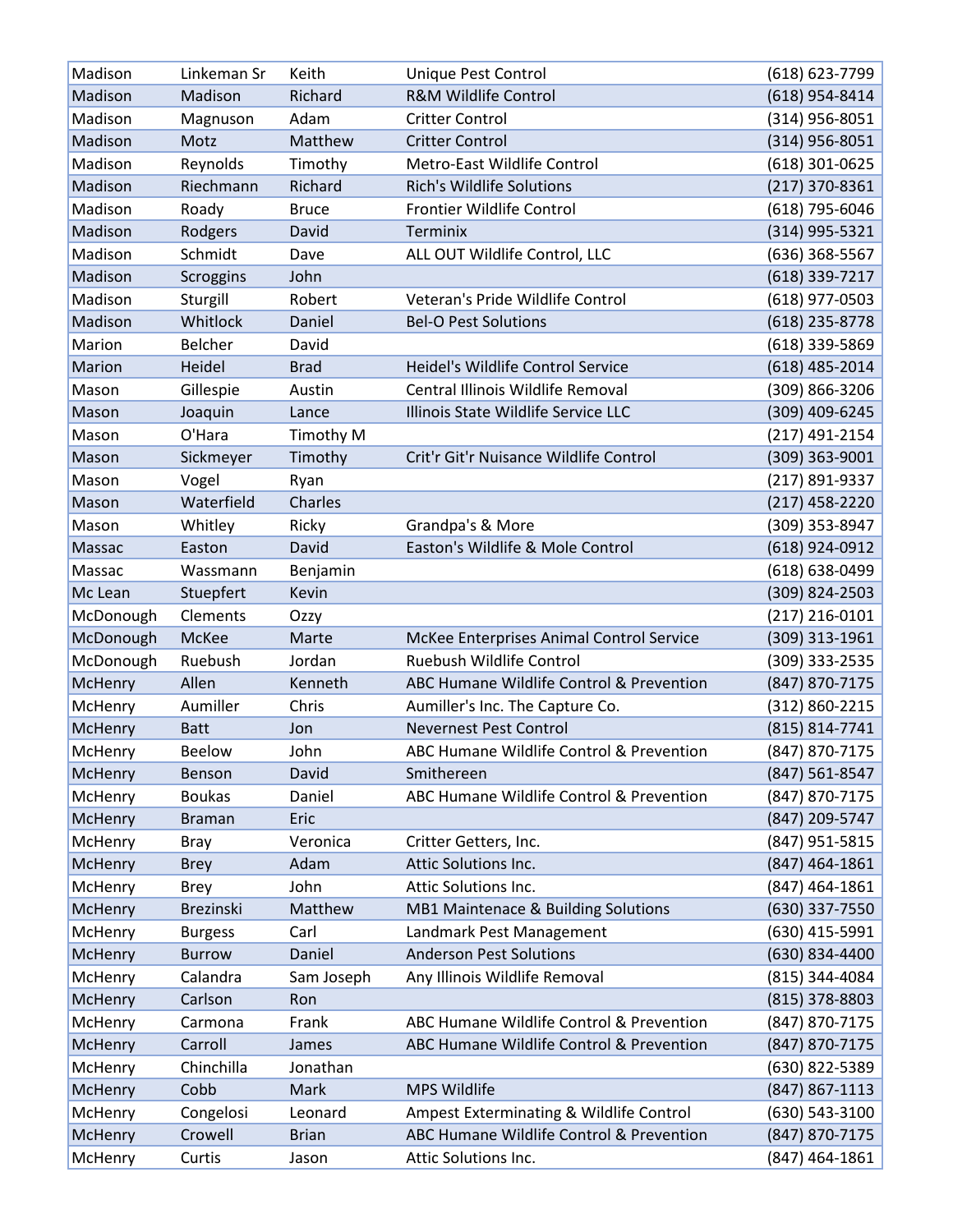| McHenry        | Danler       | Perry          | Erosion Control Consulting, Inc.         | (815) 970-4089     |
|----------------|--------------|----------------|------------------------------------------|--------------------|
| McHenry        | Deem         | Zachary        | ABC Humane Wildlife Control & Prevention | (847) 870-7175     |
| McHenry        | Dennison     | <b>Branden</b> |                                          | (815) 621-3485     |
| McHenry        | Diamond      | Michael        | ABC Humane Wildlife Control & Prevention | (847) 870-7175     |
| McHenry        | Domich       | <b>Bradley</b> | Smithereen                               | (224) 201-5865     |
| McHenry        | Dunaj        | Piotr          | ABC Humane Wildlife Control & Prevention | (847) 870-7175     |
| McHenry        | <b>Dynek</b> | Elizabeth      | JD's Wildlife Services                   | (847) 769-9905     |
| McHenry        | Dynek        | John           | JD's Wildlife Services                   | (847) 769-9905     |
| McHenry        | Enhelder     | Karl           | ABC Humane Wildlife Control & Prevention | (847) 870-7175     |
| McHenry        | Ernst        | Robert         |                                          | (847) 997-5215     |
| McHenry        | Frederick    | David          |                                          | $(847) 668 - 6604$ |
| McHenry        | Fullington   | Steve          | Animal Control Specialists, Inc.         | (847) 827-7800     |
| McHenry        | Glasby       | Mike           | Illinois Wildlife Services, Inc.         | (847) 394-9800     |
| McHenry        | Gratz        | Jerry          |                                          | (815) 382-9362     |
| McHenry        | Hagan        | John           | Animal Control Specialists, Inc.         | (847) 827-7800     |
| McHenry        | Hegranes     | Alec           | ABC Humane Wildlife Control & Prevention | (847) 870-7175     |
| McHenry        | Held         | Norm           | Animal Control Specialists, Inc.         | (847) 827-7800     |
| McHenry        | Held         | Norman         | Animal Control Specialists, Inc.         | (847) 827-7800     |
| McHenry        | Hemsworth    | Jahmel         | ABC Humane Wildlife Control & Prevention | (847) 870-7175     |
| McHenry        | Henriksson   | Miles          | Animal Control Specialists, Inc.         | (847) 827-7800     |
| McHenry        | Hester       | <b>Travis</b>  | ABC Humane Wildlife Control & Prevention | (847) 870-7175     |
| McHenry        | Holland III  | Teaford        | Mice Hunters Inc.                        | (847) 946-1584     |
| McHenry        | Jones        | Michael        | North American Wildlife Control          | (815) 790-7767     |
| McHenry        | Joyce        | Michael        | ABC Humane Wildlife Control & Prevention | (847) 870-7175     |
| McHenry        | Karolewski   | Michael        | Animal Control Specialists, Inc.         | (847) 827-7800     |
| McHenry        | Karst        | John           | ABC Humane Wildlife Control & Prevention | (847) 870-7175     |
| McHenry        | Kingsley     | Keith          |                                          | (580) 889-0227     |
| McHenry        | Korzec       | Dylan          | ABC Humane Wildlife Control & Prevention | (847) 870-7175     |
| McHenry        | Kozai        | Corbin         | ABC Humane Wildlife Control & Prevention | (847) 870-7175     |
| McHenry        | Krom         | Steve          | Northwest Suburban Animal Control Inc    | (847) 934-1900     |
| McHenry        | Krummel      | <b>Neil</b>    | <b>Anderson Pest Solutions</b>           | (630) 913-4723     |
| McHenry        | Kubillus     | Sandra         | Integrated Lakes Management, Inc.        | (847) 244-6662     |
| McHenry        | Lane         | <b>Brett</b>   | VexTech Pest Mgmt, LLC                   | (847) 363-2257     |
| McHenry        | Lang         | George         | Smithereen Pest Management               | (847) 668-0828     |
| McHenry        | Leith        | Jason          | Always Nature's Way Wildlife Removal     | (224) 588-1832     |
| McHenry        | Lockwood     | Kevin          | <b>Wildlife Services</b>                 | (815) 405-1500     |
| <b>McHenry</b> | Logan        | Greg           | Wildlife & Waterfowl Solutions LLC       | (847) 626-5862     |
| McHenry        | Lojdl        | Phil           | ABC Humane Wildlife Control & Prevention | (847) 870-7175     |
| McHenry        | Marchewka    | Mike           |                                          | (815) 353-2491     |
| McHenry        | Murphy       | James          | ABC Humane Wildlife Control & Prevention | (847) 870-7175     |
| Mchenry        | <b>Nevel</b> | Keith          |                                          | $(815)$ 276-2114   |
| McHenry        | Nicholson    | Anthony        | Attic Solutions Inc.                     | (847) 464-1861     |
| McHenry        | Nicholson    | Ryan           | Attic Solutions Inc.                     | $(847)$ 464-1861   |
| McHenry        | Paulsen      | William        |                                          | (847) 542-1708     |
| <b>McHenry</b> | Peek         | Joshua         | ABC Humane Wildlife Control & Prevention | (847) 870-7175     |
| McHenry        | Peifer       | Joseph         | Ampest Exterminating & Wildlife Control  | (630) 543-3100     |
| McHenry        | Perkins      | Elise          | ABC Humane Wildlife Control & Prevention | (847) 870-7175     |
| McHenry        | Peterson     | Tim            | All Wildlife Animal Eviction, Inc.       | (815) 529-6248     |
| McHenry        | Phelan       | Elena          | Critter Getters, Inc.                    | (847) 207-8851     |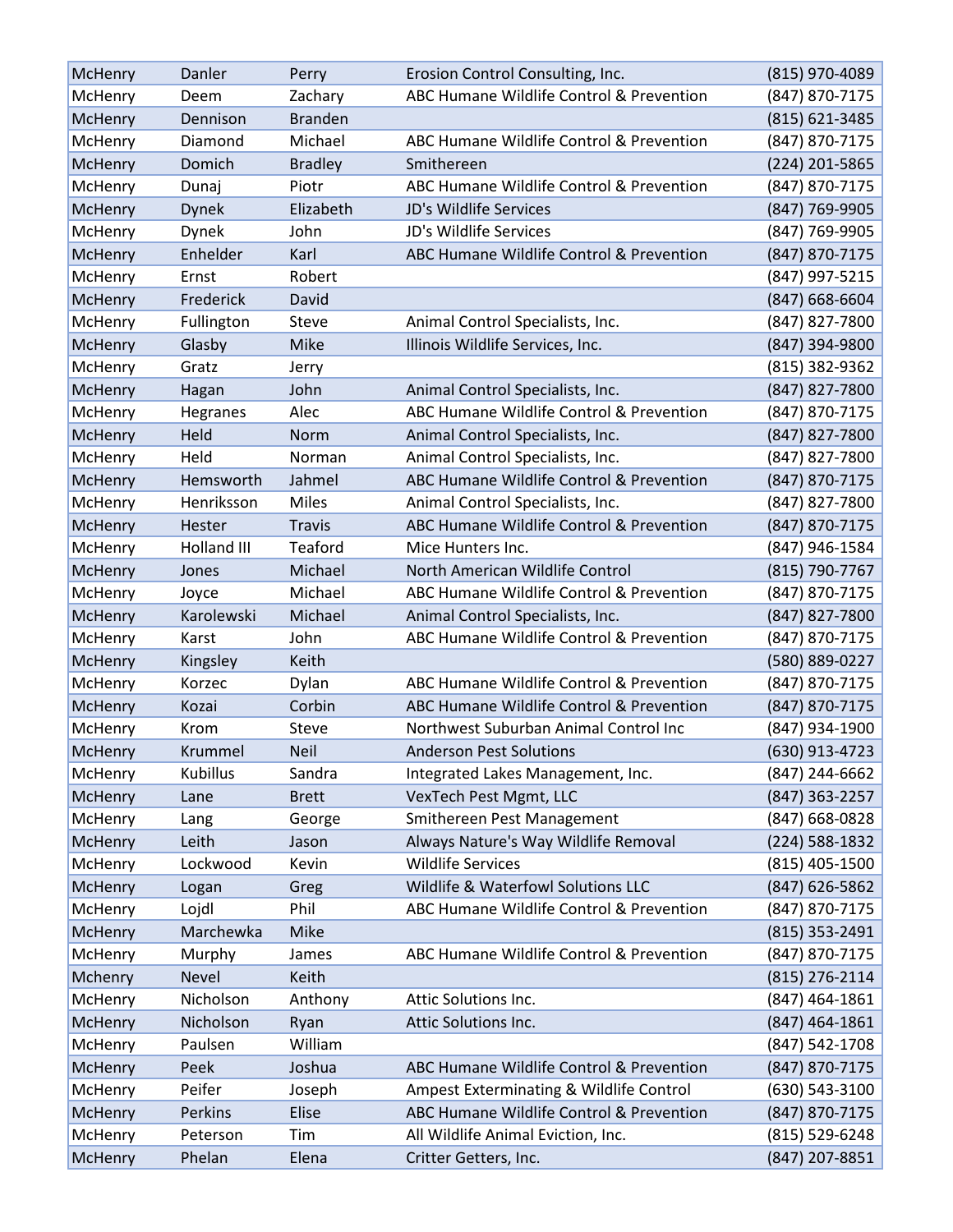| McHenry        | Phillips       | Douglas         | All Wildlife Animal Eviction, Inc.       | (847) 276-7176     |
|----------------|----------------|-----------------|------------------------------------------|--------------------|
| McHenry        | Rajk           | Jeremy          | ABC Humane Wildlife Control & Prevention | (847) 870-7175     |
| McHenry        | Randle         | Jeremy          | ABC Humane Wildlife Control & Prevention | (847) 870-7175     |
| McHenry        | Razny          | Richard         | ABC Humane Wildlife Control & Prevention | (847) 870-7175     |
| McHenry        | Rudolph, Jr.   | John            |                                          | (815) 529-0636     |
| McHenry        | Ryan           | Christopher     | Integrated Lakes Management, Inc.        | (847) 244-6662     |
| McHenry        | Scheun         | <b>Nicholas</b> |                                          | (224) 243-0226     |
| McHenry        | Schomer        | Ryan            | All Wildlife Animal Eviction, Inc.       | (847) 917-5874     |
| McHenry        | Schomer        | Thomas          | All Wildlife Animal Eviction, Inc.       | (815) 814-2708     |
| McHenry        | Sherwood       | Rylan           | ABC Humane Wildlife Control & Prevention | (847) 870-7175     |
| McHenry        | Smith          | Katlyn          | ABC Humane Wildlife Control & Prevention | (847) 870-7175     |
| McHenry        | Spooner        | Calvin          | ABC Humane Wildlife Control & Prevention | (847) 870-7175     |
| McHenry        | Starai         | Jason           | All Wildlife Animal Eviction, Inc.       | (815) 788-0679     |
| McHenry        | Starai         | Thomas          | All Wildlife Animal Eviction, Inc.       | (815) 788-0679     |
| McHenry        | Stencel        | Matthew         | ABC Humane Wildlife Control & Prevention | (847) 870-7175     |
| McHenry        | Stephas        | Tyler           | ABC Humane Wildlife Control & Prevention | (847) 870-7175     |
| McHenry        | Stoneski       | Tyler           | ABC Humane Wildlife Control & Prevention | (847) 870-7175     |
| McHenry        | <b>Tamas</b>   | Frank           | ABC Humane Wildlife Control & Prevention | (847) 870-7175     |
| McHenry        | <b>Taplett</b> | Trevor          | ABC Humane Wildlife Control & Prevention | (847) 870-7175     |
| McHenry        | Teafoe         | Jeffrey         | Ampest Exterminating & Wildlife Control  | $(630) 543 - 3100$ |
| McHenry        | Waddell        | Dylan           |                                          | (224) 577-6689     |
| McHenry        | Walker         | Tim             | Critters Gone Urban, LLC                 | (779) 774-9577     |
| McHenry        | White          | Andrew          | ABC Humane Wildlife Control & Prevention | (847) 870-7175     |
| <b>McHenry</b> | Yunke          | Josh            | Prime Time Wildlife Removal LLC          | (708) 323-5969     |
| McHenry        | Zoromski       | James           | ABC Humane Wildlife Control & Prevention | (847) 870-7175     |
| McLean         | Atwater        | Nathaniel       | <b>Critter Control</b>                   | (309) 370-8806     |
| McLean         | Berberich      | Melinda         | <b>Critter Control</b>                   | $(314)$ 956-8051   |
| McLean         | <b>Burns</b>   | Richard         | Orkin Pest Control                       | (309) 706-7333     |
| McLean         | Calvera        | Chase           |                                          | (309) 242-2123     |
| McLean         | Dixon          | Michael         |                                          | (217) 202-3582     |
| McLean         | Draper         | Troy            | Orkin                                    | (309) 712-6116     |
| McLean         | Gauwitz        | Douglas         | Plunkett's Pest Control                  | $(217)$ 412-8896   |
| McLean         | Joaquin        | Lance           | Illinois State Wildlife Service LLC      | (309) 409-6245     |
| McLean         | Loveall        | Melissa         | Plunkett's Pest Control                  | (217) 412-8896     |
| McLean         | Miller         | John            |                                          | (309) 635-2423     |
| McLean         | Roe            | Jamie           | <b>Nothing Tame</b>                      | (217) 620-6345     |
| McLean         | Ropp           | Darren          |                                          | (815) 848-3424     |
| McLean         | Russow         | Larry           |                                          | $(815) 674 - 6914$ |
| McLean         | Schieler       | Chad            |                                          | (309) 275-9239     |
| McLean         | <b>Scifres</b> | Dave            | Dave Scifres Wildlife Services           | (309) 264-7133     |
| McLean         | Stepping       | Jeffrey         | <b>Critter Control</b>                   | (309) 404-8705     |
| McLean         | Wettstein      | Jim             | Wettstein Wildlife Services              | (309) 467-5422     |
| McLean         | Wettstein      | Josh            | Wettstein Wildlife Service               | (309) 712-8000     |
| Menard         | Gilbreth       | Aaron           | Sangamon Valley Wildlife Solutions       | (217) 652-7867     |
| Menard         | Kinney         | Keith           |                                          | (217) 741-8895     |
| Menard         | Sickmeyer      | Timothy         | Crit'r Git'r Nuisance Wildlife Control   | (309) 363-9001     |
| Menard         | Vogel          | Ryan            |                                          | (217) 891-9337     |
| Menard         | Waterfield     | Charles         |                                          | (217) 458-2220     |
| Mercer         | <b>Bethell</b> | James           | <b>Bethell's Wildlife Control</b>        | (309) 334-2759     |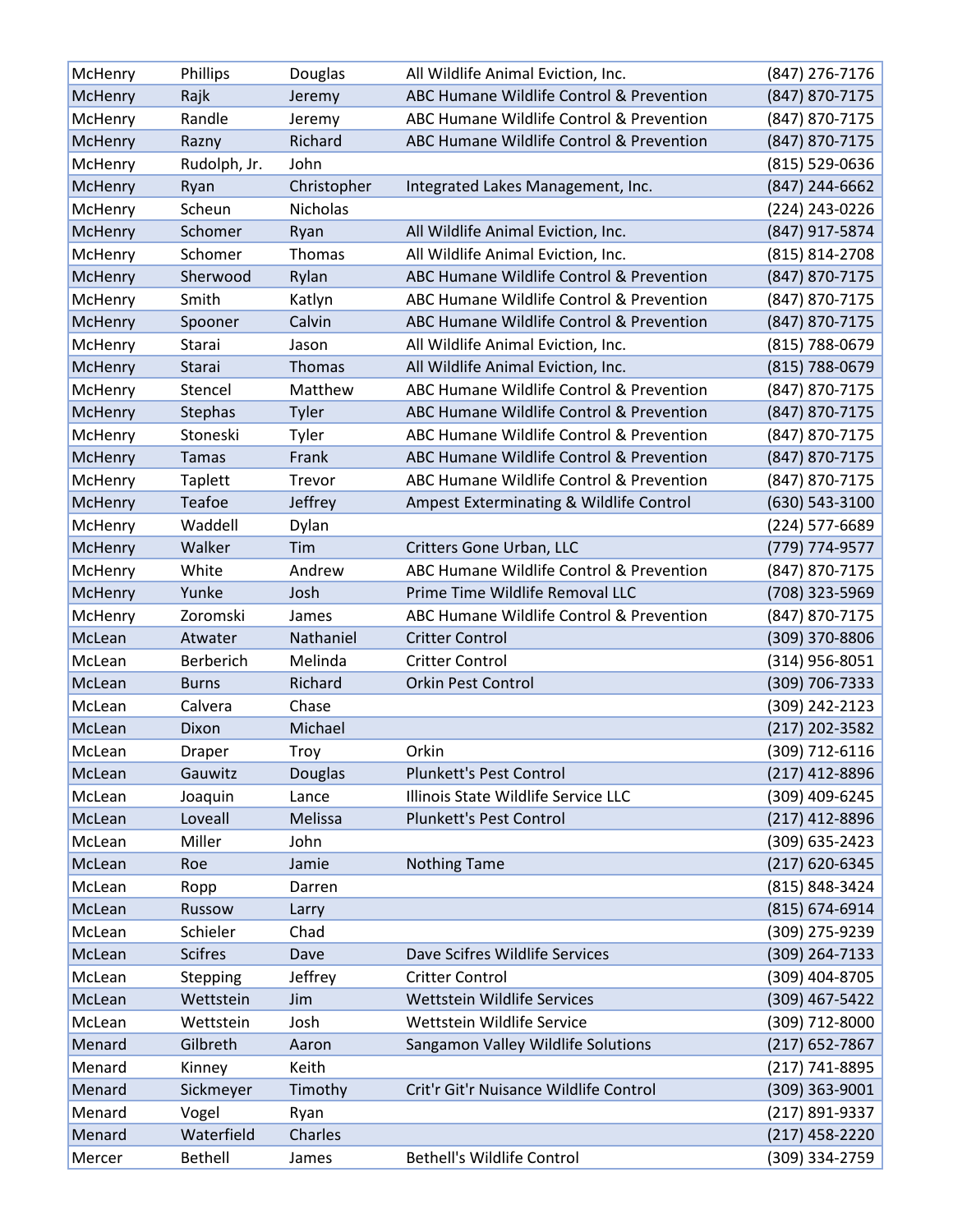| Mercer     | <b>Bethell</b>  | Mark         | M. Bethell Wildlife Control              | (309) 299-4911     |
|------------|-----------------|--------------|------------------------------------------|--------------------|
| Mercer     | <b>Borkhart</b> | Jesse        | River Valley Wildlife Specialists LLC    | (563) 200-8203     |
| Mercer     | Feehan          | <b>Bryan</b> | Feehan's Wildlife Services LLC           | 309-781-0760       |
| Mercer     | <b>Harkness</b> | Jason        | QC Wildlife Control LLC                  | (563) 343-9454     |
| Mercer     | Pont            | Alexander    |                                          | (309) 749-8484     |
| Monroe     | Beran           | Michael      | <b>Wildlife Command Center</b>           | (314) 399-8272     |
| Monroe     | <b>Budde</b>    | Jonathan     | Veteran's Pride Wildlife Control         | (309) 404-8705     |
| Monroe     | Drennen         | Daryl        | Double D Wildlife Control                | (618) 792-3847     |
| Monroe     | Hoglund         | John         | <b>Bel-O Pest Solutions</b>              | (618) 235-8778     |
| Monroe     | Holper          | Jeff         | Holper's Pest & Animal Solutions         | (314) 544-7378     |
| Monroe     | Huch            | Scott        | <b>Nestrel Wildlife</b>                  | $(314) 602 - 1612$ |
| Monroe     | Magnuson        | Adam         | <b>Critter Control</b>                   | (314) 956-8051     |
| Monroe     | Motz            | Matthew      | <b>Critter Control</b>                   | $(314)$ 956-8051   |
| Monroe     | Rodgers         | David        | Terminix                                 | (314) 995-5321     |
| Monroe     | Schmidt         | Dave         | ALL OUT Wildlife Control, LLC            | $(636)$ 368-5567   |
| Monroe     | Sturgill        | Robert       | Veteran's Pride Wildlife Control         | $(618)$ 977-0503   |
| Monroe     | Whitlock        | Daniel       | <b>Bel-O Pest Solutions</b>              | $(618)$ 235-8778   |
| Montgomery | Reynolds        | Timothy      | Metro-East Wildlife Control              | (618) 301-0625     |
| Montgomery | Scheller        | Judy         | The Bat Guy Wildlife Control             | (217) 710-4939     |
| Montgomery | Scheller        | Ronald       | The Bat Guy Wildlife Control             | (217) 710-2919     |
| Montgomery | Scroggins       | John         |                                          | $(618)$ 339-7217   |
| Morgan     | Clements        | Ozzy         |                                          | $(217)$ 216-0101   |
| Morgan     | Elliott         | Darren       | Terminix                                 | (217) 720-1739     |
| Morgan     | Gilbreth        | Aaron        | Sangamon Valley Wildlife Solutions       | $(217)$ 652-7867   |
| Morgan     | Siebert         | <b>Blake</b> | Siebert's Wildlife Control               | $(217)$ 415-1818   |
| Morgan     | Thompson        | Jordan       |                                          | $(217)$ 341-2691   |
| Morgan     | Turner          | Cameron      | <b>Orkin Pest Control</b>                | $(217) 883 - 0328$ |
| Morgan     | Waterfield      | Charles      |                                          | $(217)$ 458-2220   |
| Moultrie   | <b>Boeser</b>   | Ron          | <b>Nuisance Animal Control</b>           | (217) 895-2628     |
| Moultrie   | Carr            | John         | <b>Carr's Outdoor Services</b>           | (217) 823-0510     |
| Moultrie   | Miller          | Mark         |                                          | (217) 413-9029     |
| Moultrie   | Walker          | Cody         | Catch It Wildlife Control                | $(217)$ 201-4871   |
| Ogle       | Albee           | Arthur       | Licensed Wildlife Control LLC            | (815) 857-3989     |
| Ogle       | Augsburger      | Jerry        |                                          | (815) 756-1709     |
| Ogle       | <b>Bates</b>    | Terry        | <b>Nuisance Animal Removal</b>           | (815) 654-7935     |
| Ogle       | Dunkel          | Edward       | Midwest Animal & Pest Control Inc.       | (563) 581-0038     |
| Ogle       | Gorham          | Jeffrey      | Northern IL Wildlife Removal & Repair    | (815) 800-1224     |
| Ogle       | Hatfield        | Hayden       | <b>Advanced Wildlife Management</b>      | (815) 543-0966     |
| Ogle       | Lepperd         | David        |                                          | (815) 562-5426     |
| Ogle       | Martz           | Jeff         |                                          | (815) 541-0727     |
| Ogle       | Moorman         | Jeffrey      | <b>Wildlife Removal Specialists</b>      | (815) 988-4638     |
| Ogle       | Nelson          | Randal       |                                          | (815) 761-0056     |
| Ogle       | Schultz         | David        | Schultz's Nuisance Wildlife Control      | $(815) 631 - 6877$ |
| Ogle       | Schultz         | Devin        | Schultz's Nuisance Wildlife Control      | (815) 590-3165     |
| Ogle       | Van Schaik      | John         | <b>B&amp;B Nuisance Wildlife Removal</b> | (815) 963-2190     |
| Ogle       | Walker          | Tim          | Critters Gone Urban, LLC                 | (779) 774-9577     |
| Peoria     | Atwater         | Nathaniel    | <b>Critter Control</b>                   | (309) 370-8806     |
| Peoria     | Baer            | Lawrence     |                                          | (309) 208-7302     |
| Peoria     | Berberich       | Melinda      | <b>Critter Control</b>                   | (314) 956-8051     |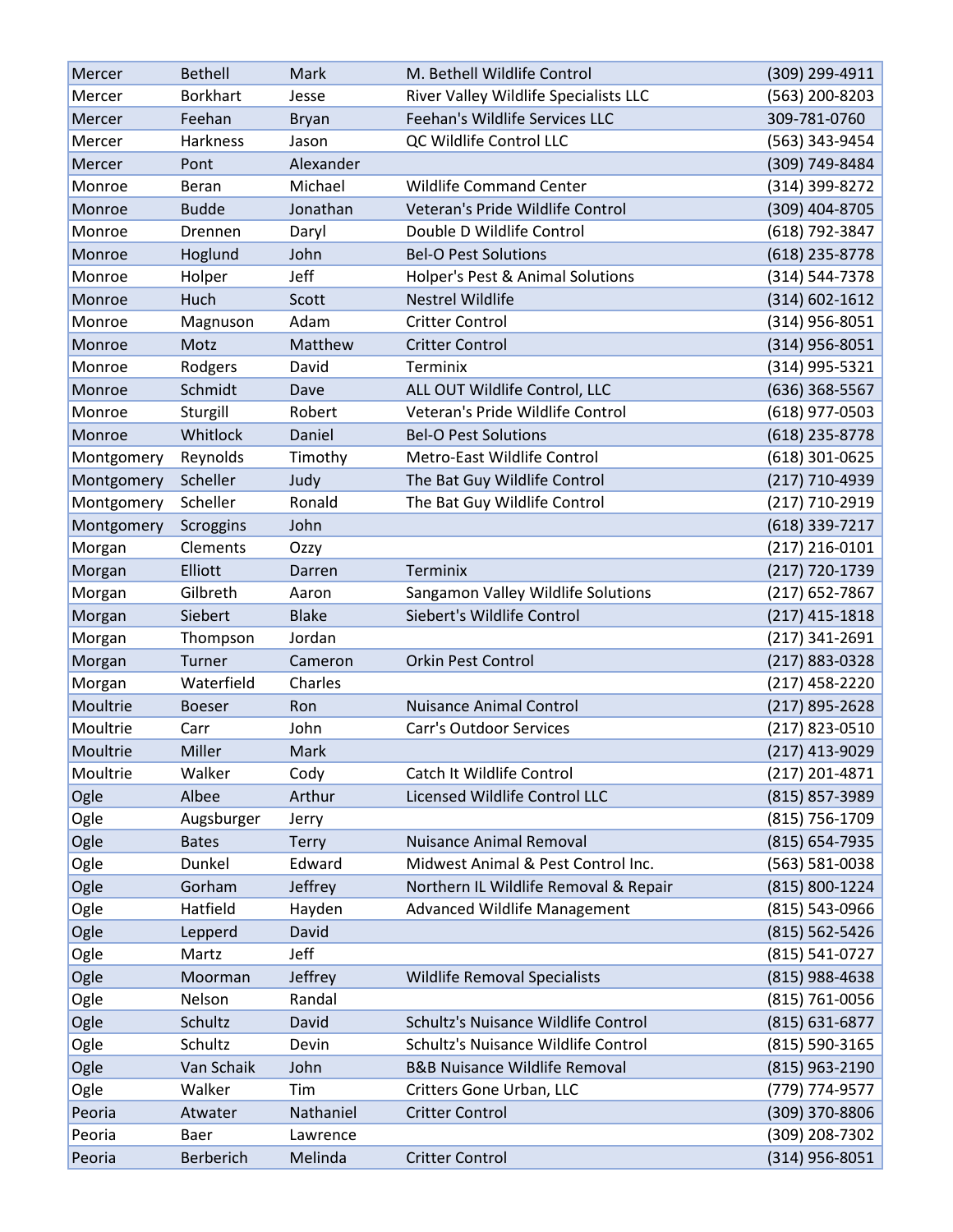| Peoria               | Crum                     | Vernon       | Swegle Creek Wildlife Nuisance Control      | (309) 337-5987                     |
|----------------------|--------------------------|--------------|---------------------------------------------|------------------------------------|
| Peoria               | Danler                   | Perry        | Erosion Control Consulting, Inc.            | (815) 970-4089                     |
| Peoria               | Draper                   | Troy         | Orkin                                       | (309) 712-6116                     |
| Peoria               | Frevert                  | Sean         | American Pest Control                       | (309) 213-1594                     |
| Peoria               | Gauwitz                  | Douglas      | <b>Plunkett's Pest Control</b>              | (217) 412-8896                     |
| Peoria               | Gillespie                | Austin       | Central Illinois Wildlife Removal           | $(309) 866 - 3206$                 |
| Peoria               | Isbell                   | Gary         | Nuisance Wildlife Removal                   | $(309)$ 678-2763                   |
| Peoria               | Isbell                   | Randy        |                                             | (309) 370-0866                     |
| Peoria               | Joaquin                  | Lance        | Illinois State Wildlife Service LLC         | (309) 409-6245                     |
| Peoria               | Loveall                  | Melissa      | <b>Plunkett's Pest Control</b>              | $(217)$ 412-8896                   |
| Peoria               | Miller                   | John         |                                             | (309) 635-2423                     |
| Peoria               | <b>Scifres</b>           | Dave         | Dave Scifres Wildlife Services              | (309) 264-7133                     |
| Peoria               | Stepping                 | Jeffrey      | <b>Critter Control</b>                      | (309) 404-8705                     |
| Peoria               | Wettstein                | Jim          | Wettstein Wildlife Services                 | (309) 467-5422                     |
| Peoria               | Wettstein                | Josh         | Wettstein Wildlife Service                  | (309) 712-8000                     |
| Peoria               | Whitley                  | Ricky        | Grandpa's & More                            | (309) 353-8947                     |
| Piatt                | Beckman                  | Jarad        | Anything Wild Animal Control                | (217) 355-2997                     |
| Piatt                | Beckman                  | Stephen      | Anything Wild Animal Control                | $(217)$ 355-2997                   |
| Piatt                | Dixon                    | Michael      |                                             | (217) 202-3582                     |
| Piatt                | Hoewing                  | Philip       | Orkin                                       | $(217)$ 356-6458                   |
| Piatt                | Larson                   | Lee          |                                             | $(217) 762 - 2895$                 |
| Piatt                | <b>Sanders</b>           | Anthony      | Orkin                                       | (309) 750-0962                     |
| Pike                 | Bradshaw                 | Vanice       |                                             | $(217)$ 577-8127                   |
| Pope                 | Wassmann                 | Benjamin     |                                             | $(618) 638 - 0499$                 |
| Pulaski              | Caldwell                 | Thomas       |                                             | (217) 994-3449                     |
| Putnam               | Kerchner                 | Joseph       | Kerchner's Nuisance Wildlife Animal Control | (815) 910-6201                     |
| Putnam               | Stronk                   | Steve        | Steve's Wildlife Removal                    | (708) 672-9362                     |
| Putnam               | Wenzel                   | Joseph       | <b>Economy Pest Control</b>                 | (815) 252-1236                     |
| Randolph             | <b>Budde</b>             | Jonathan     | Veteran's Pride Wildlife Control            | (309) 404-8705                     |
| Randolph             | Rogers                   | Conel        |                                             | (618) 201-8972                     |
| Randolph             | Schmidt                  | Dave         | ALL OUT Wildlife Control, LLC               | (636) 368-5567                     |
| Randolph             | Sturgill                 | Robert       | Veteran's Pride Wildlife Control            | $(618)$ 977-0503                   |
| Richland             | <b>Bruce</b>             | Steven       |                                             | (618) 838-5458                     |
| Richland             | Primus                   | Daniel       | C.R.N.A.C Wildlife & Pest Mgmt.             | (812) 291-0155                     |
| Richland             | Spitzner                 | Charles      | Spitzner Nuisance Wildlife Control          | (618) 839-0281                     |
| <b>Rock Island</b>   | <b>Borkhart</b>          | Jesse        | River Valley Wildlife Specialists LLC       | (563) 200-8203                     |
| Rock Island          | Christman                | Bill         | <b>Urban Coyote Solutions</b>               | (309) 721-6970                     |
| Rock Island          | Feehan                   | <b>Bryan</b> | Feehan's Wildlife Services LLC              | 309-781-0760                       |
| Rock Island          | Frank                    | Dale         |                                             | (309) 230-6535                     |
| <b>Rock Island</b>   |                          |              |                                             |                                    |
| Rock Island          | Harkness                 | Jason        | QC Wildlife Control LLC                     | (563) 343-9454                     |
|                      | <b>McManus</b>           | Chevy        | <b>Guardian Wildlife Control</b>            | (309) 756-8731                     |
| Rock Island          | Melton                   | Jeffrey      | Melton Wildlife Control                     | (815) 499-8836                     |
| Rock Island          | Minnaert                 | William      | <b>Ornery One Animal Control</b>            | (309) 945-3212                     |
| Rock Island          | Pont                     | Alexander    |                                             | (309) 749-8484                     |
| Rock Island          | Walters                  | Tom          | American Bat Management LLC                 | (563) 650-3745                     |
| Saline               | Johns                    | Chris        | Orkin                                       | (618) 942-3531                     |
| Saline               | York                     | Jacob        | North Fork Trapping                         | $(618)$ 926-0667                   |
| Sangamon<br>Sangamon | <b>Bates</b><br>Clements | Frank        | <b>Bates Wildlife Control</b>               | (217) 827-2368<br>$(217)$ 216-0101 |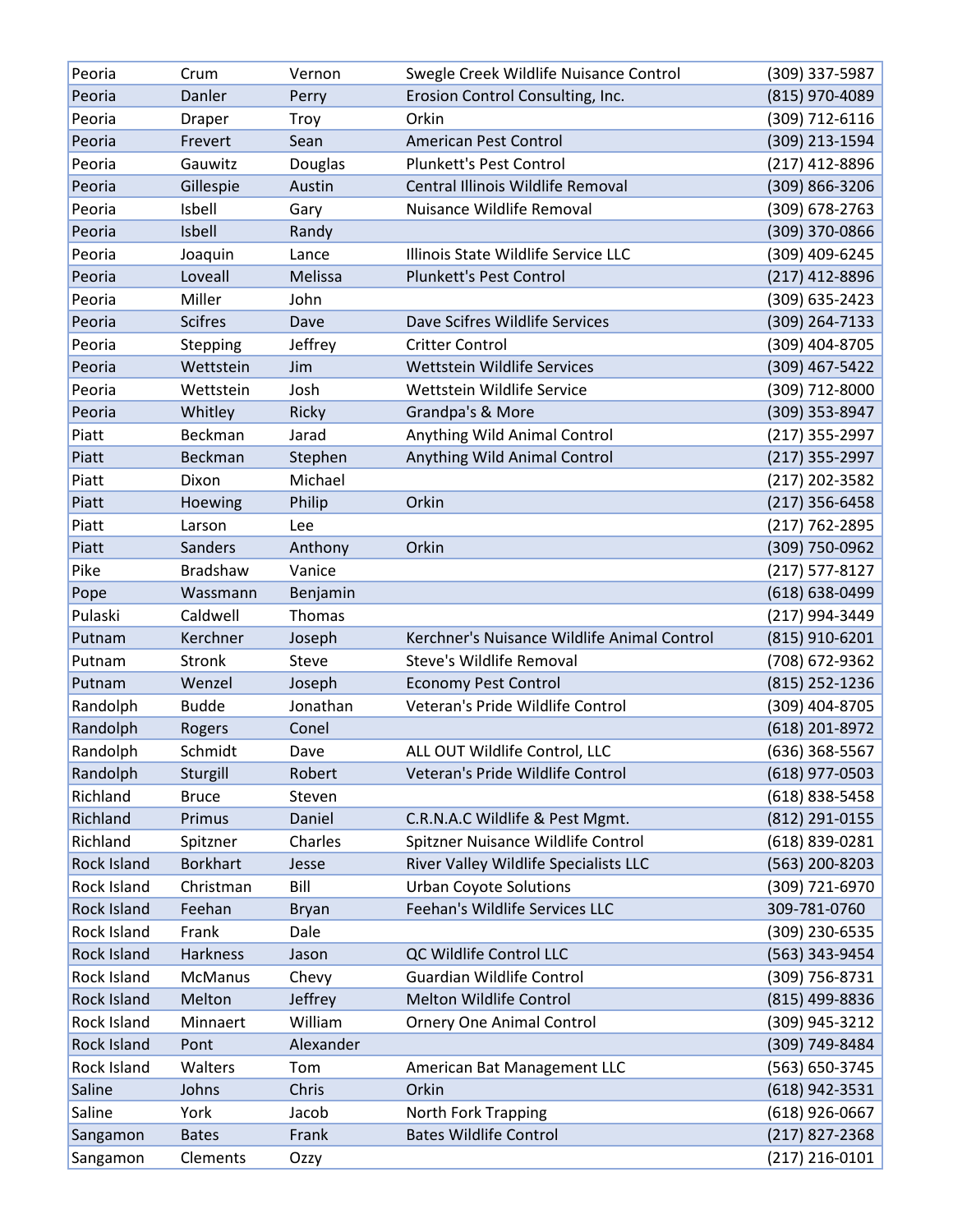| Sangamon   | Coleman         | John         | J-NAC                                     | (217) 963-2520     |
|------------|-----------------|--------------|-------------------------------------------|--------------------|
| Sangamon   | Elliott         | Darren       | Terminix                                  | (217) 720-1739     |
| Sangamon   | Gilbreth        | Aaron        | Sangamon Valley Wildlife Solutions        | $(217)$ 652-7867   |
| Sangamon   | Kinney          | Keith        |                                           | (217) 741-8895     |
| Sangamon   | Scheller        | Judy         | The Bat Guy Wildlife Control              | (217) 710-4939     |
| Sangamon   | Scheller        | Ronald       | The Bat Guy Wildlife Control              | (217) 710-2919     |
| Sangamon   | Siebert         | <b>Blake</b> | Siebert's Wildlife Control                | (217) 415-1818     |
| Sangamon   | Thompson        | Jordan       |                                           | $(217)$ 341-2691   |
| Sangamon   | Turner          | Cameron      | <b>Orkin Pest Control</b>                 | (217) 883-0328     |
| Sangamon   | Vogel           | Ryan         |                                           | (217) 891-9337     |
| Sangamon   | Walker          | Cody         | Catch It Wildlife Control                 | $(217)$ 201-4871   |
| Sangamon   | Waterfield      | Charles      |                                           | (217) 458-2220     |
| Schuyler   | Clements        | Ozzy         |                                           | $(217)$ 216-0101   |
| Schuyler   | O'Hara          | Timothy M    |                                           | (217) 491-2154     |
| Scott      | Turner          | Cameron      | <b>Orkin Pest Control</b>                 | (217) 883-0328     |
| Shelby     | <b>Boeser</b>   | Ron          | <b>Nuisance Animal Control</b>            | (217) 895-2628     |
| Shelby     | Carr            | John         | <b>Carr's Outdoor Services</b>            | (217) 823-0510     |
| Shelby     | Elliott         | Darren       | Terminix                                  | (217) 720-1739     |
| Shelby     | <b>McGinnis</b> | Jordan       | <b>McGinnis Wildlife Control</b>          | (618) 367-1625     |
| Shelby     | Miller          | Mark         |                                           | (217) 413-9029     |
| St. Clair  | <b>Beran</b>    | Michael      | <b>Wildlife Command Center</b>            | (314) 399-8272     |
| St. Clair  | <b>Beran</b>    | Scott        | Ace's Wildlife Removal                    | (314) 399-5758     |
| St. Clair  | <b>Budde</b>    | Jonathan     | Veteran's Pride Wildlife Control          | (309) 404-8705     |
| St. Clair  | Crews           | Denver       |                                           | $(618) 567 - 2166$ |
| St. Clair  | Drennen         | Daryl        | Double D Wildlife Control                 | (618) 792-3847     |
| St. Clair  | Dwyer           | Ronald       | <b>Trappers Nuisance Wildlife Control</b> | (618) 779-6464     |
| St. Clair  | Hoglund         | John         | <b>Bel-O Pest Solutions</b>               | $(618)$ 235-8778   |
| St. Clair  | Holper          | Jeff         | Holper's Pest & Animal Solutions          | (314) 544-7378     |
| St. Clair  | Huch            | Scott        | <b>Nestrel Wildlife</b>                   | $(314) 602 - 1612$ |
| St. Clair  | Madison         | Richard      | <b>R&amp;M Wildlife Control</b>           | (618) 954-8414     |
| St. Clair  | Magnuson        | Adam         | <b>Critter Control</b>                    | (314) 956-8051     |
| St. Clair  | Motz            | Matthew      | <b>Critter Control</b>                    | (314) 956-8051     |
| St. Clair  | Reynolds        | Timothy      | Metro-East Wildlife Control               | $(618)$ 301-0625   |
| St. Clair  | Roady           | <b>Bruce</b> | Frontier Wildlife Control                 | (618) 795-6046     |
| St. Clair  | Rodgers         | David        | Terminix                                  | (314) 995-5321     |
| St. Clair  | Schmidt         | Dave         | ALL OUT Wildlife Control, LLC             | (636) 368-5567     |
| St. Clair  | Sturgill        | Robert       | Veteran's Pride Wildlife Control          | $(618)$ 977-0503   |
| St. Clair  | Whitlock        | Daniel       | <b>Bel-O Pest Solutions</b>               | (618) 235-8778     |
| Stephenson | <b>Buss</b>     | Randal       | <b>Wildlife Control Services</b>          | (815) 990-0555     |
| Stephenson | Dunkel          | Edward       | Midwest Animal & Pest Control Inc.        | (563) 581-0038     |
| Stephenson | Fluechtling     | LaVerne      |                                           | $(815) 656 - 2501$ |
| Stephenson | Martz           | Jeff         |                                           | (815) 541-0727     |
| Stephenson | Moorman         | Jeffrey      | <b>Wildlife Removal Specialists</b>       | (815) 988-4638     |
| Stephenson | Van Schaik      | John         | <b>B&amp;B Nuisance Wildlife Removal</b>  | (815) 963-2190     |
| Tazewell   | Atwater         | Nathaniel    | <b>Critter Control</b>                    | (309) 370-8806     |
| Tazewell   | Berberich       | Melinda      | <b>Critter Control</b>                    | $(314)$ 956-8051   |
| Tazewell   | Crum            | Vernon       | Swegle Creek Wildlife Nuisance Control    | (309) 337-5987     |
| Tazewell   | Draper          | Troy         | Orkin                                     | (309) 712-6116     |
| Tazewell   | Frevert         | Sean         | American Pest Control                     | (309) 213-1594     |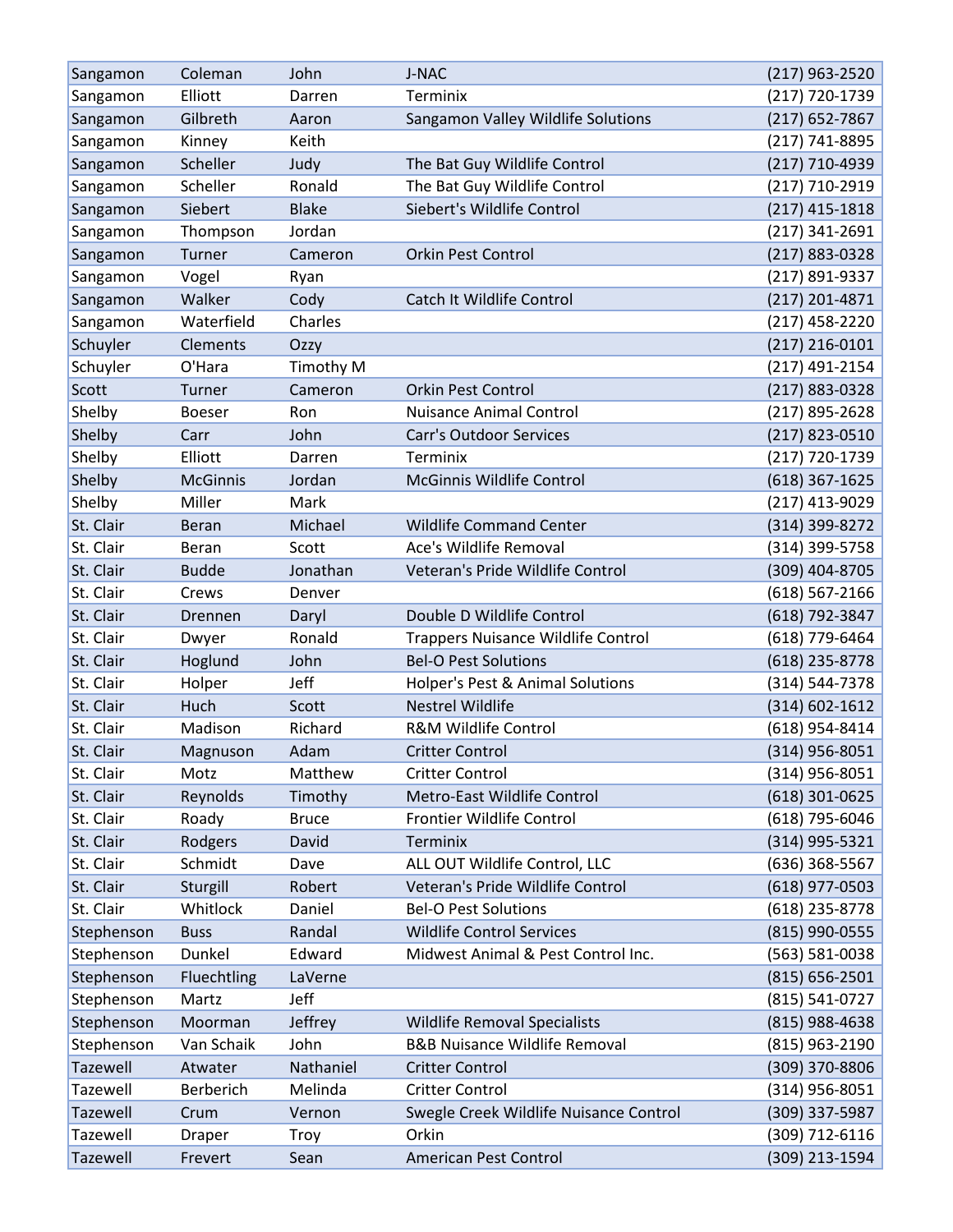| Tazewell        | Gauwitz         | Douglas                | Plunkett's Pest Control                  | $(217)$ 412-8896                     |
|-----------------|-----------------|------------------------|------------------------------------------|--------------------------------------|
| <b>Tazewell</b> | Gillespie       | Austin                 | Central Illinois Wildlife Removal        | (309) 866-3206                       |
| Tazewell        | Isbell          | Gary                   | Nuisance Wildlife Removal                | (309) 678-2763                       |
| Tazewell        | Isbell          | Randy                  |                                          | (309) 370-0866                       |
| Tazewell        | Joaquin         | Lance                  | Illinois State Wildlife Service LLC      | (309) 409-6245                       |
| <b>Tazewell</b> | Loveall         | <b>Melissa</b>         | <b>Plunkett's Pest Control</b>           | (217) 412-8896                       |
| Tazewell        | Miller          | John                   |                                          | (309) 635-2423                       |
| <b>Tazewell</b> | <b>Scifres</b>  | Dave                   | Dave Scifres Wildlife Services           | (309) 264-7133                       |
| <b>Tazewell</b> | Stepping        | Jeffrey                | <b>Critter Control</b>                   | (309) 404-8705                       |
| <b>Tazewell</b> | Wettstein       | Jim                    | Wettstein Wildlife Services              | (309) 467-5422                       |
| <b>Tazewell</b> | Wettstein       | Josh                   | Wettstein Wildlife Service               | (309) 712-8000                       |
| <b>Tazewell</b> | Whitley         | Ricky                  | Grandpa's & More                         | (309) 353-8947                       |
| Union           | Caldwell        | Thomas                 |                                          | (217) 994-3449                       |
| Union           | Easton          | David                  | Easton's Wildlife & Mole Control         | (618) 924-0912                       |
| Union           | Rogers          | Conel                  |                                          | (618) 201-8972                       |
| Vermilion       | <b>Banes</b>    | Michael                |                                          | (765) 532-5997                       |
| Vermilion       | Beckman         | Jarad                  | Anything Wild Animal Control             | (217) 355-2997                       |
| Vermilion       | Beckman         | Stephen                | Anything Wild Animal Control             | (217) 355-2997                       |
| Vermilion       | Hockersmith     | Lee                    | Lee's Nuisance Removal                   | $(217)$ 469-8860                     |
| Vermilion       | Hoewing         | Philip                 | Orkin                                    | $(217)$ 356-6458                     |
| Vermilion       | Sanders         | Anthony                | Orkin                                    | (309) 750-0962                       |
| Vermilion       | Wendt           | Robert                 |                                          | (317) 326-4670                       |
| Wabash          | Primus          | Daniel                 | C.R.N.A.C Wildlife & Pest Mgmt.          | (812) 291-0155                       |
| Warren          | <b>Bethell</b>  | James                  | <b>Bethell's Wildlife Control</b>        | (309) 334-2759                       |
| Warren          | <b>Bethell</b>  | Mark                   | M. Bethell Wildlife Control              | (309) 299-4911                       |
|                 |                 |                        |                                          |                                      |
| Warren          | McKee           | Marte                  | McKee Enterprises Animal Control Service | (309) 313-1961                       |
| Washington      | Heidel          | <b>Brad</b>            | Heidel's Wildlife Control Service        | (618) 485-2014                       |
| Wayne           | Gottfried       | Craig                  |                                          | (618) 599-0322                       |
| Wayne           | Spitzner        | Charles                | Spitzner Nuisance Wildlife Control       | (618) 839-0281                       |
| Wayne           | Young           | Richard                | <b>Skillet Fork Furs</b>                 | $(618) 599 - 3093$                   |
| White           | Gottfried       | Craig                  |                                          | (618) 599-0322                       |
| White           | York            | Jacob                  | North Fork Trapping                      | $(618)$ 926-0667                     |
| White           | Young           | Richard                | <b>Skillet Fork Furs</b>                 | $(618)$ 599-3093                     |
| Whiteside       | Albee           | Arthur                 | Licensed Wildlife Control LLC            | (815) 857-3989                       |
| Whiteside       | <b>Borkhart</b> | Jesse                  | River Valley Wildlife Specialists LLC    | (563) 200-8203                       |
| Whiteside       | Feehan          | <b>Bryan</b>           | Feehan's Wildlife Services LLC           | 309-781-0760                         |
| Whiteside       | Frank           | Dale                   |                                          | (309) 230-6535                       |
| Whiteside       | Harkness        | Jason                  | QC Wildlife Control LLC                  | (563) 343-9454                       |
| Whiteside       | Martz           | Jeff                   |                                          | (815) 541-0727                       |
| Whiteside       | <b>McManus</b>  | Chevy                  | <b>Guardian Wildlife Control</b>         | (309) 756-8731                       |
| Whiteside       | Melton          | Jeffrey                | <b>Melton Wildlife Control</b>           | (815) 499-8836                       |
| Whiteside       | Minnaert        | William                | <b>Ornery One Animal Control</b>         | (309) 945-3212                       |
| Whiteside       | Schultz         | David                  | Schultz's Nuisance Wildlife Control      | (815) 631-6877                       |
| Whiteside       | Schultz         | Devin                  | Schultz's Nuisance Wildlife Control      | (815) 590-3165                       |
| Whiteside       | Willstead       | Rodney                 |                                          | (815) 303-9632                       |
| Will            | Anderson        | James                  | Nuisance Wild Animal Control             | (815) 953-4529                       |
| Will            | Angotti         | Vince                  | <b>Guardian Pest Control</b>             | (219) 924-6900                       |
| Will<br>Will    | <b>Ballou</b>   | James<br><b>Billie</b> | Trapperman.net<br>Have A Heart Wildlife  | $(815) 630 - 1333$<br>(708) 870-1776 |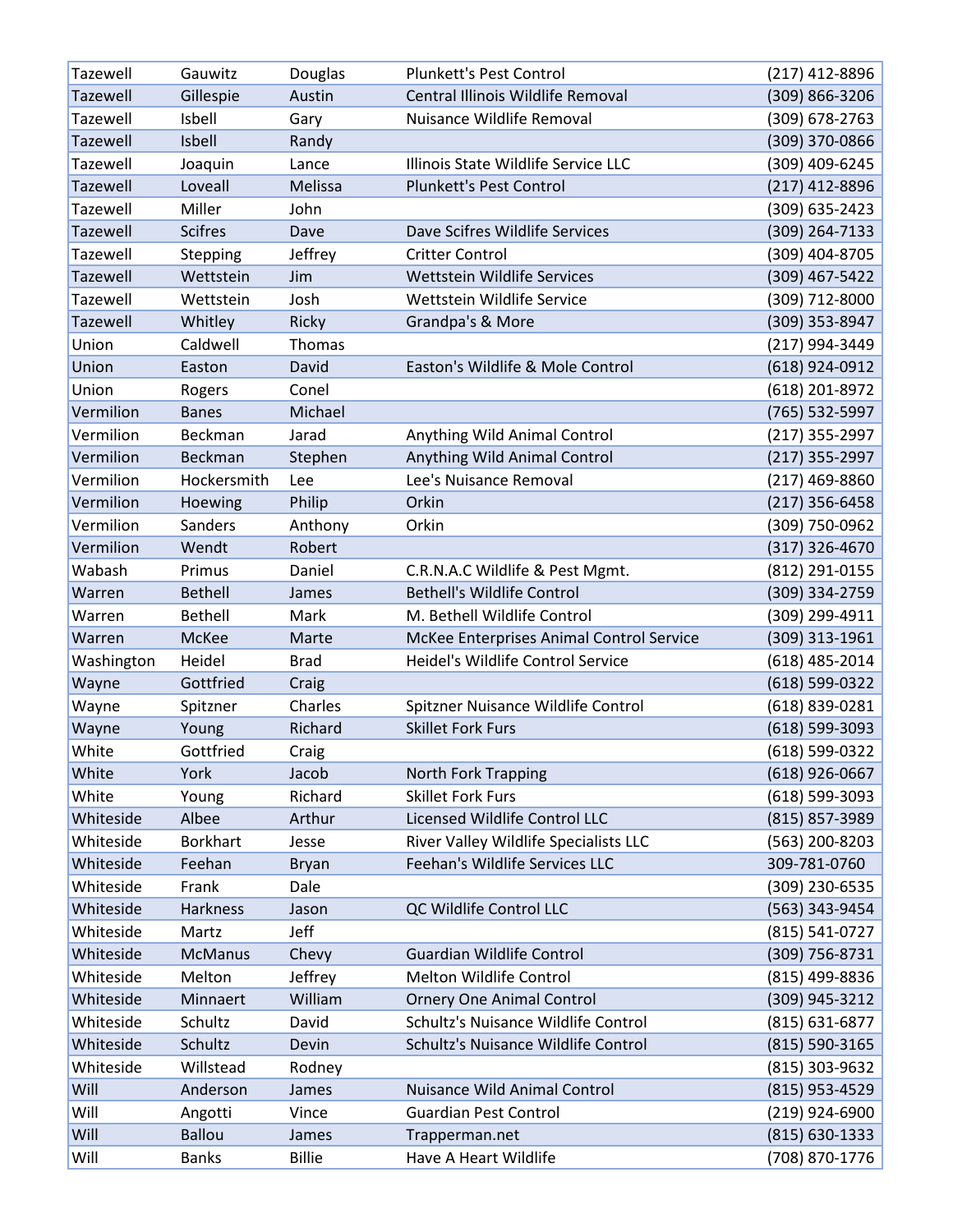| Will | Baumhardt     | Amanda          | ABC Humane Wildlife Control & Prevention  | (847) 870-7175   |
|------|---------------|-----------------|-------------------------------------------|------------------|
| Will | Benko         | Charles         | <b>Guardian Pest Control</b>              | (219) 924-6900   |
| Will | <b>Bermea</b> | Arturo          | ABC Humane Wildlife Control & Prevention  | (708) 699-2789   |
| Will | Bernadin      | Arthur          | ABC Humane Wildlife Control & Prevention  | (773) 495-7016   |
| Will | Blackwell     | Rich            | Veteran Wildlife Control LLC              | (708) 785-1314   |
| Will | <b>Brault</b> | Daniel          | All Seasons Wild Animal Control           | (815) 471-6155   |
| Will | Cicci         | Christopher     | ABC Humane Wildlife Control & Prevention  | (847) 870-7175   |
| Will | Coffey        | Darien          | ABC Humane Wildlife Control & Prevention  | (224) 828-0161   |
| Will | Colgan        | Joseph          | <b>Guardian Pest Control</b>              | $(219)$ 924-6900 |
| Will | Comanse       | Nathan          | <b>Guardian Pest Control</b>              | (219) 924-6900   |
| Will | Connor        | Rory            | ABC Humane Wildlife Control & Prevention  | (708) 334-4290   |
| Will | Cosentino     | <b>Brandon</b>  | <b>Guardian Pest Control</b>              | (219) 924-6900   |
| Will | Cummings      | Robert          | Critter Detectives, Inc.                  | (630) 916-7678   |
| Will | Currey        | John            | ABC Humane Wildlife Control & Prevention  | (847) 239-2722   |
| Will | Dabrowa       | Daniel          | <b>Guardian Pest Control</b>              | $(219)$ 924-6900 |
| Will | Danler        | Perry           | Erosion Control Consulting, Inc.          | (815) 970-4089   |
| Will | Dayland       | <b>Nickolas</b> | ABC Humane Wildlife Control & Prevention  | (507) 993-4668   |
| Will | Elwood        | Bernard         | A1 Wildlife Removal                       | (815) 325-6818   |
| Will | Fein          | Michael         | <b>Guardian Pest Control</b>              | (219) 924-6900   |
| Will | Ferris        | Colin           | ABC Humane Wildlife Control & Prevention  | (847) 870-7175   |
| Will | Frohling III  | Norman Dean     | ABC Humane Wildlife Control & Prevention  | (847) 870-7175   |
| Will | Geisler       | Michael         | <b>Guardian Pest Control</b>              | (219) 924-6900   |
| Will | Gomez         | Samuel          | <b>Effective Pest Solutions</b>           | (773) 949-0876   |
| Will | Gorecki       | Jennifer        | ABC Humane Wildlife Control & Prevention  | (847) 870-7175   |
| Will | Graff         | <b>Bob</b>      | Terminix                                  | (630) 407-4946   |
| Will | Graves        | Myron           | Urban Wildlife Response, Inc.             | (312) 659-1022   |
| Will | Griffith      | Christopher     | <b>Guardian Pest Control</b>              | $(219)$ 924-6900 |
| Will | Groen         | Josh            | Groen's Wildlife Services, LLC            | (219) 678-2816   |
| Will | Gullquist     | Bill            | Nuisance Wildlife Removal                 | (815) 216-7417   |
| Will | Gutierrez     | Adam            | ABC Humane Wildlife Control & Prevention  | (224) 623-1077   |
| Will | Healy         | John            | ABC Humane Wildlife Control & Prevention  | (224) 213-0184   |
| Will | Holden        | Ty              | Wildlife Police, Inc.                     | (630) 789-9453   |
| Will | Johnson       | Anthony         | ABC Humane Wildlife Control & Prevention  | (847) 870-7175   |
| Will | Kamarauskas   | Joseph          | Nuisance Wildlife Control, Inc.           | (815) 836-8380   |
| Will | Kilgore       | Kyle            | Wildlife Removal & Exclusion Experts Inc. | (630) 343-0960   |
| Will | Klann         | Ron             |                                           | (630) 915-7566   |
| Will | Landry        | Jerome          |                                           | (630) 416-9920   |
| Will | Landry        | Patrick         | All Nuisance Trapping Co.                 | (630) 554-9262   |
| Will | Lonigro       | Denise          |                                           | (708) 646-3834   |
| Will | Novinger      | Andrew          | Grizz Pest Management, Inc.               | (708) 800-8680   |
| Will | Ocasio        | Lou             | Critter Detectives, Inc.                  | (630) 916-7678   |
| Will | Peifer        | Daniel          | Ampest Exterminating & Wildlife Control   | (630) 543-3100   |
| Will | Petrek        | Dan             | Orkin                                     | (779) 701-8306   |
| Will | Pettinelli    | Timothy         | Prairie State Wildlife                    | (630) 687-3414   |
| Will | Plascencia    | Salvador        |                                           | (224) 423-8455   |
| Will | Pocius        | Rolandas        | ABC Humane Wildlife Control & Prevention  | (847) 870-7175   |
| Will | Posey         | Zach            | Professional Wildlife Removal LLC         | (563) 370-2734   |
| Will | Potoniec      | Michael         | ABC Humane Wildlife Control & Prevention  | (847) 363-0576   |
| Will | Risa          | <b>Nick</b>     | <b>Trapper Nick Wildlife Control</b>      | (708) 218-0535   |